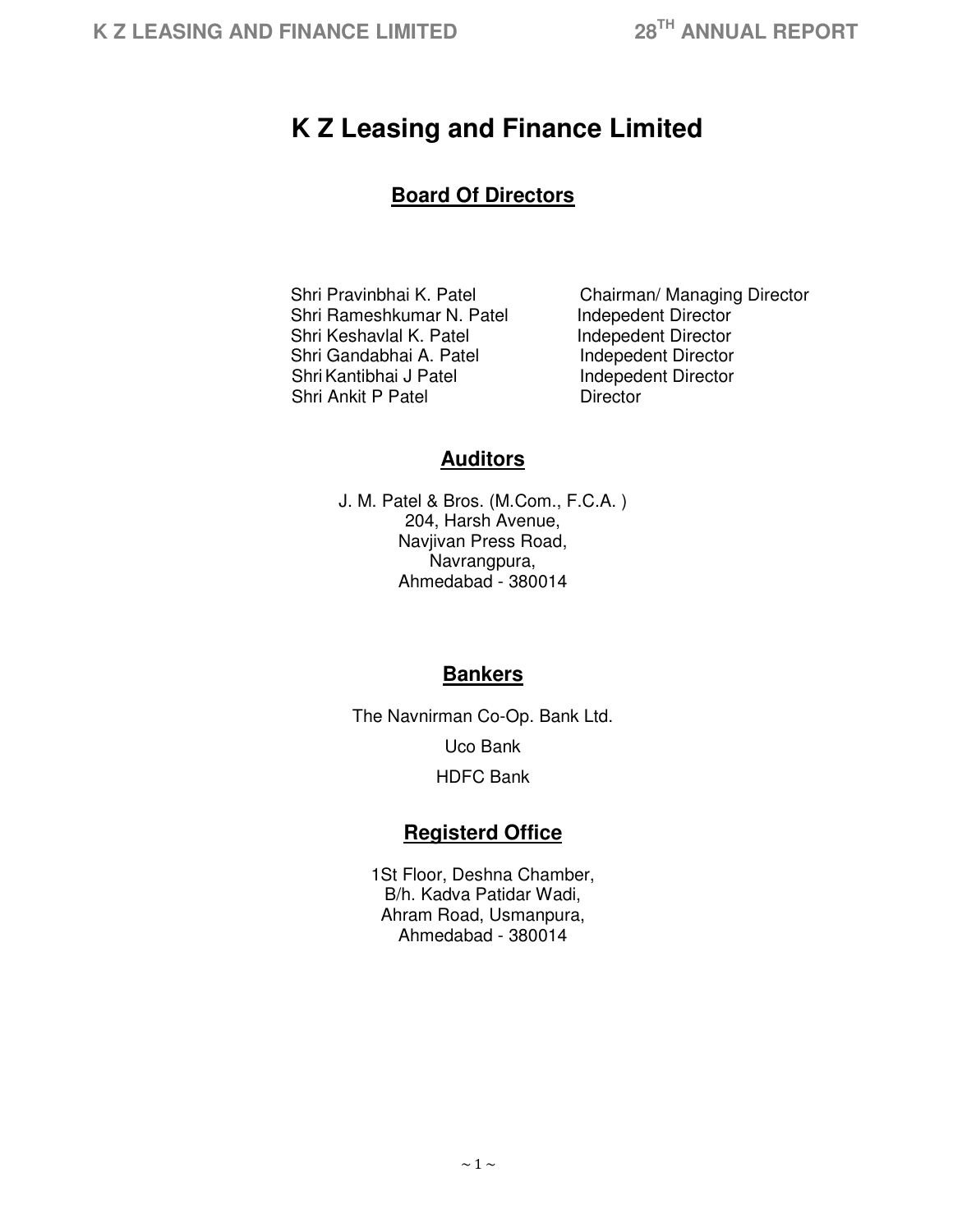# **NOTICE**

NOTICE is hereby given that **28th Annual General Meeting of the** members of **K.Z. Leasing & Finance Ltd**., will be held on **30th September, 2014** Regd. Office:- 1st Floor, Deshna Chambers, B/h. Kadva Patidar Wadi, Usmanpura, Ashram Road, Ahmedabad - 380014 (Gujarat) at **10.00 A.M.** to transact the following business.

#### **ORDINARY BUSINESS:**

**1. To receive, consider and adopt the Audited Statement of Profit and Loss Account ended on 31st March, 2014 and the Balance Sheet as at that date together with the Report of Board of Directors and the Auditors' Report thereon and to pass with or without modification the following resolution as Ordinary Resolution:**

**"RESOLVED** that the Directors' Report to the Shareholders dated 22<sup>nd</sup> May, 2014, Statement of Profit and Loss for the year ended 31st March, 2014, and the Balance Sheet as at that date, the Cash Flow Statement for the year ended  $31<sup>st</sup>$  March, 2014, together with the Auditors' Report thereon be and are hereby received and adopted."

**2. To appoint a director in place of Mr. Ankit P. Patel (holding DIN 02901371), Director who retires by rotation and being eligible, offers himself for reappointment and to pass with or without modification the following resolution as Ordinary Resolution:**

**"RESOLVED** that Mr. Ankit P Patel, who retires by rotation and being eligible offers himself for re-appointment, be and is hereby re-appointed Director of the Company."

#### **3. To appoint a director in place of Mr. Gandalal A. Patel (holding DIN 02848956), Director who retires by rotation and being eligible, offers himself for reappointment and to pass with or without modification the following resolution as Ordinary Resolution:**

**"RESOLVED** that Mr. Gandalal A Patel, who retires by rotation and being eligible offers himself for re-appointment, be and is hereby re-appointed Director of the Company."

#### **4. To appoint auditors of the Company and to fix their remuneration and to pass, with or without modification, the following Resolution as Ordinary Resolution:**

 **"RESOLVED** that subject to the provisions of Section 139 of the Companies Act, 2013 and the Rules made thereunder, M/s. J.M. Patel & Brothers, Chartered Accountants (ICAI Registration No.107707W), the retiring auditors, be and are hereby re-appointed as Auditors of the Company to hold office from the conclusion of this meeting up to the conclusion of the next Annual General Meeting of the Company and to audit the accounts of the Company for the financial year ending 31st March, 2015, or any extension thereof at such remuneration as may be mutually agreed upon between the Board of Directors and the auditors, plus out of pocket and travelling expenses."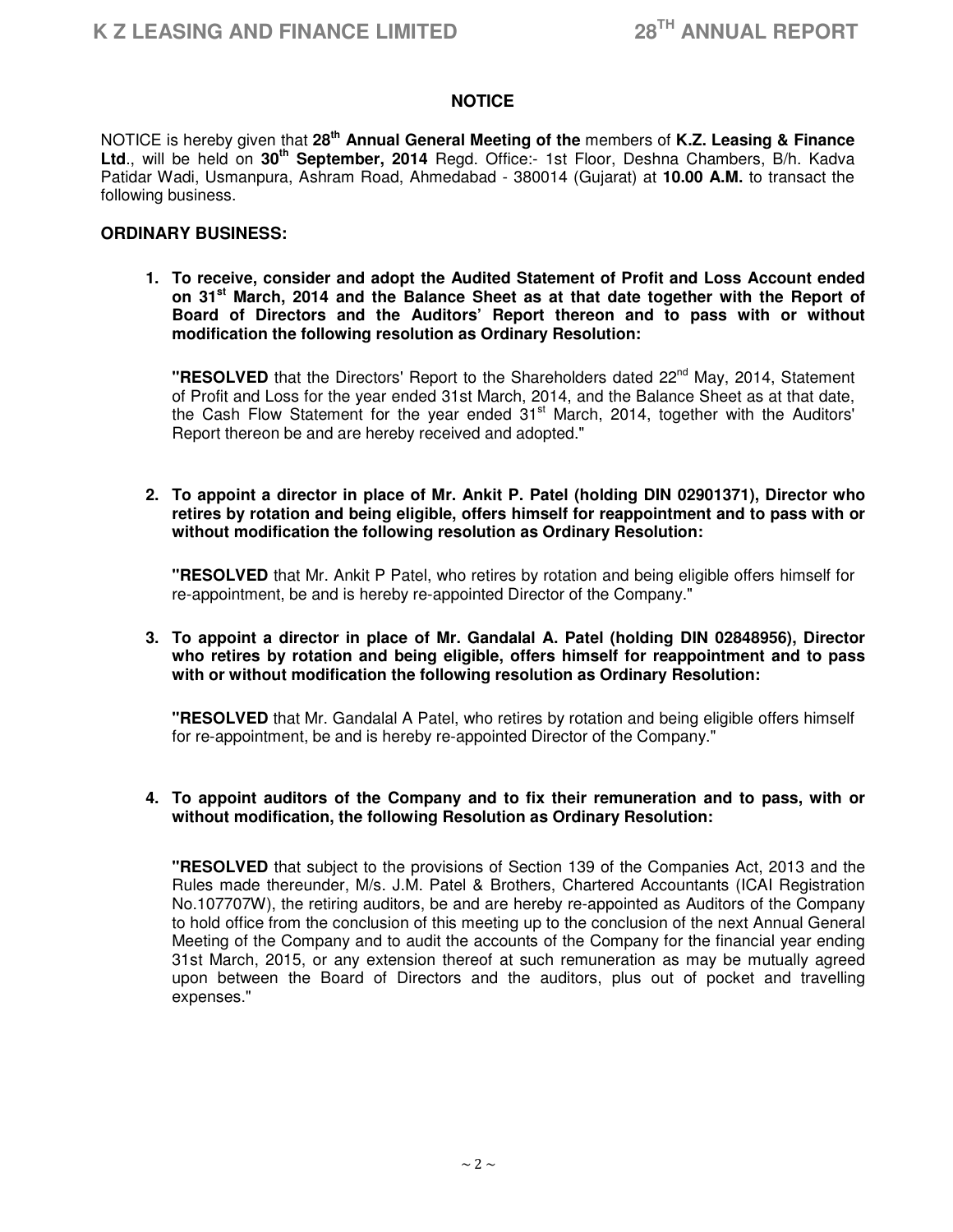# **SPECIAL BUSINESS:**

# **5. To appoint Mr. Keshavlal K Patel as Independent Director and to pass, with or without modification, the following Resolution as Ordinary Resolution:**

**"RESOLVED** that pursuant to the provisions of Sections 149, 152 and other applicable provisions, if any of the Companies Act, 2013 ("Act") and the Rules framed thereunder read with Schedule IV to the Act, as amended from time to time, Mr. Keshavlal K Patel, DIN 00851725, a non-executive director of the company, who has submitted a declaration that he meets the criteria for independence as provided in Section 149(6) of the Act and who is eligible for appointment, be and is hereby appointed as Independent Director of the company with effect from 30th September, 2014, upto 30th September, 2019."

#### **6. To appoint Mr. Kantibhai J Patel as Independent Director and to pass, with or without modification, the following Resolution as Ordinary Resolution:**

 **"RESOLVED** that pursuant to the provisions of Sections 149, 152 and other applicable provisions, if any of the Companies Act, 2013 ("Act") and the Rules framed thereunder read with Schedule IV to the Act, as amended from time to time, Mr. Kantibhai J Patel, DIN 02933840, a non-executive director of the company, who has submitted a declaration that he meets the criteria for independence as provided in Section 149(6) of the Act and who is eligible for appointment, be and is hereby appointed as Independent Director of the company with effect from 30th September, 2014, upto 30th September, 2019."

#### **7. To appoint Mr. Rameshbhai N Patel as Independent Director and to pass, with or without modification, the following Resolution as Ordinary Resolution:**

 **"RESOLVED** that pursuant to the provisions of Sections 149, 152 and other applicable provisions, if any of the Companies Act, 2013 ("Act") and the Rules framed thereunder read with Schedule IV to the Act, as amended from time to time, Mr. Rameshbhai N Patel, DIN 00841664, a non-executive director of the company, who has submitted a declaration that he meets the criteria for independence as provided in Section 149(6) of the Act and who is eligible for appointment, be and is hereby appointed as Independent Director of the company with effect from 30th September, 2014, upto 30th September, 2019."

#### **8. To appoint Mr. Gandalal A Patel as Independent Director and to pass, with or without modification, the following Resolution as Ordinary Resolution:**

 **"RESOLVED** that pursuant to the provisions of Sections 149, 152 and other applicable provisions, if any of the Companies Act, 2013 ("Act") and the Rules framed thereunder read with Schedule IV to the Act, as amended from time to time, Mr. Gandalal A Patel, DIN 02848956, a non-executive director of the company, who has submitted a declaration that he meets the criteria for independence as provided in Section 149(6) of the Act and who is eligible for appointment, be and is hereby appointed as Independent Director of the company with effect from 30th September, 2014, upto 30th September, 2019."

# **9. To consider and if though fit, to pass with or without modification(s), the following resolution as an Ordinary Resolution.**

**"RESOLVED THAT** pursuant to Section 160 of the Companies Act, 2013 and other applicable provisions of the Companies Act, 2013, if any, and any other applicable provisons of any other law and subject to the provisions of Memonraudm and Articles of Association of the Company, Smt. Chaitali Bharatbhai Patel, (DIN: 06957559) in respect of whom the company has, received a notice in writing proposing his candidature for the office of Director along with the deposit, be and is hereby appointed as a director of the Company, **"**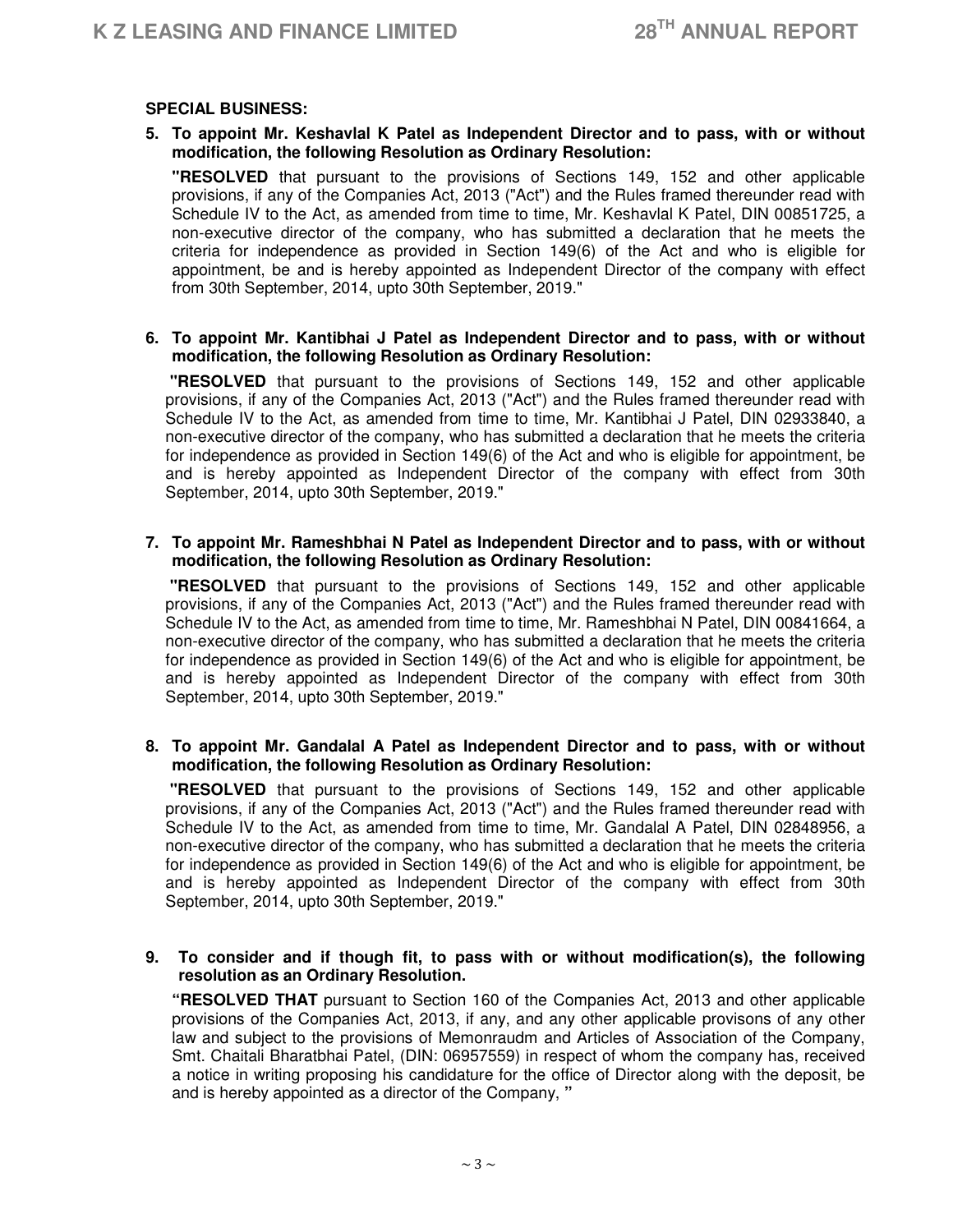# **REGISTERED OFFICE :**

Ashram Road, Usmanpura, Ahmedabad – 380014. Date : 22-05-2014 **Pravinbhai K Patel**

# 1st Floor, Deshna Chamber, **BY ORDER OF THE BOARD** B/h., Kadva Patidar Wadi, The **FOR, K Z LEASING AND FINANCE LTD.**

# (**Chairman & Managing Director**)

# **NOTES :**

- 1. **A MEMBER ENTITLED TO ATTEND AND VOTE AT THE MEETING IS ENTITLED TO APPOINT A PROXY TO ATTEND AND, ON A POLL, VOTE INSTEAD OF HIMSELF, SUCH PROXY NEED NOT BE A MEMBER OF THE COMPANY. PROXIES IN ORDER TO BE EFFECTIVE MUST BE RECEIVED BY THE COMPANY AT ITS REGISTERED OFFICE AT 1ST FLOOR, DESHNA CHAMBER, B/H. KADVA PATIDAR WADI, ASHRAM ROAD, USMANPURA, AHMEDABAD-380014 NOT LESS THAN 48 HOURS BEFORE THE ANNUAL GENERAL MEETING.**
- 2. An explanatory statement pursuant to Section 102 of Companies Act, 2013, in respect of special business in the notice is annexed hereto. The relevant details as stipulated under Clause 49 of the Listing Agreement with the Stock Exchange(s), in respect of Directors seeking re-appointment as directors Item Nos. 2, 3, 5, 6,7,8 and 9 above, are also annexed hereto.
- 3. Relevant documents referred to in the accompanying Notice are open for inspection by the members at the registered office of the company on all working days, except Sundays, between 11 a.m. and 1 p.m. up to the date of meeting.
- 4. The Register of Members and Share Transfer Book of the Company will remain closed from **22/09/2014 to 30/09/2014** (both days inclusive). For the purpose of the annual General Meeting of the company.
- 5. The equity shares of the company are available for dematerialization, as the company has entered into an agreement with **N**ational **S**ecurities **D**epository **L**imited (NSDL) and the **C**entral **D**epository **S**ervices **L**imited (CDSL). Those shareholders who wish to hold the company's share in electronic form may approach their depository participants.
- 6. Section 72 of the Companies Act, 2013, extends the nomination facility to individual shareholders of the Company. Therefore, the shareholders holding share certificates in physical form and willing to avail this facility may make nomination in Form SH 13, which may be sent on request. However, in case of demat holdings, the shareholders should approach to their respective depository participants for making nominations.
- 7. Members who hold shares in dematerialized form are requested to bring their client ID and DP ID numbers for easy identification of attendance at the meeting.
- 8. Members are requested to intimate the change, if any, in their registered addresses.
- 9. Members are requested to bring their copies of Annual Report at the meeting. Shareholders seeking any information with regard to account are requested to write to the Company early so as to enable the Management to keep the information ready.
- 10. Members / Proxies are requested to bring with them the attendance slip duly filled in and hand it over at the entrance.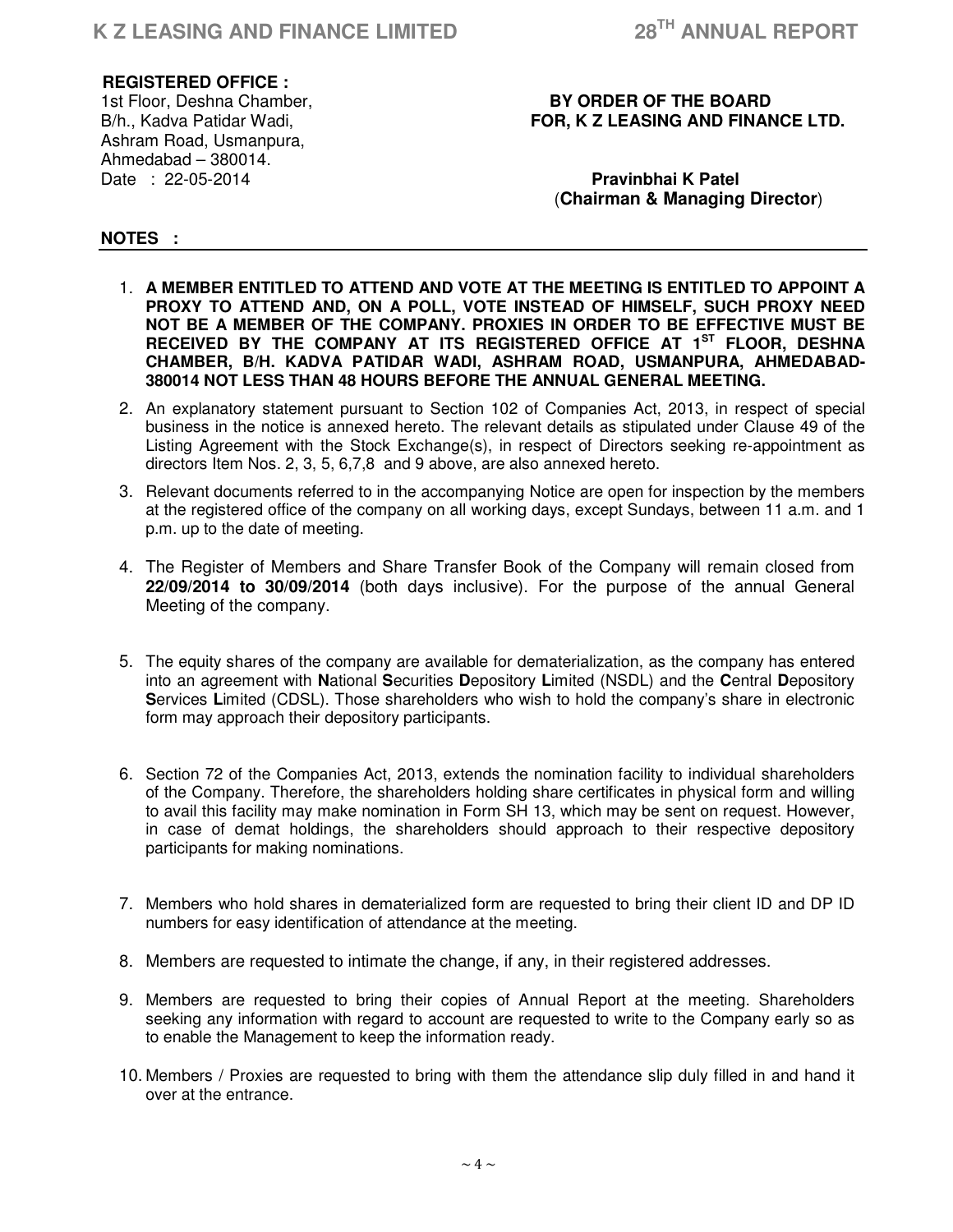# 11) **Voting through electronic means:**

I. In compliance with the provisions of Section 108 of the Companies Act, 2013 and Rule 20 of the Companies (Management and Administration) Rules, 2014, the company is pleased to provide members facility to exercise their right to vote at the  $28<sup>th</sup>$  Annual General Meeting (AGM) by electronic means and the business may be transacted through e-Voting Services provided by Central Depository Services (India) Limited (CDSL).

# **The instructions for members for voting electronically are as under:-**

#### **In case of members receiving e-mail:**

- (i) Log on to the e-voting website www.evotingindia.com
- (ii) Click on "Shareholders" tab.
- (iii) Now, select the "COMPANY NAME" from the drop down menu and click on "SUBMIT"
- (iv) Now Enter your User ID
	- a. For CDSL: 16 digits beneficiary ID,
	- b. For NSDL: 8 Character DP ID followed by 8 Digits Client ID,
	- c. Members holding shares in Physical Form should enter Folio Number registered with the Company.
- (v) Next enter the Image Verification as displayed and Click on Login.
- (vi) If you are holding shares in demat form and had logged on to www.evotingindia.com and voted on an earlier voting of any company, then your existing password is to be used.
- (vii) If you are a first time user follow the steps given below:

|                         | For Members holding shares in Demat Form and Physical Form                                                                                                                                                                                                                                                                                                                                                                                                                                                                                                                                                                                                           |  |  |
|-------------------------|----------------------------------------------------------------------------------------------------------------------------------------------------------------------------------------------------------------------------------------------------------------------------------------------------------------------------------------------------------------------------------------------------------------------------------------------------------------------------------------------------------------------------------------------------------------------------------------------------------------------------------------------------------------------|--|--|
| PAN <sup>*</sup>        | Enter your 10 digit alpha-numeric *PAN issued by Income Tax Department<br>(Applicable for both demat shareholders as well as physical shareholders)<br>Members who have not updated their PAN with<br>the<br>Company/Depository Participant are requested to use the first two<br>letters of their name and the last 8 digits of the demat account/folio<br>number in the PAN Field.<br>• In case the folio number is less than 8 digits enter the applicable<br>number of 0's before the number after the first two characters of the<br>name in CAPITAL letters. Eg. If your name is Ramesh Kumar with folio<br>number 100 then enter RA00000100 in the PAN Field. |  |  |
| DOB#                    | Enter the Date of Birth as recorded in your demat account or in the company<br>records for the said demat account or folio in dd/mm/yyyy format.                                                                                                                                                                                                                                                                                                                                                                                                                                                                                                                     |  |  |
| <b>Dividend</b><br>Bank | Enter the Dividend Bank Details as recorded in your demat account or in the<br>company records for the said demat account or folio.                                                                                                                                                                                                                                                                                                                                                                                                                                                                                                                                  |  |  |
| Details#                | Please enter the DOB or Dividend Bank Details in order to login. If the<br>$\bullet$                                                                                                                                                                                                                                                                                                                                                                                                                                                                                                                                                                                 |  |  |
|                         | details are not recorded with the depository or company please enter                                                                                                                                                                                                                                                                                                                                                                                                                                                                                                                                                                                                 |  |  |
|                         | the number of shares held by you as on the cut off date in the                                                                                                                                                                                                                                                                                                                                                                                                                                                                                                                                                                                                       |  |  |
| 4.333                   | Dividend Bank details field.<br>to the control of the component of the control of the COLLIDA ALT 20 to be                                                                                                                                                                                                                                                                                                                                                                                                                                                                                                                                                           |  |  |

(viii) After entering these details appropriately, click on "SUBMIT" tab.

- (ix) Members holding shares in physical form will then reach directly the Company selection screen. However, members holding shares in demat form will now reach 'Password Creation' menu wherein they are required to mandatorily enter their login password in the new password field. Kindly note that this password is to be also used by the demat holders for voting for resolutions of any other company on which they are eligible to vote, provided that company opts for e-voting through CDSL platform. It is strongly recommended not to share your password with any other person and take utmost care to keep your password confidential.
- (x) For Members holding shares in physical form, the details can be used only for e-voting on the resolutions contained in this Notice.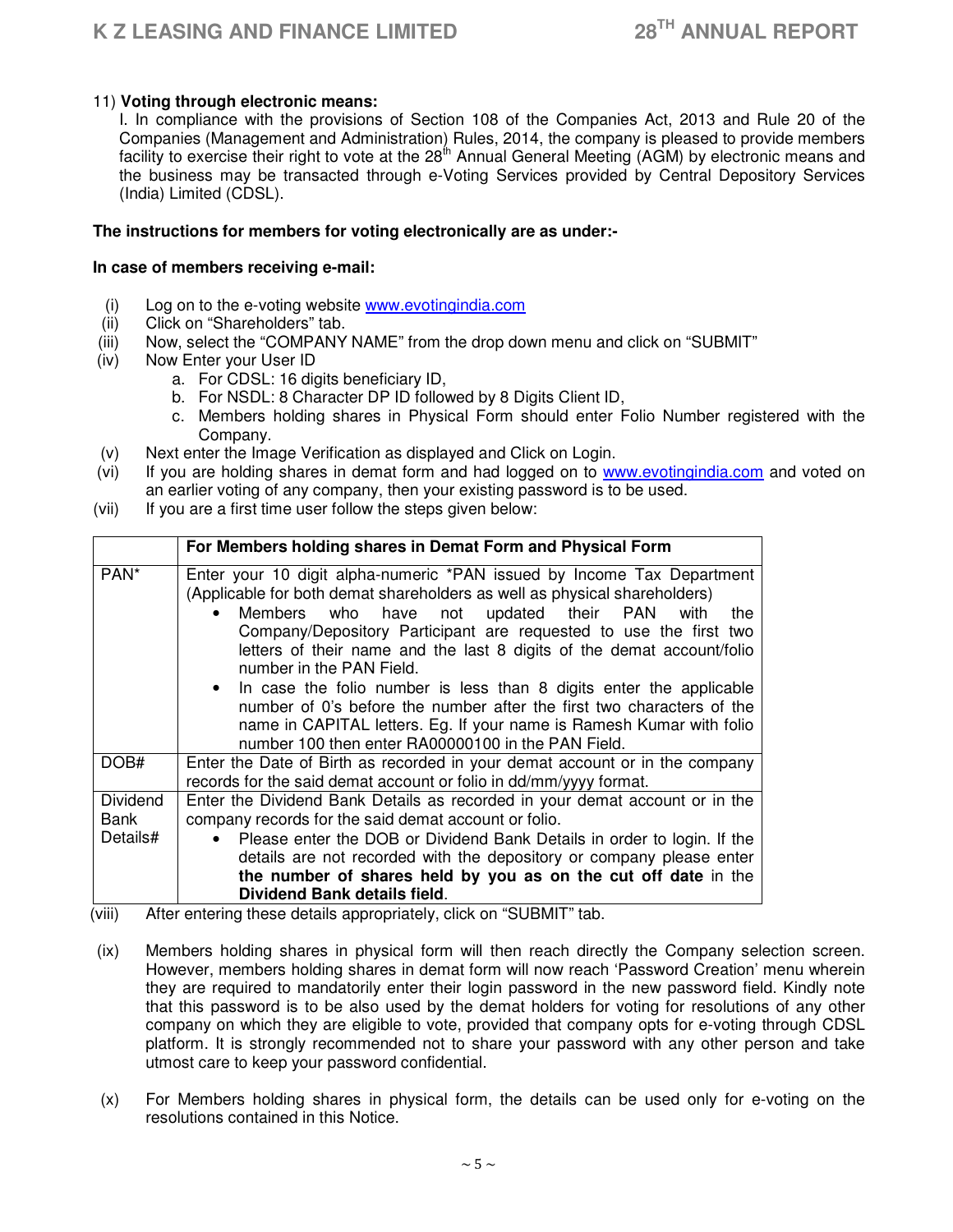# **K Z LEASING AND FINANCE LIMITED 28TH ANNUAL REPORT**

- (xi) Click on the EVSN for the relevant <Company Name> on which you choose to vote.
- (xii) On the voting page, you will see "RESOLUTION DESCRIPTION" and against the same the option "YES/NO" for voting. Select the option YES or NO as desired. The option YES implies that you assent to the Resolution and option NO implies that you dissent to the Resolution.
- (xiii) Click on the "RESOLUTIONS FILE LINK" if you wish to view the entire Resolution details.
- (xiv) After selecting the resolution you have decided to vote on, click on "SUBMIT". A confirmation box will be displayed. If you wish to confirm your vote, click on "OK", else to change your vote, click on "CANCEL" and accordingly modify your vote.
- (xv) Once you "CONFIRM" your vote on the resolution, you will not be allowed to modify your vote.
- (xvi) You can also take out print of the voting done by you by clicking on "Click here to print" option on the Voting page.
- (xvii) If Demat account holder has forgotten the changed password then enter the User ID and the image verification code and click on Forgot Password & enter the details as prompted by the system.
	- Institutional shareholders (i.e. other than Individuals, HUF, NRI etc.) are required to log on to https://www.evotingindia.co.in and register themselves as Corporates.
	- They should submit a scanned copy of the Registration Form bearing the stamp and sign of the entity to helpdesk.evoting@cdslindia.com.
	- After receiving the login details they have to create a user who would be able to link the account(s) which they wish to vote on.
	- The list of accounts should be mailed to helpdesk.evoting@cdslindia.com and on approval of the accounts they would be able to cast their vote.
	- They should upload a scanned copy of the Board Resolution and Power of Attorney (POA) which they have issued in favour of the Custodian, if any, in PDF format in the system for the scrutinizer to verify the same.

# **In case of members receiving the physical copy:**

- (A) Please follow all steps from sl. no. (I) to sl. no. (xvii) Above to cast vote.
- (B) The voting period begins on <Date and Time> and ends on <Date and Time>. During this period shareholders' of the Company, holding shares either in physical form or in dematerialized form, as on the cut-off date (record date) of <Record Date>, may cast their vote electronically. The e-voting module shall be disabled by CDSL for voting thereafter.
- (C) In case you have any queries or issues regarding e-voting, you may refer the Frequently Asked Questions ("FAQs") and e-voting manual available at www.evotingindia.co.in under help section or write an email to helpdesk.evoting@cdslindia.com.

# **REGISTERED OFFICE :**

Ashram Road, Usmanpura, Ahmedabad – 380014. Date : 22-05-2014 **Pravinbhai K Patel**

# 1st Floor, Deshna Chamber, **BY ORDER OF THE BOARD** B/h., Kadva Patidar Wadi, **FOR, K Z LEASING AND FINANCE LTD.**

(**Chairman & Managing Director**)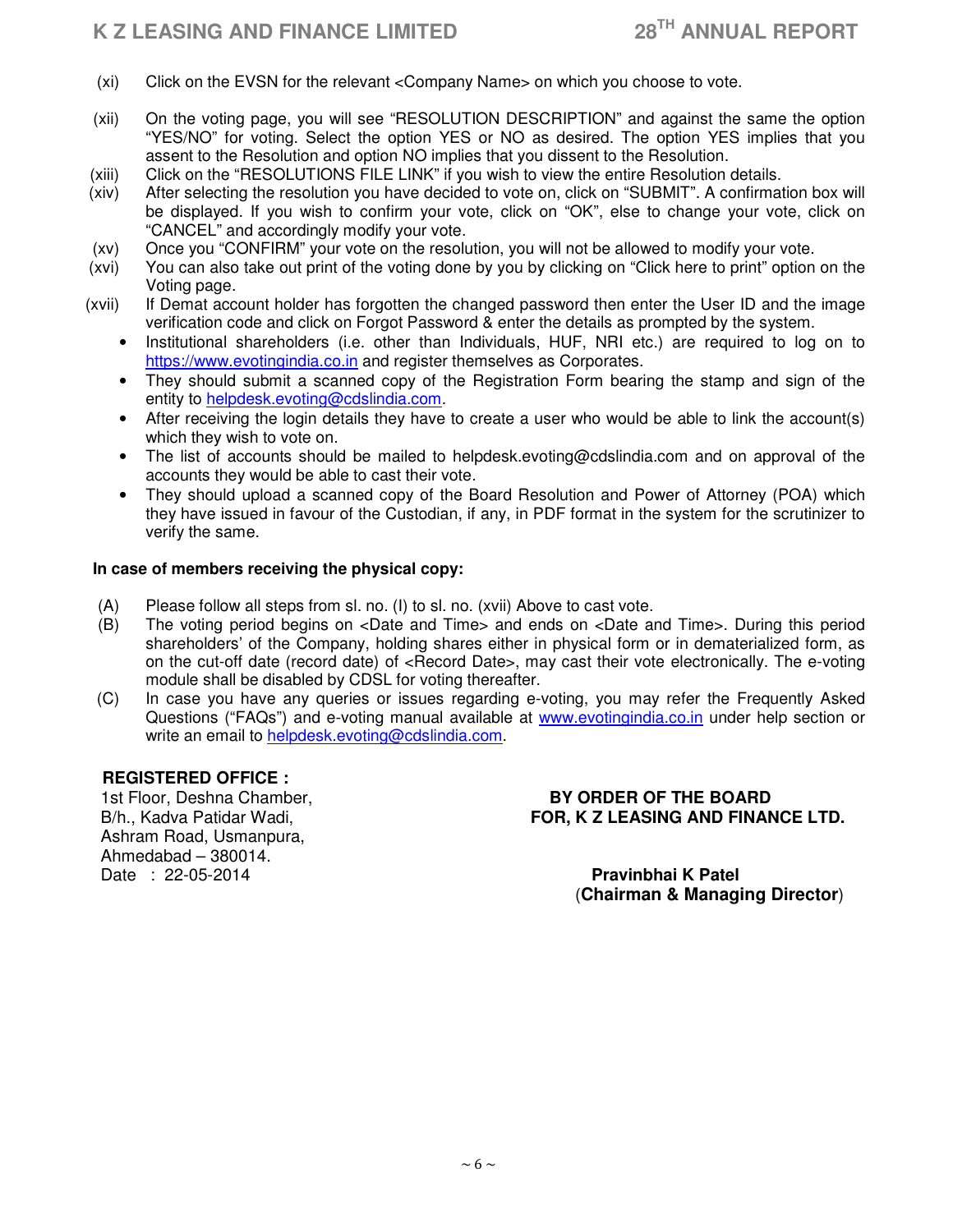# **ANNEXURE TO THE NOTICE IS MENTIONED HERE**

Notes on Directors seeking appointment / re-appointment at the annual general meeting as required under the revised Clause 49 of the Listing Agreement entered into with the Stock Exchanges.

# **Profile of Retiring Directors:**

# **Item No. 2**

| Name                                             | <b>Ankit P Patel</b>                           |
|--------------------------------------------------|------------------------------------------------|
| Qualification                                    | B.Com                                          |
| Experience                                       | Over 7 years of wide ranging experience in     |
|                                                  | Finance Area                                   |
| Other Directorship                               | 1. K.Z. Cotspin India Limited                  |
| Chairman / Member of the Committees of the Board | No                                             |
| of the other companies on which he is a director |                                                |
| No. of shares held in the company                | No Shares                                      |
| Disclosure of the relationships                  | Shri. Ankit P Patel is son of Shri. Pravinbhai |
|                                                  | P. Patel, Chairman and Managing Director of    |
|                                                  | the Company.                                   |

#### **Item No. 3**

| Name                                             | <b>Gandalal A Patel</b>                      |  |
|--------------------------------------------------|----------------------------------------------|--|
| Qualification                                    | H.S.C. Pass                                  |  |
| Experience                                       | Over 25 years of wide ranging experience in  |  |
|                                                  | <b>Finance Area</b>                          |  |
| <b>Other Directorship</b>                        | 1. Visnagar Lease Finance Ltd.               |  |
|                                                  | 2. K.Z. Cotspin India Ltd.                   |  |
| Chairman / Member of the Committees of the Board | No.                                          |  |
| of the other companies on which he is a director |                                              |  |
| No. of shares held in the company                | 91,100 Equity shares of Rs. 10 each          |  |
| Disclosure of the relationships                  | Shri. Gandalal A Patel is not, in any way,   |  |
|                                                  | concerned / interested / related with any of |  |
|                                                  | the other directors of the company           |  |

# **Profile of Independent Directors:**

#### **Item No. 5**

| Name                                             | <b>Keshavlal K Patel</b>                     |
|--------------------------------------------------|----------------------------------------------|
| Qualification                                    | Commerce Graduate                            |
| Experience                                       | Over 30 years of wide ranging experience in  |
|                                                  | <b>Finance Area</b>                          |
| <b>Other Directorship</b>                        | 1. Keshavlal Leasing and Finance Ltd         |
| Chairman / Member of the Committees of the Board | No.                                          |
| of the other companies on which he is a director |                                              |
| No. of shares held in the company                | No Shares                                    |
| Disclosure of the relationships                  | Shri. Keshavlal K Patel is not, in any way,  |
|                                                  | concerned / interested / related with any of |
|                                                  | the other directors of the company.          |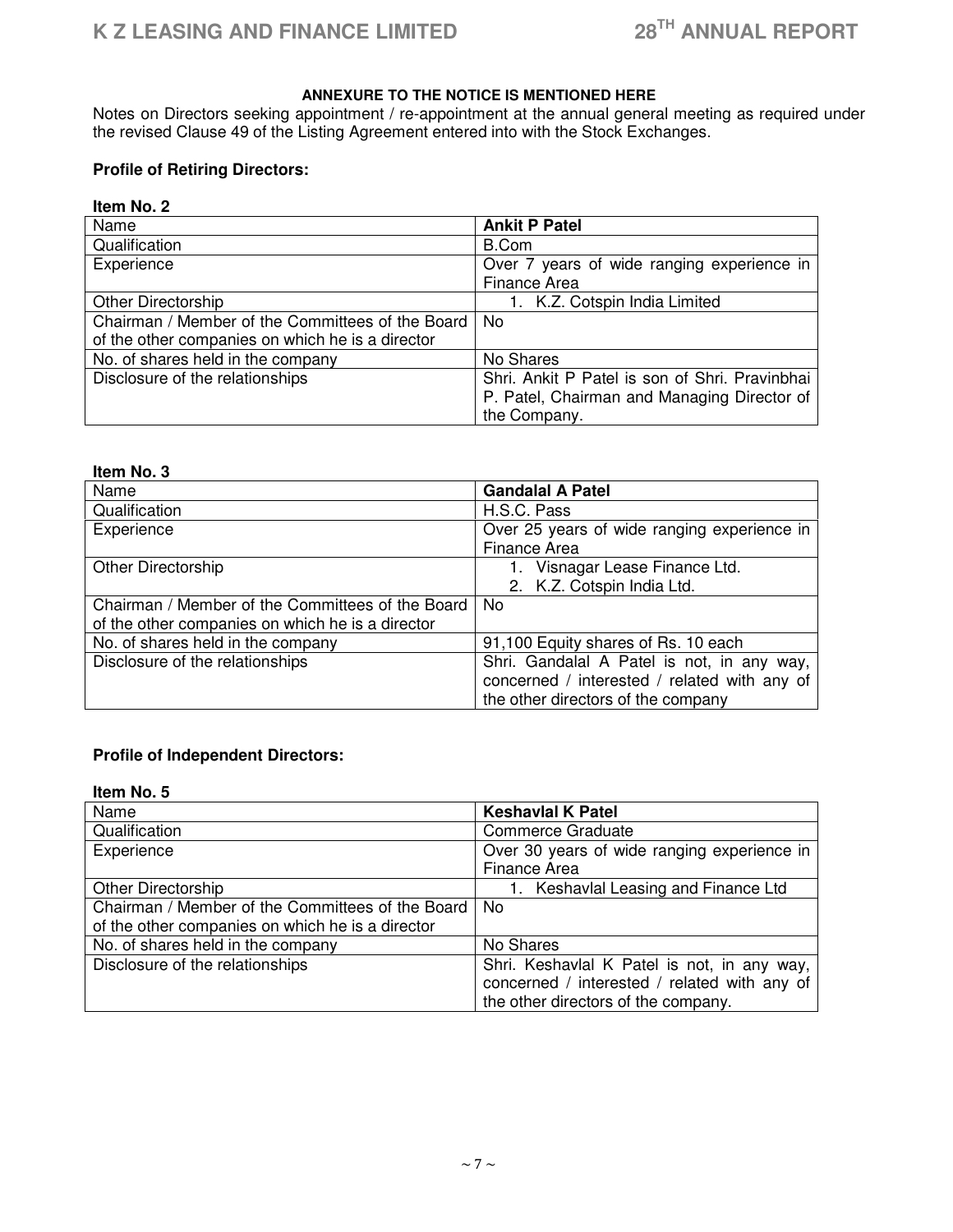| Item No. 6                                       |                                              |
|--------------------------------------------------|----------------------------------------------|
| Name                                             | Kantibhai J Patel                            |
| Qualification                                    | <b>Commerce Graduate</b>                     |
| Experience                                       | Over 5 years of wide ranging experience in   |
|                                                  | Finance Area                                 |
| Other Directorship                               | Nil                                          |
| Chairman / Member of the Committees of the Board | No.                                          |
| of the other companies on which he is a director |                                              |
| No. of shares held in the company                | No Shares                                    |
| Disclosure of the relationships                  | Shri. Kantibhai J Patel is not, in any way,  |
|                                                  | concerned / interested / related with any of |
|                                                  | the other directors of the company.          |

# **Item No. 7**

| Name                                             | Rameshbhai N Patel                                                                                                                  |
|--------------------------------------------------|-------------------------------------------------------------------------------------------------------------------------------------|
| Qualification                                    | B.Com                                                                                                                               |
| Experience                                       | Over 15 years of wide ranging experience in<br>Finance Area                                                                         |
| Other Directorship                               | None                                                                                                                                |
| Chairman / Member of the Committees of the Board | No.                                                                                                                                 |
| of the other companies on which he is a director |                                                                                                                                     |
| No. of shares held in the company                | 2,500 Equity shares of Rs. 10 each                                                                                                  |
| Disclosure of the relationships                  | Shri. Rameshbhai N Patel is not, in any way,<br>concerned / interested / related with any of<br>the other directors of the company. |

#### **Item No. 8**

| Name                                             | <b>Gandalal A Patel</b>                      |  |
|--------------------------------------------------|----------------------------------------------|--|
| Qualification                                    | H.S.C. Pass                                  |  |
| Experience                                       | Over 25 years of wide ranging experience in  |  |
|                                                  | <b>Finance Area</b>                          |  |
| <b>Other Directorship</b>                        | 3. Visnagar Lease Finance Ltd.               |  |
|                                                  | 4. K.Z. Cotspin India Ltd.                   |  |
| Chairman / Member of the Committees of the Board | No.                                          |  |
| of the other companies on which he is a director |                                              |  |
| No. of shares held in the company                | 91,100 Equity shares of Rs. 10 each          |  |
| Disclosure of the relationships                  | Shri. Gandalal A Patel is not, in any way,   |  |
|                                                  | concerned / interested / related with any of |  |
|                                                  | the other directors of the company           |  |

# **Profile of Proposed Women Director:**

| Item No. 9                                       |                                            |
|--------------------------------------------------|--------------------------------------------|
| Name                                             | Chaitali Bharatkumar Patel                 |
| Qualification                                    | MBA - Finance                              |
| Experience                                       | Over 5 years of wide ranging experience in |
|                                                  | <b>Finance Area</b>                        |
| <b>Other Directorship</b>                        | None                                       |
| Chairman / Member of the Committees of the Board | No.                                        |
| of the other companies on which he is a director |                                            |
| No. of shares held in the company                | 8,500 Equity shares of Rs. 10 each         |
| Disclosure of the relationships                  | Smt. Chaitali Bharatkumar Patel is wife of |
|                                                  | Ankit P. Patel, Director of the Company.   |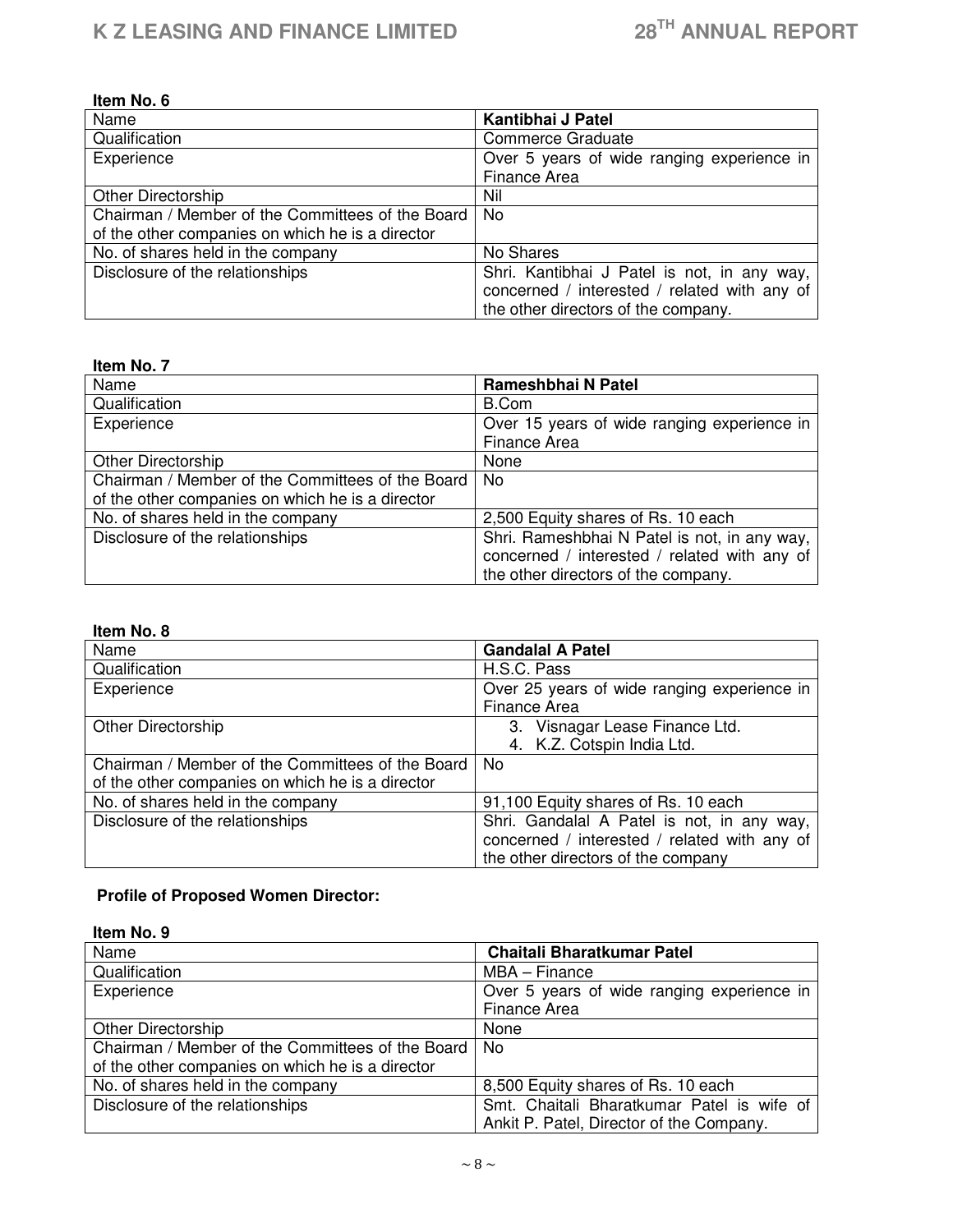# **CORPORATE SOCIAL RESPONSIBILITY (CSR):**

The CSR Committee of Board: As prescribed by the Companies Act, 2013, the Company has constituted a Corporate Social Responsibility Committee on 25th March, 2014 including Shri Rameshbhai N Patel as Chairman of the Committee and two other members namely Shri. Kantibhai J Patel and Shri Gandalal A Patel. The Committee is reviewing from time to time the Company's CSR Policy and the Committee is searching for the proper avenues to fulfill the Social Responsibility of the Company by Utilization of the fund of CSR.

#### **Note:**

The Company would be aligning the CSR activities and programme during 2014-15 in line with requirements of Section 135 of the Companies Act, 2013 and will report in the format prescribed thereunder.

# **REGISTERED OFFICE :**

Ashram Road, Usmanpura, Ahmedabad – 380014. Date : 22-05-2014 **Pravinbhai K Patel**

# 1st Floor, Deshna Chamber, **BY ORDER OF THE BOARD** B/h., Kadva Patidar Wadi, **FOR, K Z LEASING AND FINANCE LTD.**

(**Chairman & Managing Director**)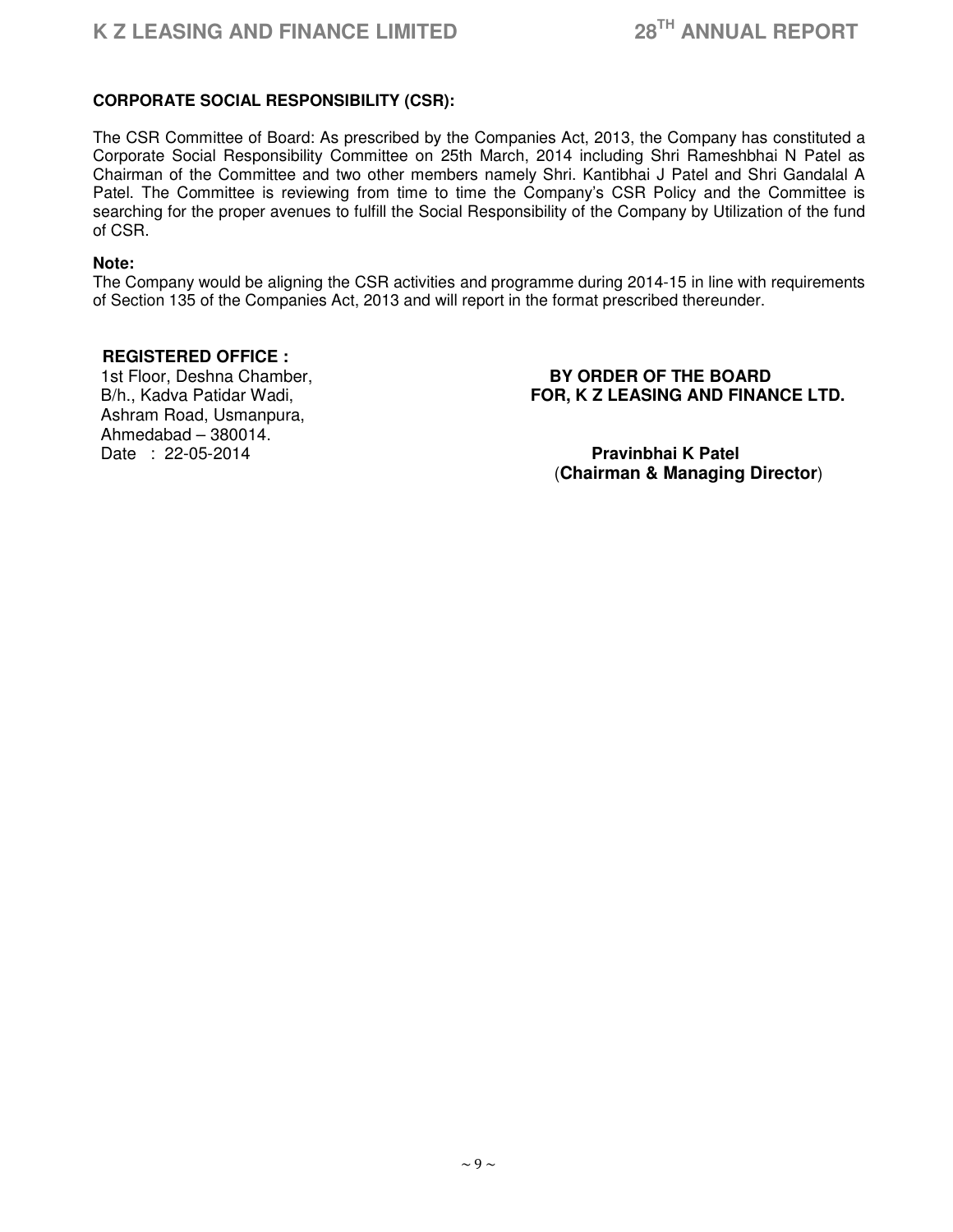# **DIRECTORS REPORT**

To, The Shareholders K. Z. Leasing & Finance Ltd.

Your Directors have pleasure in presenting the 28<sup>th</sup> Annual Report of your company together with the Audited Accounts for the year ended 31<sup>st</sup> March 2014,

# **FINANCIAL RESULT**

| <b>Income</b>                                | 2013-2014    | 2012-2013    |
|----------------------------------------------|--------------|--------------|
| Profit before depreciation & tax             | 3,244,390.41 | 13,81,644.27 |
| Less : Depreciation                          | 29,252.00    | 32,530.00    |
| <b>Provision for Taxation</b>                | 6,12,164.00  | 272,694.00   |
|                                              |              |              |
| <b>NET PROFIT/LOSS AFTER TAX</b>             | 2,602,974.41 | 1,076,420.27 |
| Less : Transfer to statutory Reserve A/c 20% |              |              |
| <b>Balance of Previous Year</b>              |              |              |
| <b>Transfer to Revenue Reserve</b>           | 520,594.88   | 215,284.05   |
|                                              | 2,082,379.53 | 861,136.22   |

# **REVIEW OF FINANCIAL PERFORMANCE, OPERATIONS AND FUTURE PROSPECTS:**

During the year under report, the company has made profit after Tax of Rs.26.02 Lac during the year as against profit of Rs. 10.76 lac in the previous year. The directors are hoping better performance in coming years.

A detailed analysis of the financial results is given in the Management Discussion and Analysis Report, which forms part of this report.

# **DIVIDEND**

There is tough competition in finance Business, it is in the interest of the company not to declare dividend and invest that amount in the company. Directors have decided not to recommend any dividend.

# **DEPOSIT**

The company has not accepted public deposit during the year and the deposits outstanding are old deposits from Directors and their relative. However company has complied the provisions of section 58 A of companies Act as well as NBFC regulations.

# **DIRECTORS' RESPONSIBILITY STATEMENT**

Pursuant to the requirement under Section 217(2AA) of the companies Act, 1956 with respect to Directors' Responsibilities Statement, it is hereby confirmed:

- ( I ) That in the preparation of the annual accounts for the financial year ended **31st March, 2014**, the applicable accounting standards had been followed along with proper explanation relating to material departures ;
- ( II ) That the directors had selected such accounting policies and applied them consistently and made judgments and estimates that were reasonable and prudent so as to give a true and fair view of the state of affairs of the company at the end of the financial year and of the profit or loss of the company for the year under review ;
- ( III ) That the directors had taken proper and sufficient care for the maintenance of adequate accounting records in accordance with the provision of the companies Act, 1956 for safeguarding the assets of the company and for preventing and detecting fraud and other irregularities ;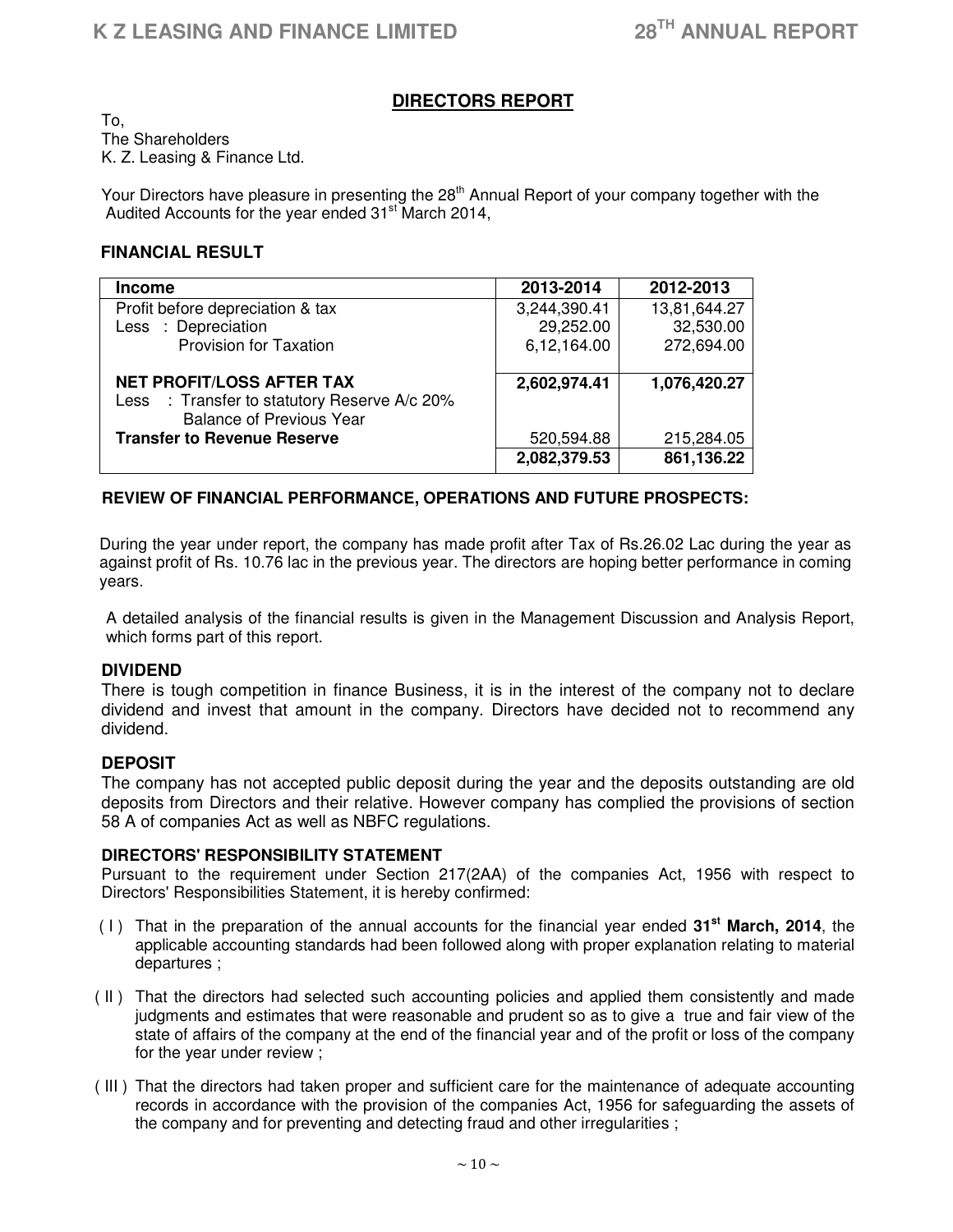( IV ) That the directors had prepared the accounts for the financial year ended **31st March, 2014** on a " going concern " basis

# **BOARD OF DIRECTORS:**

- 1. Mr. Ankit P Patel and Shri Gandalal A Patel Director of the Company retires by rotation and, being eligible, offers himself for re-appointment.
- 2. In accordance with the provisions of Section 149, 152 and other applicable provisions of the Companies Act, 2013and Rules made thereunder, it is proposed to appoint Mr. Rameshbhai N Patel, Mr. Kantilal J Patel, Mr. Gandalal A Patel and Mr. Keshavlal K Patel, who are currently nonexecutive independent directors of the company and who meet the criteria for independence as provided in Section 149(6) of the Companies Act, 2013, as independent directors for a period of 5 years from the date of the ensuing Annual General Meeting.

# **RBI GUIDELINES**

The company has complied with the regulations of the Reserve Bank of India as on **March 31st , 2014** as are applicable to it as a systemically important non banking finance company.

# **CAPITAL ADEQUACY**

The company's capital adequacy ration was 110.75% as on march 31<sup>st</sup> March 2014, which is significantly above the threshold limit of 10% as prescribed by the reserve bank of India.

# **AUDITORS**

M/s. J. M. Patel & Bros., Chartered Accountant, Auditors of the company hold office until the conclusion of the ensuing Annual General Meeting and are recommended for re appointment. The company has received certificate from the Auditors to the effect that their re appointment, if made, would be within the prescribed limits under section 224 (1) of The Companies act, 1956

# **AUDITOR'S OBSERVATIONS**

As the observations made by auditors in the Auditors report read with notes on Account are self explanatory so no further explanation require. However for NPA provision the company has followed the procedure of written off Bad debts instead of NPA provision. Board of Directors are hopeful to recover the advances outstanding.

# **CORPORATE GOVERNANCE**

Pursuant to the requirements of the Listing Agreements with Stock Exchanges, your Directors are pleased to annex the following:

- 1. Management Discussions and Analysis Report.
- 2. A report on Corporate Governance along with Auditor's Certificate relating to compliance of conditions thereof.

# **PERSONAL**

During the year under review, the relation between the Management and the employees continued to be very cordial. None of the employees of the company were in receipt of remuneration in excess of Rs. 25000 per month and hence, information pursuant to the provisions of section 217 (2A) of the Companies Act, 1956 read with Companies (Particulars Of employees ) Rules, 1975 is not furnished.

# **INFORMATION AS PER SECTION 217 (1) (E) OF THE COMPANIES ACT, 1956**

The Company has no activities relation to conservation of energy or technology absorption. There was neither inflow nor out go of foreign exchange during the year.

# **APPRECIATION**

The Director record the appreciation to the company's share holder, Bank Employees for their support and look forward for their co-operation in the measures being taken to ensure a more prosperous future of the company.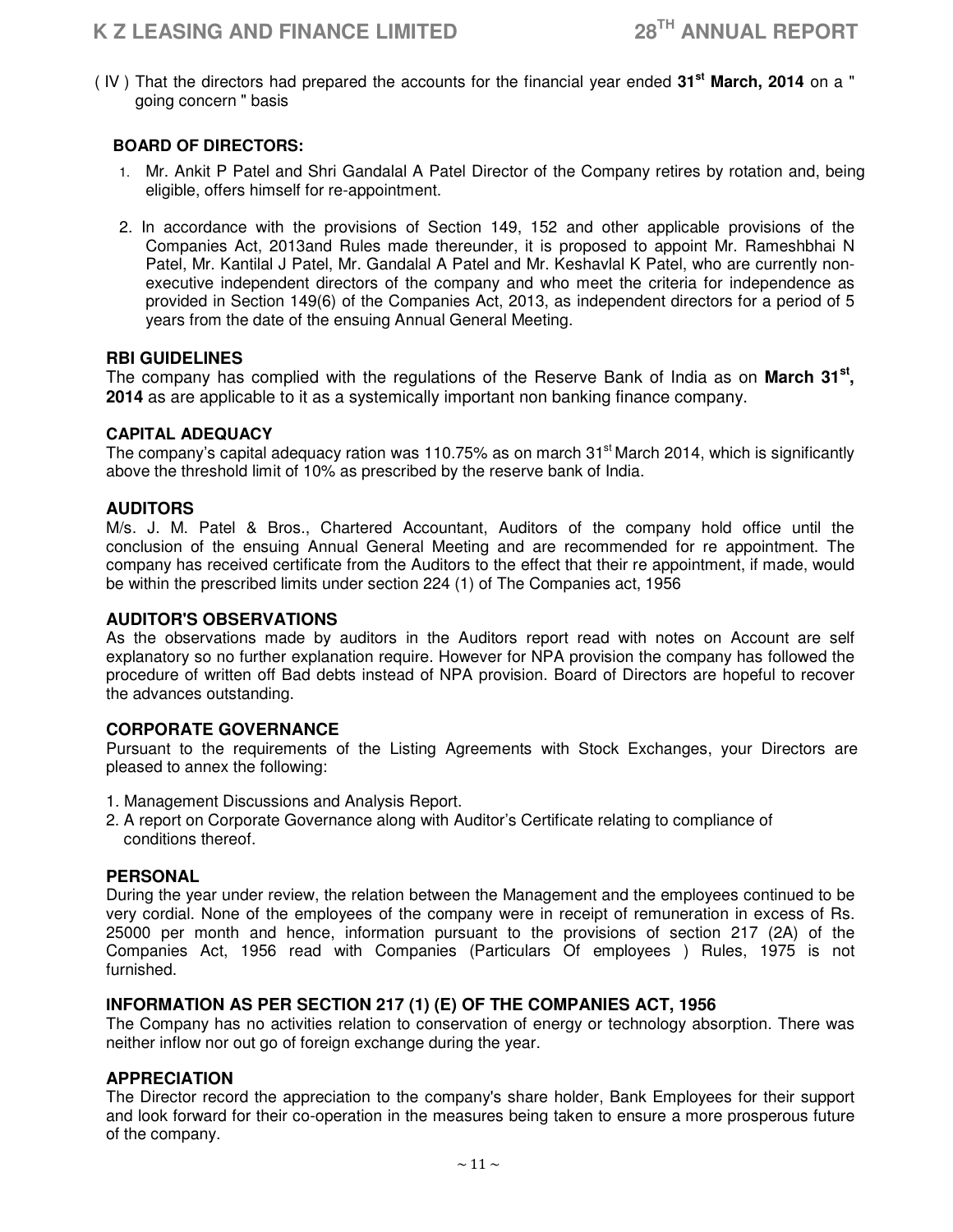# **ACCOUNTING STANDARDS AND FINANCIAL REPORTING:**

The Company incorporates the accounting standards as and when issued by the Institute of chartered Accountants of India. The Company Complied with the Stock Exchange and legal requirement concerning the Financial Statements at the time of preparing them for the Annual Report.

#### **LISTING:**

The equity shares of the company are listed in the Bombay Stock Exchange Limited which has the connectivity in most of the cities across the country.

# **CORPORATE SOCIAL RESPOSIBILITY:**

During the year the Board constituted a Corporate Social Responsibility Committee comprising of three nonexecutive directors which stood as follows as on 31<sup>st</sup> March, 2014:

Mr. Rameshbhai N Patel (Non-executive and Independent director) - Chairman

Mr. Kantilal J Patel (Non-executive and Independent director) - Member

Mr. Gandalal A Patel (Non-executive and Independent director) - Member

The terms of reference and scope of work is same as prescribed in Section 135 of the Companies Act, 2013, and the Rules thereunder.

#### **INSURANCE:**

The company has made necessary arrangements for adequately insuring its insurable interests.

#### **INDUSTRIAL RELATIONS:**

The directors are happy to note that the industrial relations continued to remain cordial during the year. The directors express their appreciation towards the staffs and executive staffs for their coordination and hope for a continued harmonious relations.

#### **ACKNOWLEDGEMENT:**

Your directors would like to express their grateful appreciation for the assistance and co-operation received from the Government, Banks and Business associates during the year under review. The Directors also express their gratitude to the shareholders for the confidence reposed towards the Company. Your Directors wish to place on record their deep sense of appreciation to all the employees for their commendable team work and enthusiastic contribution during the year.

#### **REGISTERED OFFICE :**

Ashram Road, Usmanpura, Ahmedabad – 380014. Date : 22-05-2014 **Pravinbhai K Patel**

1st Floor, Deshna Chamber, **BY ORDER OF THE BOARD** B/h., Kadva Patidar Wadi, **FOR, K Z LEASING AND FINANCE LTD.**

(**Chairman & Managing Director**)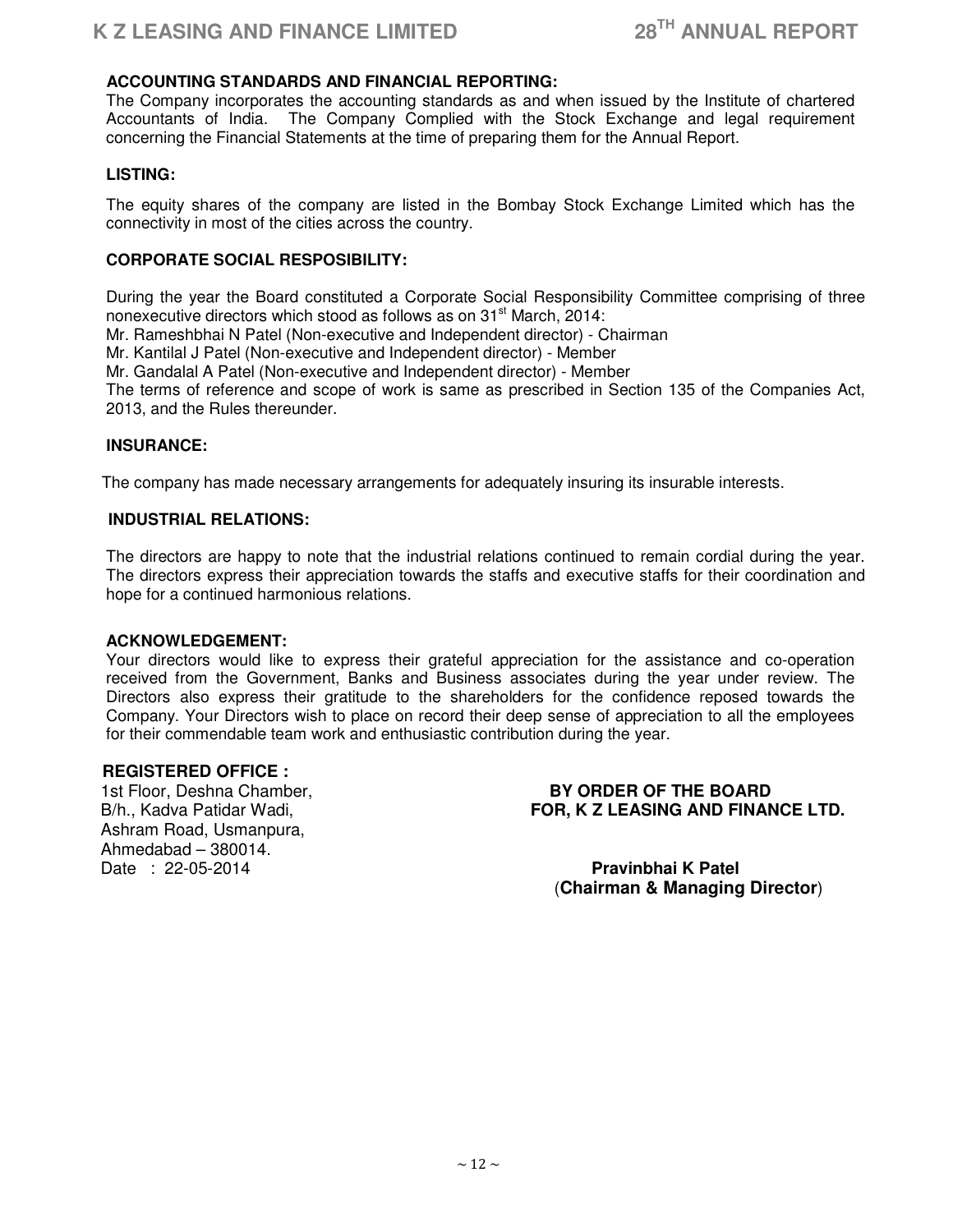# **MANAGEMENT DISCUSSION AND ANALYSIS REPORT**

This report covers the operations and financial performance of the Company and part forms of the Directors' Report.

#### **1. AN INDUSTRY OVERVIEW :**

The management is confident of improvement in the company's working in the near future with fast growth.

The scenario of the finance industry and economy in general is buoyant even after the industry is exposed to competition with policy of the government. The process of development, increasing thrust of the government on the finance industry, the future of industry appears quite bright.

#### **BUSINESS HIGHLIGHTS :**

#### **Turnover:**

Your Company has turnover of Rs. 9,85,257.00 as compared to Rs. 2,32,072.00 in the year 2013- 2014.

#### **Employee Benefit Expenses:**

Employees emoluments (other than managerial remuneration) is Rs. 19,88,988/- during the year as against Rs. 17,14,275/- during the previous year.

#### **Administrative and Other Expenses:**

Major components of administrative and other expenses includes printing and stationary, audit fees, advertisement expenses, postage and stamps, listing fees, insurance premium etc. Administrative and other expenses for the year amounted to Rs.58.27 Lac as against Rs. 41.33 Lac during the previous year.

#### **Depreciation:**

Depreciation charge for the current year came to Rs. 29,252 as against Rs. 32,530 of the previous year.

#### **Provision for Tax:**

The Company has earned income during this year and hence made provision of Rs. 6,12,164 towards current tax wealth Tax. In the previous year the Company has made provision for tax of Rs. 2,72,694. As there is no dividend payable this year, the company has not provided any amount for dividend distribution tax.

#### **Profit/Loss after Tax:**

The Company has made profit after tax for the current year is Rs 26.02 Lac as against profit of Rs. 10.76 Lac during the previous year. The Directors are hopeful for the better and better performance in the future.

# **Financial Condition:**

#### **Non Current Liabilities:**

The Company's Non Current Liabilities includes Long Term borrowings of Rs. 29,00,734.04 as at 31 $^{\rm st}$ March 2014 as against Long Term Borrowings of Rs. 72,63,751.10 as at 31 $^{\rm st}$  March 2013.

#### **Current Liabilities:**

Company's Current Liabilities includes Trade payables and Other Current Liabilities which are amounting to Rs. 13,37,903.00 as at 31<sup>st</sup> March 2014 against Rs. 8,49,861.00 of the previous year.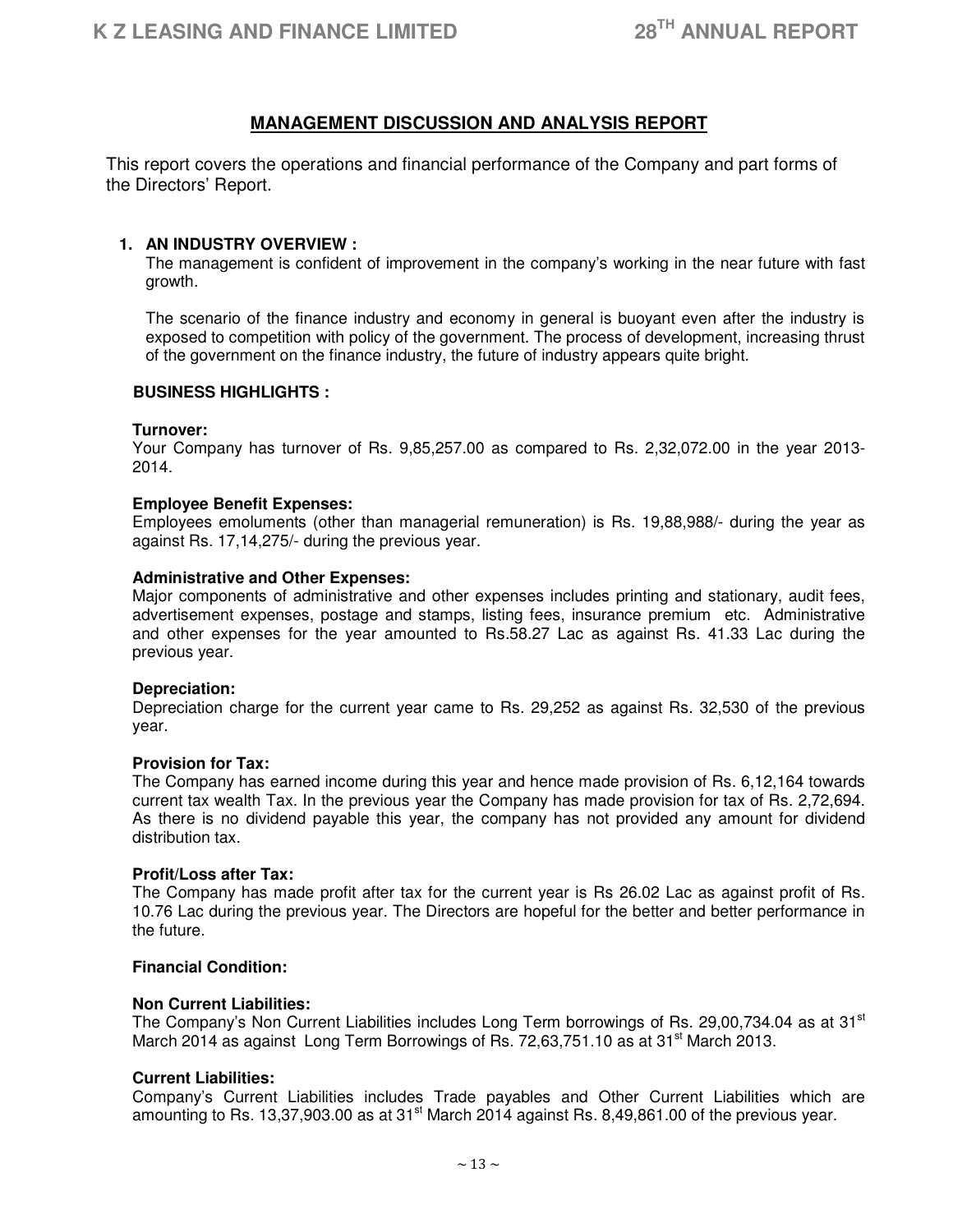#### **Fixed Assets:**

Net block of the fixed assets at the end of the year is Rs. 5.58 Lac as against Rs. 5.36 Lac in the previous year.

#### **Long Term Loans and Advances:**

Non current investments of the company is Rs.  $6.30.23.951.00$  as at  $31<sup>st</sup>$  March 2014 against Rs. 5,91,26,338,50 which was at 31<sup>st</sup> March 2013.

#### **2. SWOT ANALYSIS OF THE COMPANY :**

#### **Strength:**

- a. Management depth and ability to manage client / customer relationships
- b. Enhanced presence in the market through clientele basis

#### **Opportunities and Threats:**

The finance industry in subject to tough competition amongst various segments within and outside the country. The threat of competition is comparatively less in the area in which your company is operating. The increase in demand from business sector will provide opportunity to your company to increase more market share. Moreover, Indian finance industry witnessing changes in business dynamics.

#### **3. RISKS AND CONCERNS :**

Your company is mainly focusing on R & D and manpower and the intelligence. Apart from the risk on account of interest rate and regulatory changes, business of the company are exposed to certain operating business risks, which is mitigated by regular monitoring and corrective actions. The company has taken necessary measures to safe guard its assets and interest etc.

#### **4. INDUSTRY STRUCTURE AND DEVELOPMENT :**

Indian Economy has face certain difficulties due to the all over global slow down in world economy and try to sustained growth rate.

#### **5. SEGMENT REVIEW AND ANALYSIS :**

The company is operating in only one segment i.e. Finance/Investment. Your company has adopted various marketing strategies for sustained growth including increase in number of clients / customers to reduce the dependency on any single client / customer.

#### **6. RISK AND CONCERNS:**

The significant increase in the Non Performing Assets in financial sector create fear for the whole market.

# **7. INTERNAL CONTROL SYSTEM AND THEIR ADEQUACY :**

The company has proper and adequate system of internal controls commensurate with its size and nature of operations to provide reasonable assurance that all assets are safeguarded, transactions are authorized, recorded and reported properly and to monitor internal business process, financial reporting and compliance with applicable laws.

The internal control system has been designed so as to ensure that the financial and other records are reliable and reflects a true and fair view of the state of the Company's business. A qualified and independent committee of the Board of Directors actively reviews the adequacy and effectiveness of internal control systems and suggests improvements for strengthening them.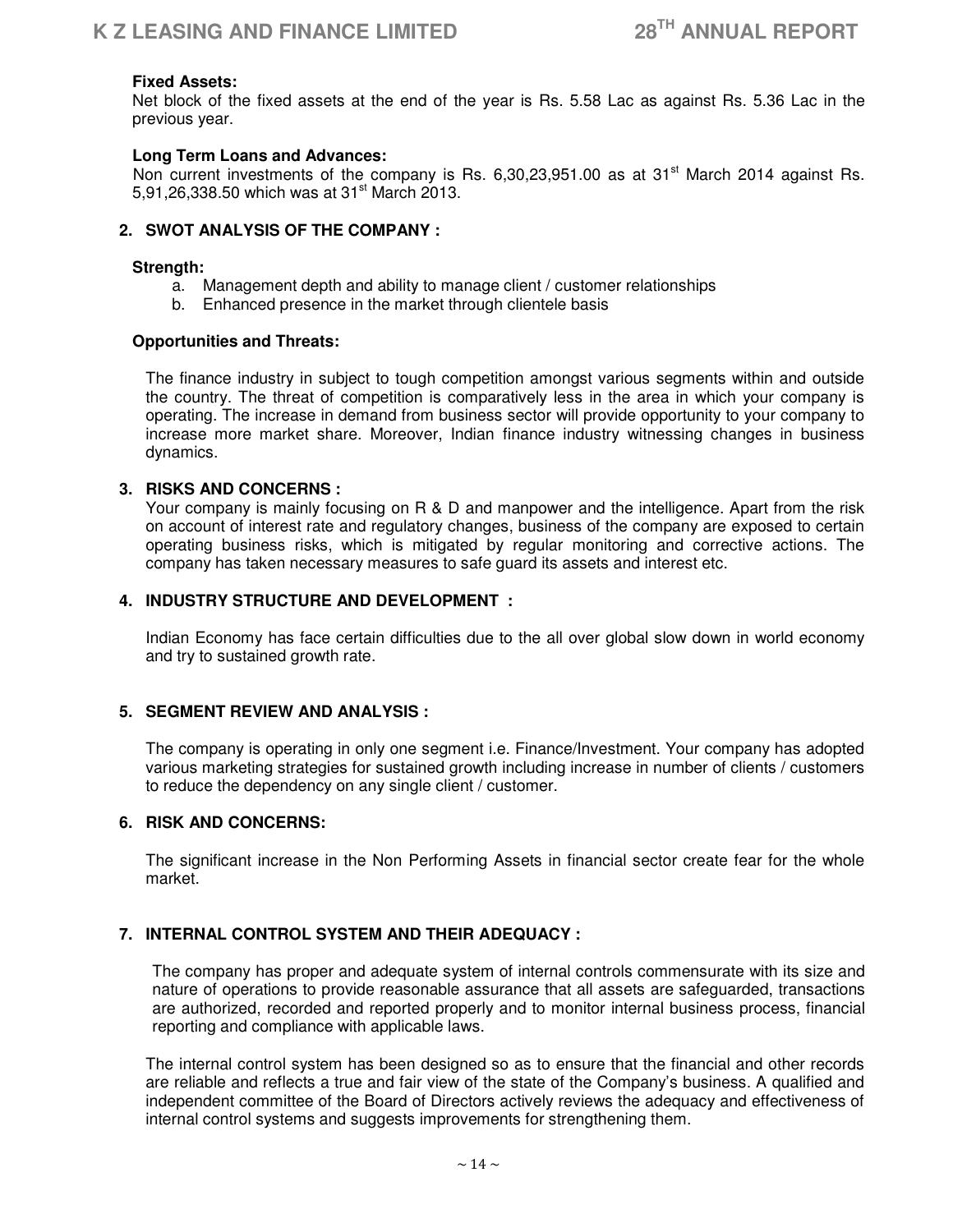# **8. HEALTH AND SAFETY MEASURES:**

The due care is being taken to ensure the good health of the employees of the Company. All due care is being taken to keep the clean environment in the Office premises of the Company.

# **9. HUMAN RESOURCES:**

The Company believes that human resource is the most important assets of the organization. It is not shown in the corporate balance sheet, but influences appreciably the growth, progress, profits and the shareholders' values. During the year your company continued its efforts aimed at improving the HR policies and processes to enhance its performance. The vision and mission of the company is to create culture and value system and behavioral skills to insure achievement of its short and long term objectives.

#### **Cautionary Statement:**

Statement made in the Management Discussion and Analysis Report describing the company's objectives, projections, estimates, expectations may be "Forward-looking statements" within the meaning of applicable securities laws and regulations. Actual results could differ from those expressed or implied. Important factors that could make a difference to the Company's operations include economic conditions affecting demand supply and price conditions in the markets in which the company operates, changes in the government regulations, tax laws & other statutes and other incidental factors.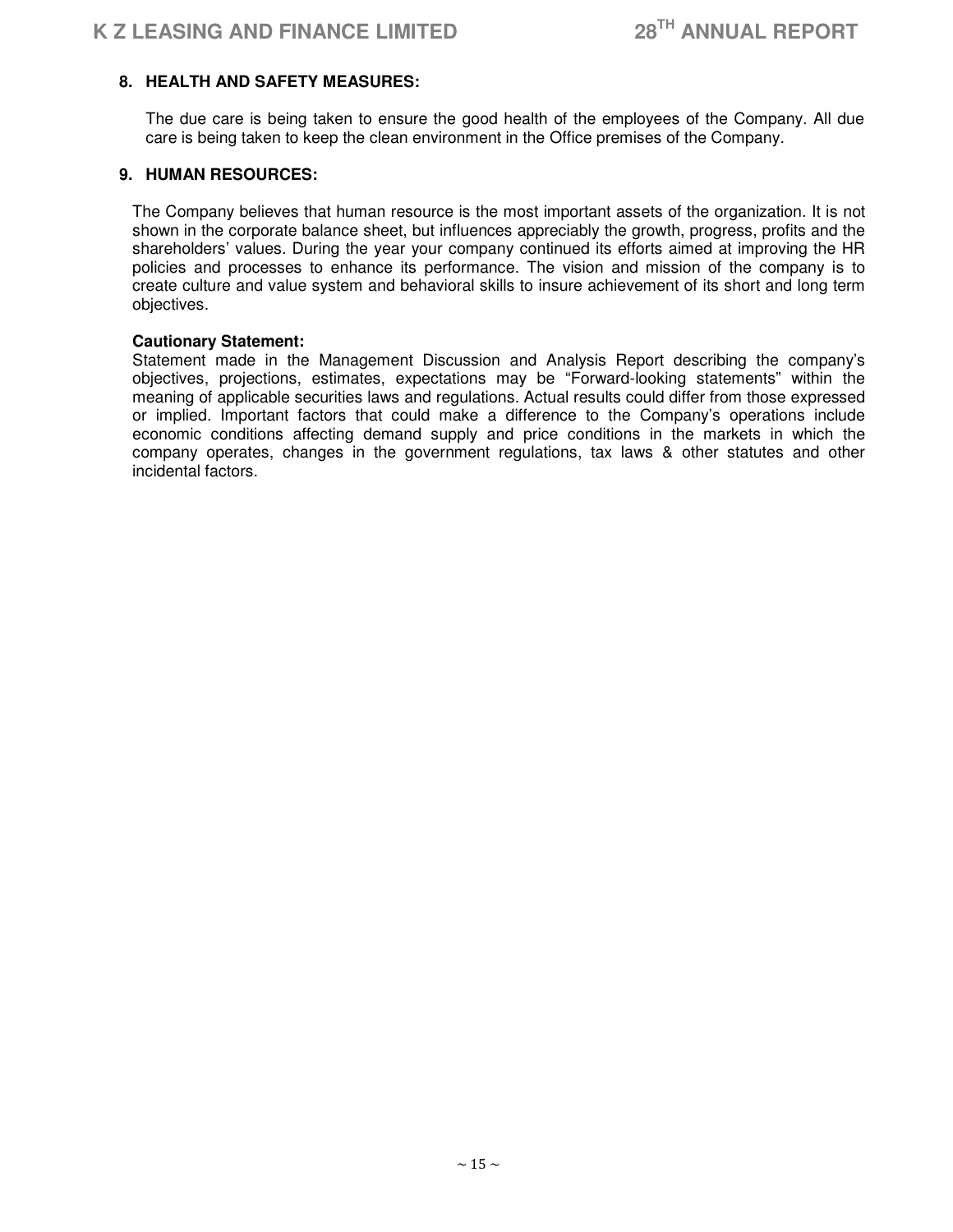# **CORPORATE GOVERNANCE REPORT**

 K. Z. Leasing and Finance Ltd. has over the years been practicing the principles of good Corporate Governance and continuously reviews its investor relationship measures with a view **K. Z. Leasing and Finance Ltd**. Basically need and is not to be looked upon as an issue of compliance alone.

The company seeks to achieve this goal by being transparent in its business dealings, disclosing all relevant information in an easily understandable manner, being fair to all shareholders and ensuring that the company's activities are managed by a professionally competent and independent Board of Directors.

# **1. Board of Directors :**

The Company has a balance Board, comprising of Executive and Non Executive Directors. The Company is in compliant with requirement of clause 49 of the Listing Agreement.

None of the Directors on the Board is a Member of more than 10 Committees and Chairman of more than 5 Committees (As specified in clause 49), across all the Companies in which they are Directors.

The following is the details of the composition of the Board as on  $31<sup>st</sup>$  March, 2014.

| Sr.<br>no.     | <b>Name of Director</b>  | <b>Executive/ Non Executive</b><br>Independent | No. of<br>outside<br><b>Directorship</b><br>held | No. of<br>Membership/<br>Chairmanship<br>in Board<br><b>Committee</b> |
|----------------|--------------------------|------------------------------------------------|--------------------------------------------------|-----------------------------------------------------------------------|
|                | Shri Pravinbhai K. Patel | Executive                                      |                                                  |                                                                       |
| $\overline{2}$ | Shri Rameshbhai N. Patel | Non Executive & Independent                    |                                                  |                                                                       |
| 3              | Shri Keshavlal K. Patel  | Non Executive & Independent                    |                                                  |                                                                       |
| 4              | Shri Gandalal A. Patel   | Non Executive & Independent                    |                                                  |                                                                       |
| 5              | Shri Kantilal J Patel    | Non Executive & Independent                    |                                                  | 3                                                                     |
| 6              | Shri Ankit P Patel       | Executive                                      |                                                  |                                                                       |

During the Year 2013-14, 6 (six) Board Meeting were Held i.e. on (15.05.013 – Adjourned) 22.05.2013, 31.07.2013, 31.08.2013 30.09.2013, 31.10.2013, 10.02.2014.

The attendance of the Directors of the company at the Board Meetings and Annual General Meeting ( AGM ) are as follows :

| <b>Name of Director</b>  | No. of Meetings |                 | <b>Attendance</b> | <b>Sitting</b> |
|--------------------------|-----------------|-----------------|-------------------|----------------|
|                          | <b>Held</b>     | <b>Attended</b> | of last AGM       | <b>Fees</b>    |
| Shri Pravinbhai K. Patel |                 |                 | Yes               | <b>Nil</b>     |
| Shri Rameshbhai N. Patel |                 |                 | Yes               | <b>Nil</b>     |
| Shri Keshavlal K. Patel  |                 |                 | Yes               | <b>Nil</b>     |
| Shri Gandalal A. Patel   |                 | 5               | Yes               | <b>Nil</b>     |
| Shri Kantilal J Patel    |                 | 5               | Yes               | <b>Nil</b>     |
| Shri Ankit P Patel       |                 |                 | Yes               | <b>Nil</b>     |

# **2. AUDIT COMMITTEE**

The audit Committee comprise of 3 members, The committee consists of Two independent directors and one Executive Director.

| <b>Name</b>              | <b>Designation</b> | <b>Nature of Directorship</b> |
|--------------------------|--------------------|-------------------------------|
| Shri Gandalal A. Patel   | Chairman           | Independent Director          |
| Shri Kantilal J Patel    | Member             | Independent Director          |
| Shri Pravinbhai K. Patel | Member             | Executive Director            |

The terms of reference of our Audit Committee are given below:

- Overseeing the Company's financial reporting process and the disclosure of its financial information to ensure that the financial statement is correct, sufficient and credible.
- Recommending to the Board, the appointment, re-appointment and, if required, the replacement or removal of the statutory auditor and the fixation of audit fees.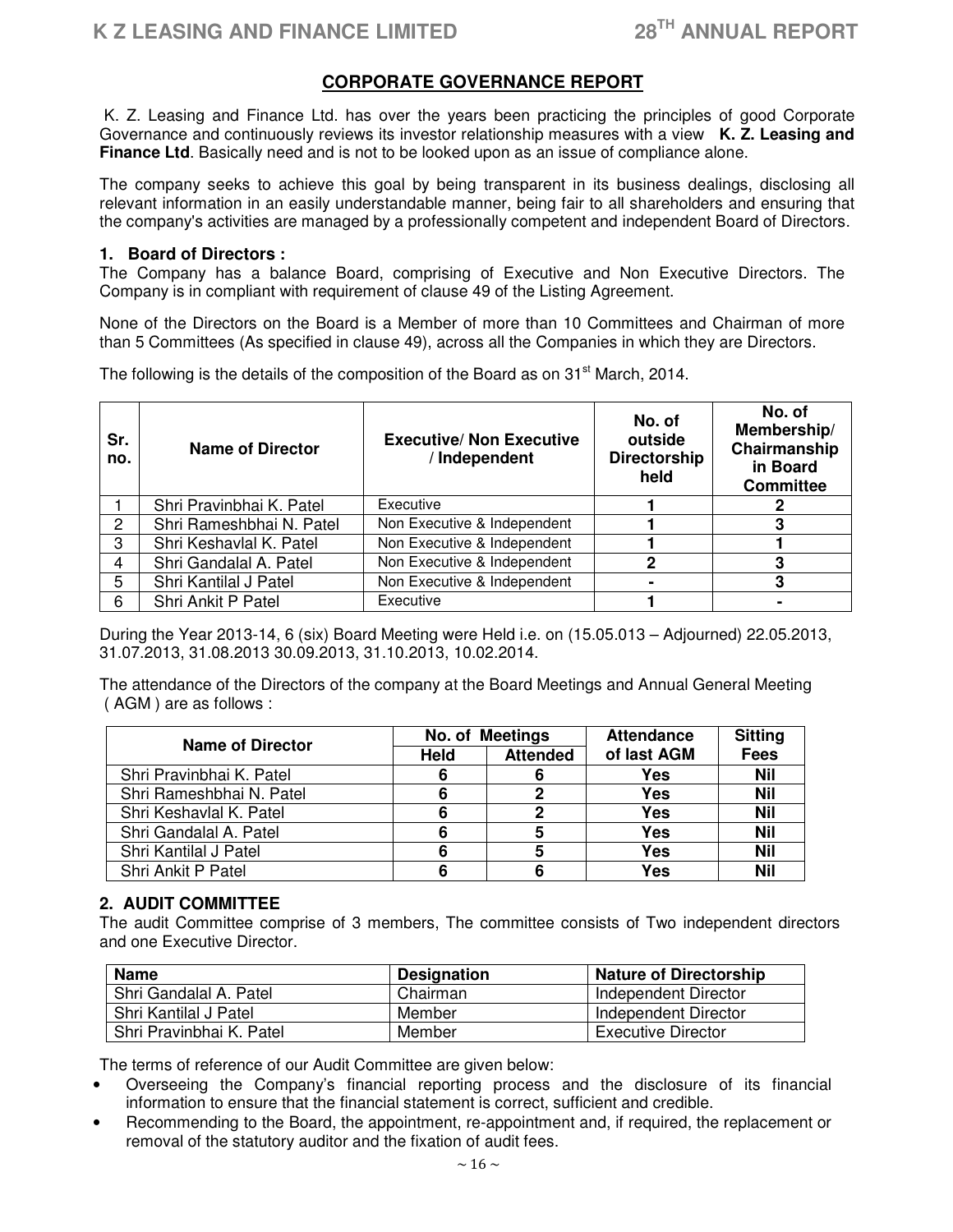- Approval of payment to statutory auditors for any other services rendered by the statutory auditors.
- Appointment, removal and terms of remuneration of internal auditors
- Reviewing, with the management, the annual financial statements before submission to the Board for approval, with particular reference to:
- 1. Matters required to be included in the Director's Responsibility Statement to be included in the Board's report in terms of clause (2AA) of Section 217 of the Companies Act;
- 2. Changes, if any, in accounting policies and practices and reasons for the same;
- 3. Major accounting entries involving estimates based on the exercise of judgment by management;
- 4. Significant adjustments made in the financial statements arising out of audit findings;
- 5. Compliance with listing and other legal requirements relating to the financial statements;
- 6. Disclosure of any related party transactions;
- 7. Qualifications in the draft audit report.
- Reviewing, with the Management, the quarterly financial statements before submission to the Board for approval.
- Reviewing, with the management, the statement of uses / application of funds raised through an issue (public issue, rights issue, preferential issue, etc.), the statement of funds utilized for purposes other than those stated in the offer document/prospectus/notice and the report submitted by the monitoring agency monitoring the utilisation of proceeds of a public or rights issue, and making appropriate recommendations to the Board to take up steps in this matter.
- Reviewing, with the management, performance of statutory and internal auditors, and adequacy of the internal control systems.
- Reviewing the adequacy of internal audit function, if any, including the structure of the internal audit department, staffing and seniority of the official heading the department, reporting structure, coverage and frequency of internal audit.
- Discussions with internal auditors on any significant findings and follow up thereon.
- Reviewing internal audit reports and adequacy of the internal control systems.
- Reviewing management letters / letters of internal control weaknesses issued by the statutory auditors
- Internal audit reports relating to internal control weaknesses
- Review statement of significant related party transactions
- Review of management discussion and analysis of financial condition and results of operations
- Reviewing the findings of any internal investigations by the internal auditors into matters where there is suspected fraud or irregularity or a failure of internal control systems of a material nature and reporting the matter to the Board.
- Discussion with statutory auditors before the audit commences, about the nature and scope of audit as well as post-audit discussion to ascertain any area of concern.
- To look into the reasons for substantial defaults in the payment to the depositors, debenture holders, shareholders (in case of non-payment of declared dividends) and creditors.
- To review the functioning of the whistle blower mechanism, when the same is adopted by the Company and is existing.
- Carrying out any other function as may be statutorily required to be carried out by the Audit Committee.

# **Meetings and attendances**:

During the year, 5 Audit Committee Meetings were held on (15.05.2013 – Adjourned) 22.05.2013, 31.07.2013, 31.08.2013, 31.10.2013, 10.02.2014.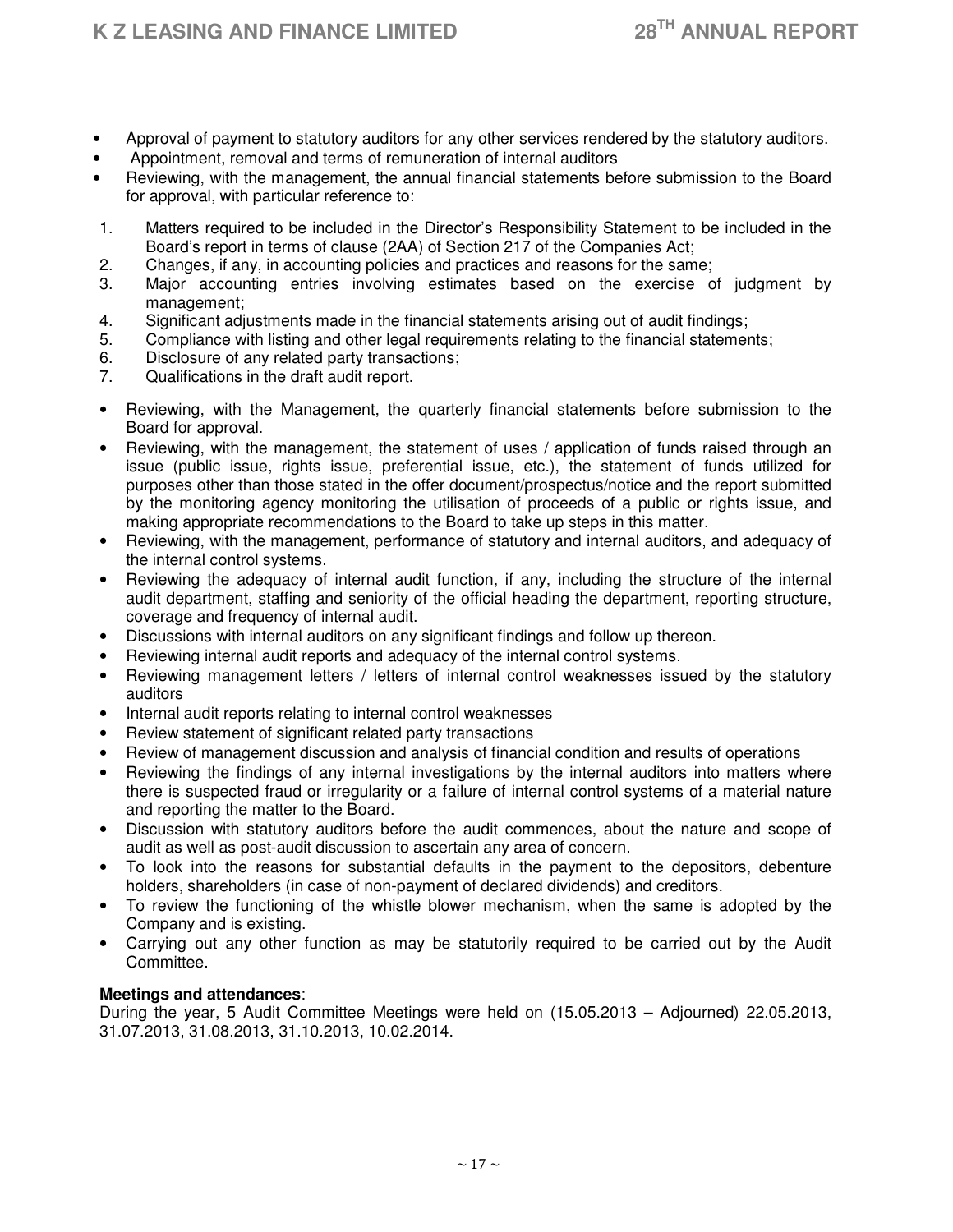The Attendance of Members at meetings was as follows:

| Name of Director         | <b>No. of Meetings</b>  |   | <b>Attended</b> |
|--------------------------|-------------------------|---|-----------------|
|                          | <b>Attended</b><br>Held |   | last AGM        |
| Shri Gandalal A. Patel   | b                       |   | <b>Yes</b>      |
| Shri Kantilal J Patel    |                         |   | Yes             |
| Shri Pravinbhai K. Patel | b                       | b | Yes             |

No, Remuneration/sitting fees are paid to the members of the Audit Committee.

# **3. REMUNERATION COMMITTEE :**

The Remuneration Committee has been constituted with the following Directors:

| <b>Name</b>              | <b>Designation</b> | <b>Nature of Directorship</b> |
|--------------------------|--------------------|-------------------------------|
| Shri Kantilal J Patel    | Chairman           | Independent Director          |
| Shri Rameshbhai N. Patel | Member             | Independent Director          |
| Shri Gandalal A. Patel   | Member             | Independent Director          |

The terms of reference of the Remuneration Committee are as follows:

- To decide and approve the terms and conditions for appointment of executive directors and remuneration payable to other directors and matters related thereto.
- To recommend to the Board, the remuneration packages of the Company's Managing/Joint Managing/ Deputy Managing/Whole time / Executive Directors, including all elements of remuneration package (i.e. salary, benefits, bonuses, perquisites, commission, incentives, stock options, pension, retirement benefits, details of fixed component and performance linked incentives along with the performance criteria, service contracts, notice period, severance fees etc.);
- To be authorised at its duly constituted meeting to determine on behalf of the Board of Directors and on behalf of the shareholders with agreed terms of reference, the Company's policy on specific remuneration packages for Company's Managing/Joint Managing/ Deputy Managing/ Whole-time/ Executive Directors, including pension rights and any compensation payment.

# **Meetings and Attendances:**

 **Particulars of Remuneration Committee's meetings:** 

| <b>Name of Director</b>  | No. of Meetings |                 |
|--------------------------|-----------------|-----------------|
|                          | Held            | <b>Attended</b> |
| Shri Kantilal J Patel    |                 |                 |
| Shri Rameshbhai N. Patel |                 |                 |
| Shri Gandalal A. Patel   |                 |                 |

# **Remuneration of Directors: (Rs. In Lacs)**

| <b>Name</b>              | <b>Salary</b> | <b>Perquisites</b><br>& allowances | <b>Sitting</b><br>fees | Commission/<br>bonus     | <b>Total</b> |
|--------------------------|---------------|------------------------------------|------------------------|--------------------------|--------------|
| Shri Pravinbhai K. Patel | 2.40          | 0.096                              |                        |                          | 2.496        |
| Shri Rameshbhai N. Patel |               |                                    |                        |                          |              |
| Shri Keshavlal K. Patel  |               |                                    |                        |                          |              |
| Shri Gandalal A. Patel   |               | 0.096                              |                        |                          | 0.096        |
| Shri Kantilal J Patel    |               | 0.096                              | -                      | -                        | 0.096        |
| Shri Ankit P Patel       | 2.40          | 0.096                              | -                      | $\overline{\phantom{0}}$ | 2.496        |

# **4. SHAREHOLDERS / INVESTOR'S GRIEVANCE COMMITTEE**

The Shareholders' / Investors' Grievance Committee has been constituted in compliance with Clause 49 of the Listing Agreement with the following Directors: -

| <b>Name</b>              | <b>Designation</b> | <b>Nature of Directorship</b> |
|--------------------------|--------------------|-------------------------------|
| Shri Rameshbhai N. Patel | Chairman           | Independent Director          |
| Shri Gandalal A. Patel   | Member             | Independent Director          |
| Shri Pravinbhai K. Patel | Member             | <b>Executive Director</b>     |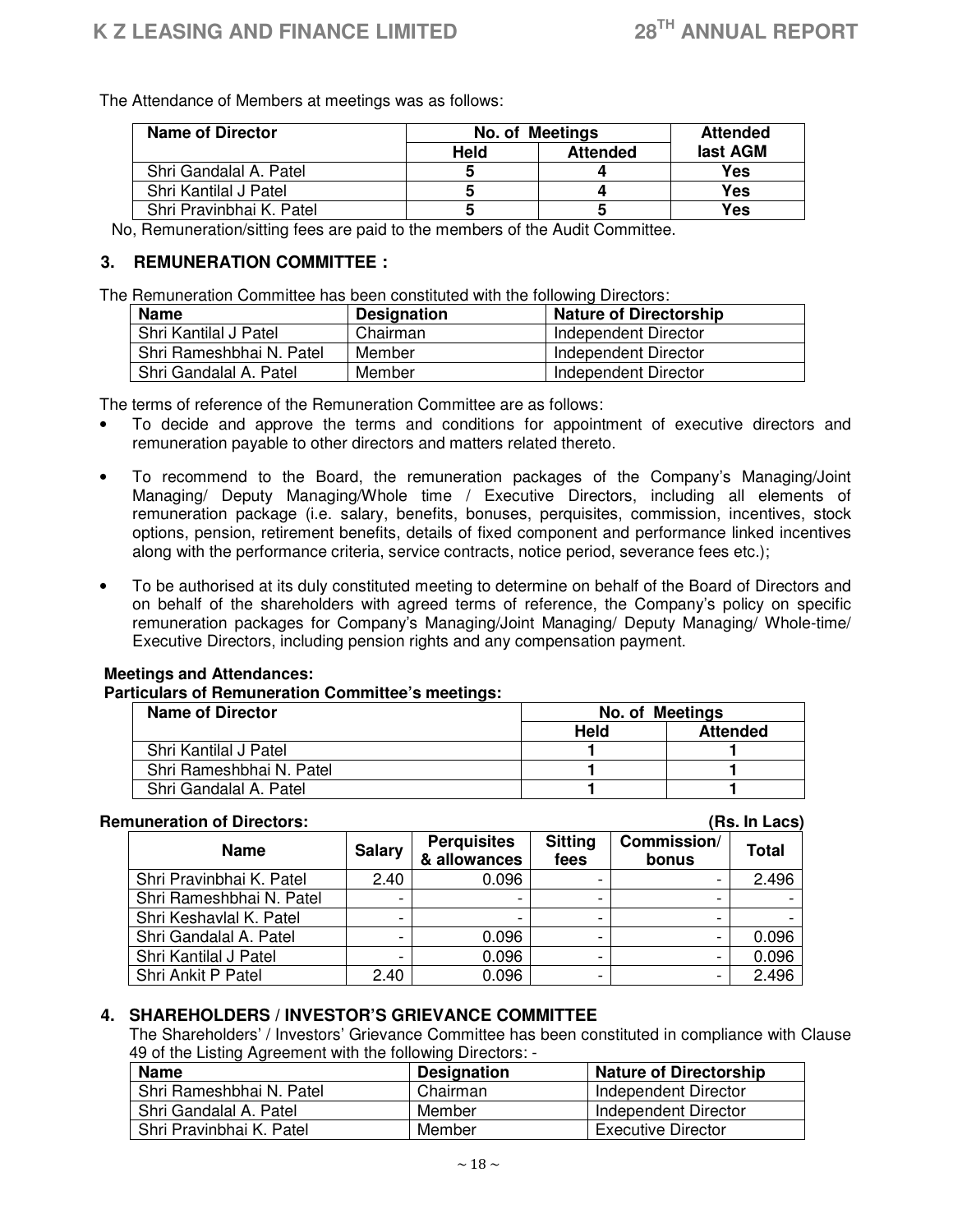The terms of reference of the Shareholders' / Investors' Grievances Committee is as follows:

- Efficient transfer of shares; including review of cases for refusal of transfer / transmission of shares and debentures;
- Redressal of shareholder and investor complaints like transfer of shares, non-receipt of balance sheet, non-receipt of declared dividends etc;
- Issue of duplicate / split / consolidated share certificates;
- Review of cases for refusal of transfer / transmission of shares and debentures;
- Reference to statutory and regulatory authorities regarding investor grievances;
- And to otherwise ensure proper and timely attendance and redressal of investor queries and grievances.

# **Meetings and Attendance**:

# **Particulars of Shareholders'/Investors' Grievances Committee's meetings:**

 During the year, 2 Shareholders' / Investors' Grievances Committee Meetings were held on,31.08.2013, 10.02.2014,

| <b>Name of Director</b>  | No. of Meetings                |  |          |  | <b>Attended</b> |
|--------------------------|--------------------------------|--|----------|--|-----------------|
|                          | <b>Held</b><br><b>Attended</b> |  | last AGM |  |                 |
| Shri Rameshbhai N. Patel |                                |  | Yes      |  |                 |
| Shri Gandalal A. Patel   |                                |  | Yes      |  |                 |
| Shri Pravinbhai K. Patel |                                |  | Yes      |  |                 |

No Remuneration / sitting fees are paid to the members of the investor grievance committee.

# **SHAREHOLDERS' INFORMATION**

Name of Compliance Officer: Shri Hardik P. Patel

#### **General Body Meeting**

Last 3 General Meeting of the Company were held as under

| <b>AGM Date</b> | <b>AGM Time</b> | <b>AGM Venue</b>                                          |
|-----------------|-----------------|-----------------------------------------------------------|
| 30.09.2013      | $10:00$ a.m.    | 1 <sup>st</sup> Floor, Deshna Chamber, UshmanPura, Ashram |
|                 |                 | Road, Ahmedabad - 380014                                  |
| 27.09.2012      | $10:00$ a.m.    | 1 <sup>st</sup> Floor, Deshna Chamber, UshmanPura, Ashram |
|                 |                 | Road, Ahmedabad - 380014                                  |
| 27.09.2011      | $10:00$ a.m.    | 1 <sup>st</sup> Floor, Deshna Chamber, UshmanPura, Ashram |
|                 |                 | Road, Ahmedabad - 380014                                  |

# **DISCLOSURES :**

- A ) Related party transaction have already been given in the Note No. 5 (b) and (c) of the Annual Accounts of the Company for the year 2013-14.
- B ) There was neither been any non compliance of any legal provision of applicable law nor any penalty, structure imposed by the Stock Exchange or SEBI or any other authorities on any matters related to Capital Market during last three years.
- C ) No money was raised by the Company through any Public Issue, Right Issue, Preferential Issue, etc. in the last financial Year.
- D) Management discussions and analysis forms part of Annual Report to shareholders and it includes discussion on matters as required under the Provision of Clause 49 of the Listing Agreement with Stock Exchange.
- E ) There were no material financial & Commercial transaction by Senior Management as defined in Clause 49 of the Listing Agreement where they have any personal interest that may have a potential conflict with the interest of the Company at large requiring disclosure by them to the Board of Directors of the Company.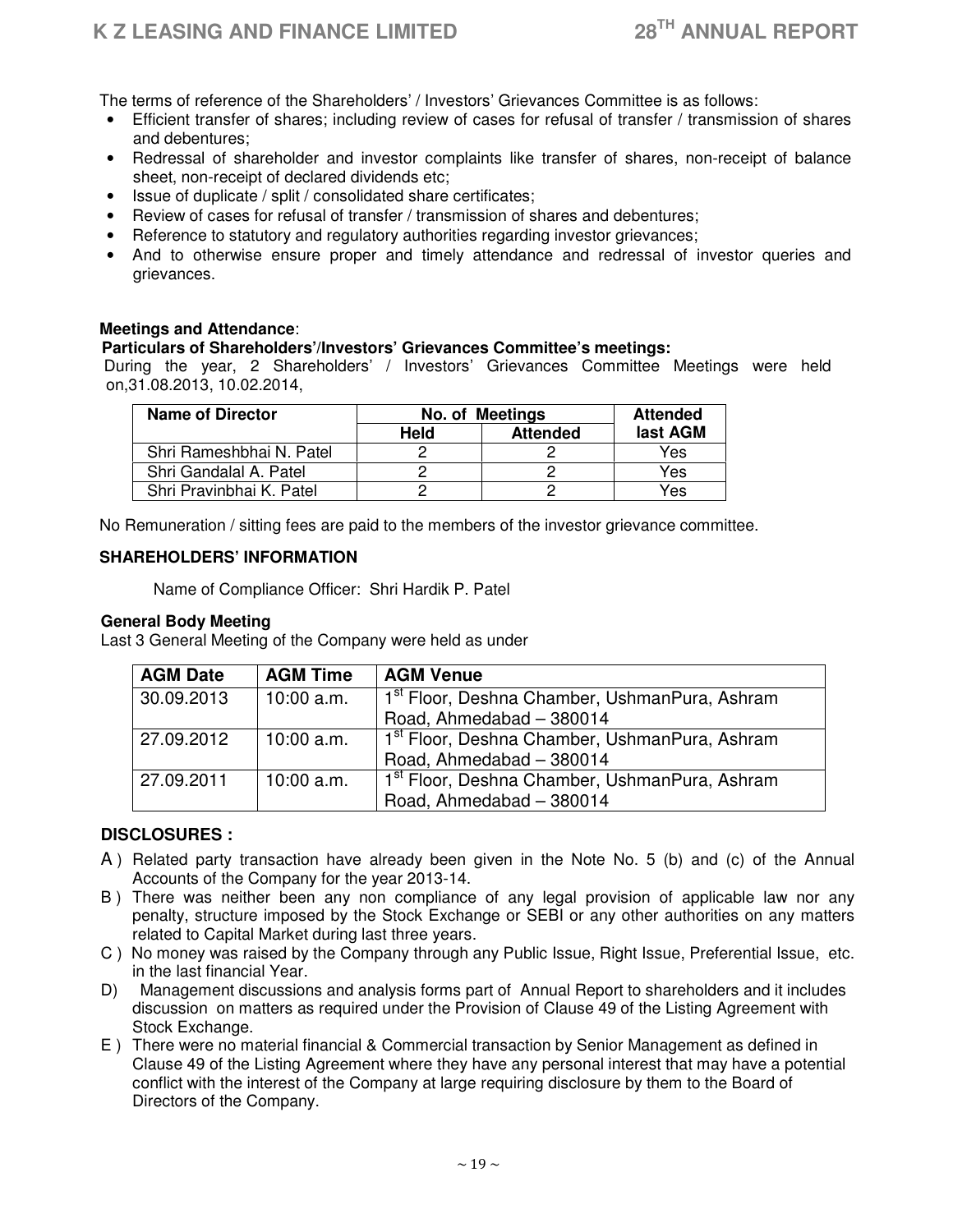# **Means of Communications**

- i) Quarterly Results : The quarterly results were published in the News Papers as required pursuant to the Listing Agreement.
- ii) The Results were normally Published in Free press journal Western Times (English & Gujarati) daily

# **General Shareholder's Information**

| <b>Annual General meeting</b> | $: 28^{th}$                                 |
|-------------------------------|---------------------------------------------|
| Date & Time                   | : Monday, 30th September, 2013 & 10.00 a.m. |
|                               | K. Z. Leasing & Finance Ltd.                |
| Venue                         | 1 <sup>st</sup> floor, Deshna Chembers,     |
|                               | B/h. Kadva Patidar Wadi,                    |
|                               | Usmanpura, Ashram Road,                     |
|                               | Ahmedabad - 380014.                         |

# **Financial Calendar**

The Financial Year of the Company is for a period of 12 months from 1<sup>st</sup> April, 2013 to 31<sup>st</sup> March 2014 1st Quarterly Result **in the Contract of Contract State 1**: July, 2014.<br>2nd Quarterly Result **1998.** 2014 2nd Quarterly Result 3rd Quarterly Result : February, 2015<br>
4<sup>th</sup> Quarterly Result : May, 2015 4<sup>th</sup> Quarterly Result Book Closure Date **: 22rd September, 2014 To 30th September, 2014** (Both days inclusive)<br>: Not Applicable Dividend Payment Date **List of Stock Exchanges** The Stock Exchange, Mumbai Phiroze jeejeebhoy Towers Dalal Street Mumbai-400021 : Listing fees of stock Exchanges for the year 2014-15 have been paid.

Demat of shares : **24,80,290** Equity shares which is around **81.56%** of the paid up capital as on March 31, 2014 has been dematerialized

# **Stock Exchange Codes**

| <b>Equity Shares</b> |                         |  |
|----------------------|-------------------------|--|
| <b>BSE</b>           |                         |  |
|                      | ISIN NO. : INE006C01015 |  |

Market Price data : Stock performance in comparison with BSE sensex Script Code : **511728** 

#### For the period from April 2013 to March 2014

| <b>Financial Year</b> | <b>Bombay Stock Exchange</b> |               |  |
|-----------------------|------------------------------|---------------|--|
| $-2013 - 14$          | <b>Highest</b>               | <b>Lowest</b> |  |
|                       | (Rs.)                        | (Rs.)         |  |
| Apr                   | 4.00                         | 3.30          |  |
| May                   | 4.16                         | 3.43          |  |
| Jun                   | 4.22                         | 3.32          |  |
| Jul                   | 4.46                         | 3.50          |  |
| Aug                   | 4.21                         | 3.62          |  |
| Sep                   | 4.38                         | 3.62          |  |
| Oct                   | 3.99                         | 3.57          |  |
| Nov                   | 4.11                         | 2.91          |  |
| Dec                   | 3.20                         | 2.50          |  |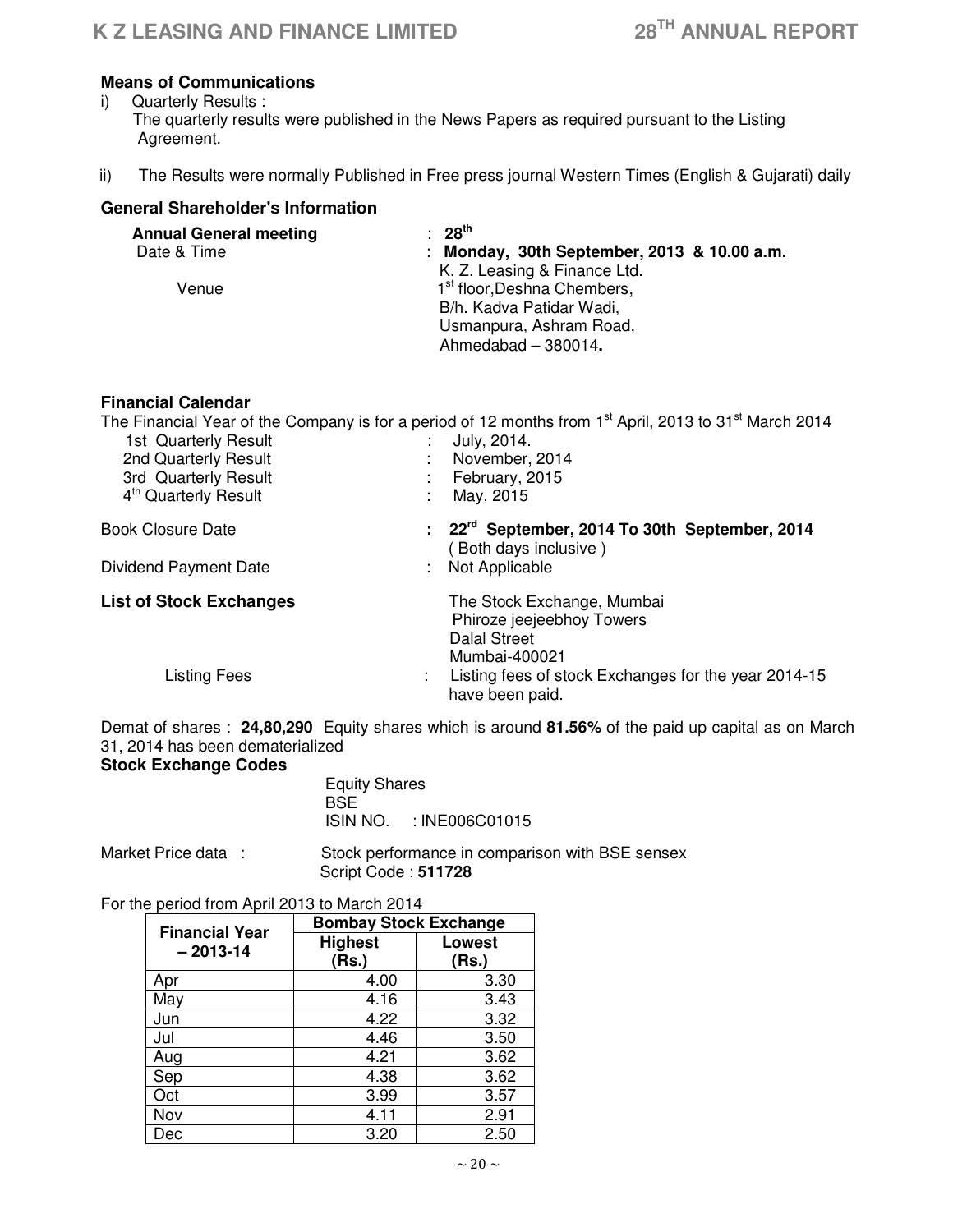# **K Z LEASING AND FINANCE LIMITED 28TH ANNUAL REPORT**

| Jan             | 3.48 | 2.75 |
|-----------------|------|------|
| <sup>⊏</sup> eb | 3.15 |      |
| Mar             | 3.15 | 86   |
| _ _ _<br>.      |      |      |

(Source: BSE website)

The Equity shares of the company are traded in the (Company) demat mode for all the investors. The share transfer request received in physical form is registered within an average period of 15 days. Requests for Dematerialization (Demat) received from the shareholders are effected within average period of 15 days. The company, as per SEBI guidelines, offers facility for Transfer cum Dematerialization. Under the said system after share transfer is effected, an option letter is sent to the transferee giving details of the transferee shares and requesting him incase he wishes to demat the shares, to approach a Depository Participants (DP) on the basis of the option letter generated and issue a Demate Request and send it to the company along with the option letter. on the receipt of the same, the company dematerializes the shares. Incase the transferee is not interested in dematerialization he need not take any action and the company dispatches physical share certificate after 15 days from the date of such option letter.

| <b>No of Equity</b>                                                                                                                                                                                                                     | No. of              |  | $%$ of               | No. of             | $%$ of       |
|-----------------------------------------------------------------------------------------------------------------------------------------------------------------------------------------------------------------------------------------|---------------------|--|----------------------|--------------------|--------------|
| <b>Shares Held</b>                                                                                                                                                                                                                      | <b>Shareholders</b> |  | <b>Shareholders</b>  | <b>Shares Held</b> | Shareholding |
| $1 - 500$                                                                                                                                                                                                                               | 3855                |  | 89.21                | 583359             | 19.18        |
| 501-1000                                                                                                                                                                                                                                | 243                 |  | 5.62                 | 204299             | 6.72         |
| 1001-2000                                                                                                                                                                                                                               | 98                  |  | 2.27                 | 141023             | 4.64         |
| 2001-3000                                                                                                                                                                                                                               | 23                  |  | 0.54                 | 59044              | 1.94         |
| 3001-4000                                                                                                                                                                                                                               | 22                  |  | 0.51                 | 78481              | 2.58         |
| 4001-5000                                                                                                                                                                                                                               | 12                  |  | 0.27                 | 55692              | 1.83         |
| 5001-10000                                                                                                                                                                                                                              | 31                  |  | 0.72                 | 210452             | 6.92         |
| 10001 and Above                                                                                                                                                                                                                         | 37                  |  | 0.86                 | 1708850            | 56.19        |
| Total                                                                                                                                                                                                                                   | 4321                |  | 100.00               | 3041200            | 100.00       |
| Share Holding Pattern Of K. Z. Leasing & Finance Ltd. As On 31 <sup>st</sup> March, 2014                                                                                                                                                |                     |  |                      |                    |              |
| Category                                                                                                                                                                                                                                | No of shares held   |  | % to paid up capital |                    |              |
| Promoter                                                                                                                                                                                                                                | 546964              |  |                      | 17.99              |              |
| <b>Bodies Corporate</b>                                                                                                                                                                                                                 | 369483              |  |                      | 12.15              |              |
| Individuals                                                                                                                                                                                                                             | 2124753             |  |                      | 69.86              |              |
| <b>TOTAL</b>                                                                                                                                                                                                                            | 3041200             |  |                      | 100.00             |              |
| : K. Z. Leasing & Finance Ltd.<br>Address for Correspondence<br>1 <sup>st</sup> Floor, Deshna Chambers, B/h. Kadva Patidar Wadi,<br>Usmanpura, Ahmedabad - 380014.                                                                      |                     |  |                      |                    |              |
| Link Intime India Privet Limited.<br>Registrar and Transfer Agent<br>(Formerly, Intime Spectrum Registry limited)<br>C - 13, Pannalal Silk Mills Compound,<br>L. B. S. Marg, Bhandup( $W$ )<br>Mumbai - 400078. Phone; 022-2594 6970/78 |                     |  |                      |                    |              |

# **Distribution of share holding as at 31st March, 2014.**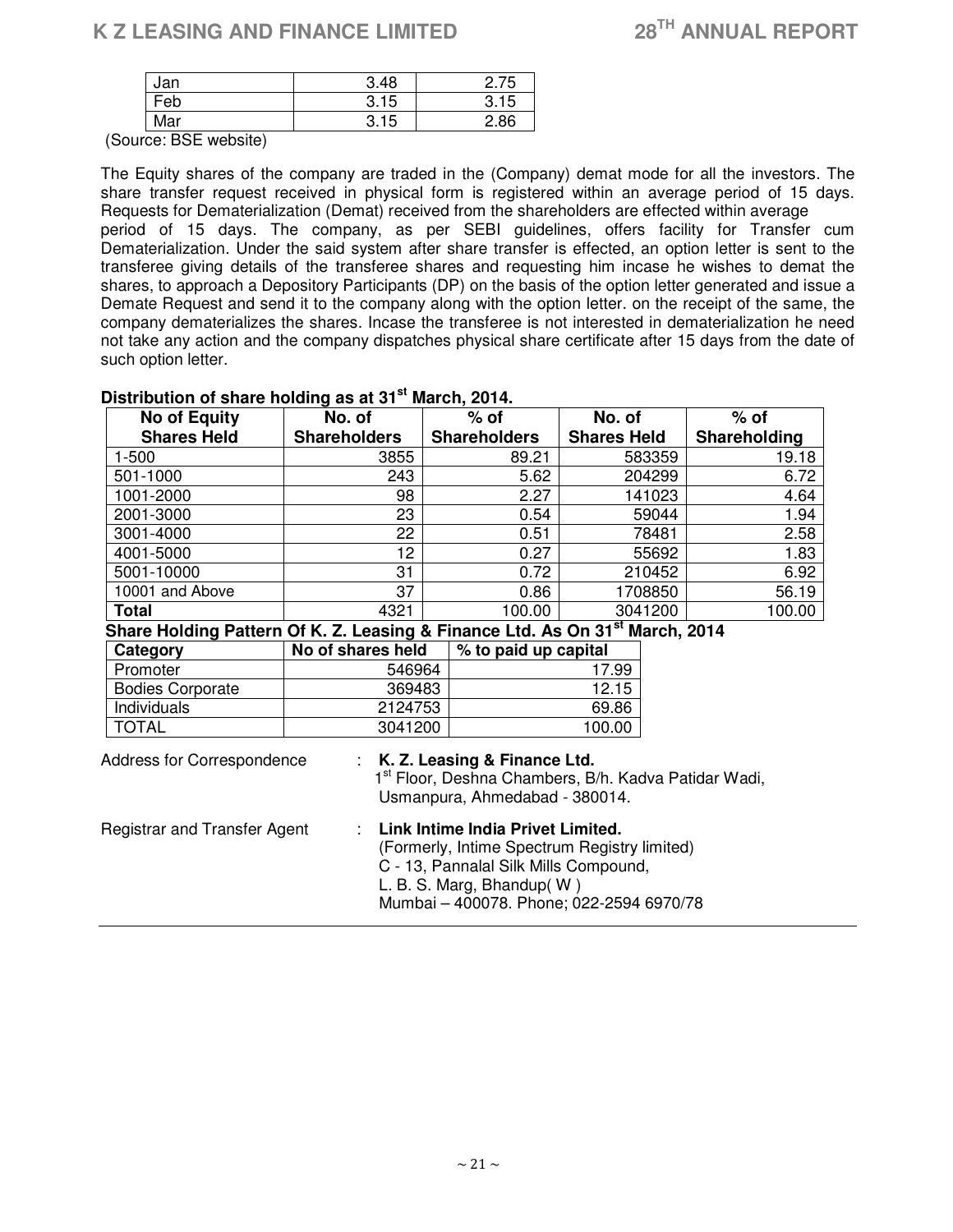# **Auditors Certificate on Corporate Governance**

#### To the Members **K. Z. Leasing & Finance Ltd**.

 We have examined the Compliance of conditions of Corporate Governance by K. Z. Leasing & Finance Ltd. Ahmedabad for the year ended  $31<sup>st</sup>$  March, 2014, as stipulated in clause49 of the Listing agreement of the said Company with the Stock Exchanges, which relevant records and documents maintained by the company and furnished to us.

 The Compliance of conditions of Corporate Governance is the responsibility of the Management. Our examination was limited to procedures and implementation thereof, adopted by the Company for ensuring the Compliance of the conditions of the Corporate Governance. It is neither an audit nor an expression of option on the financial statements of the Company.

 In our opinion and to best of our information and according to the explanation given to us, we certify that the company has complied with the conditions of the corporate Governance as stipulated in the above mentioned Listing Agreement.

 As required by the Guidance note issued by the Institute of Chartered Accountants of India, we have to state that as per the records maintained by the company that generally there were no investors grievances pending for more than 30 Days.

 We further state that such Compliance is neither an assurance as to the further viability of the company nor the efficiency or effectiveness with which the management has conducted the affairs of the company.

Place : Ahmedabad For, J. M. Patel & Bros.<br>
Date : 22-05-2014. **Chartered Accountant** 

> ( Proprietor) FRNO.107707W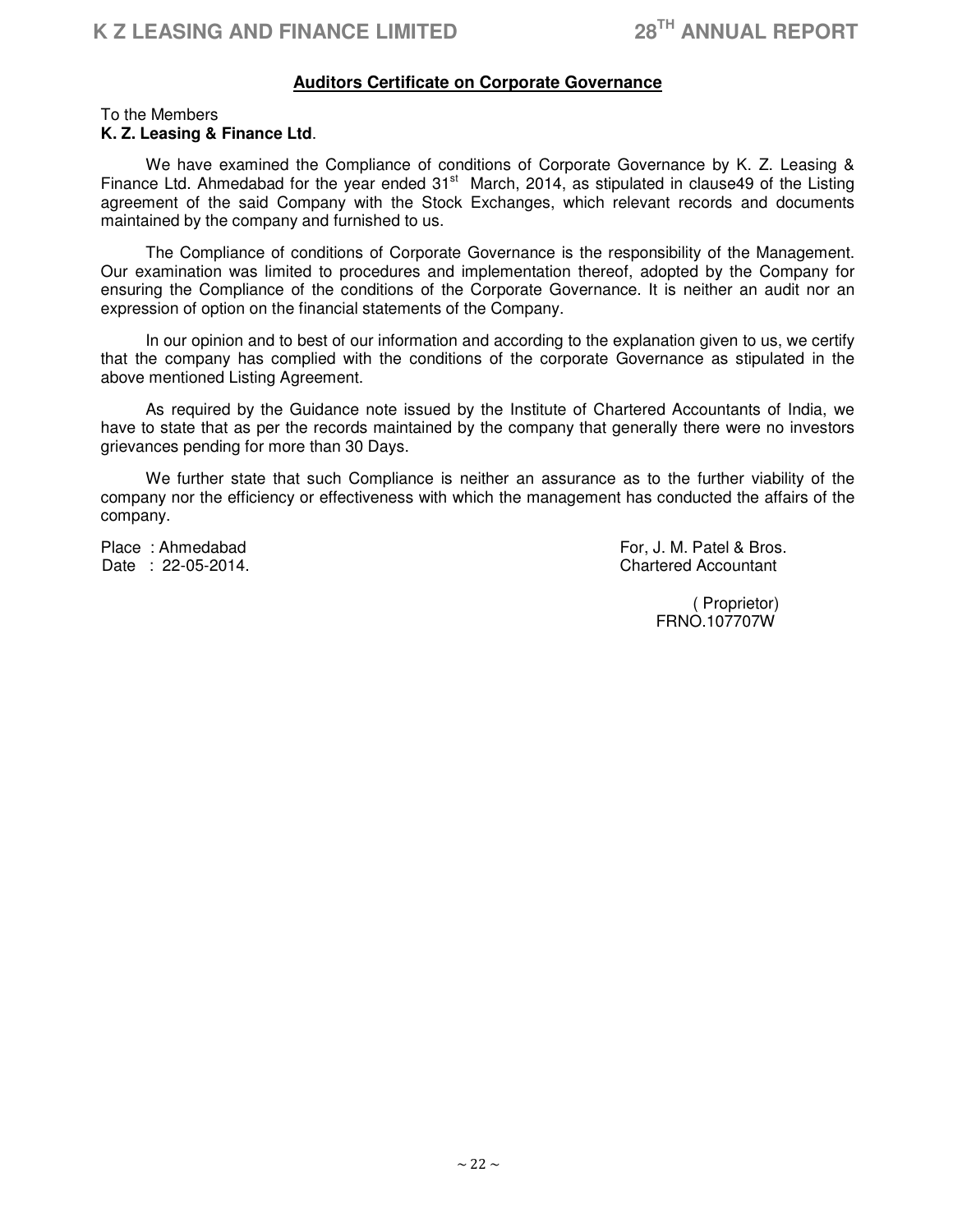# **AUDITORS REPORT**

To, The Share Holders, K. Z. Leasing & Finance Ltd. Usmanpura, Ahmedabad.

 We have audited the attached Balance sheet of **K. Z. Leasing & Finance Ltd.** As on the 31/03/2014 and also the Profit & loss A/c / Cash Flow Statement of the company for the year ended on that date annexed there to. There is financial statement are the responsibility of the company management. our responsibility is to express an opinion on these financial statement based on our audit.

 We conduct our audit in accordance with auditing standards generally accepted in India. Those standards require that we plan and perform the are free of material misstatements. An audit includes examining, on a test basis, evidence supporting the amount and disclosures in the financial statements. An audit also include assessing the accounting principles used and significant estimates made by management as well as evaluating the overall financial statement presentation. we believe that our audit provides a reasonable basis for our opinion.

 As required by the companies ( Auditors Report ) order, 2004 issued by the central Government in terms of section 227( 4A ) of the companies Act, 1956, we give in the Annexure a Statement on the Matters specified 4 & 5 if the said order.

Further to our comment in the Annexure referred to in the above paragraph, we report that

- ( A ) We have obtained all the information and explanations which to the best of our knowledge and belief were necessary for the purpose of our audit.
- ( B ) In our opinion, proper books of accounts and cash flow statement, as required by low have been kept by the Company so as far it appears from our examination of the books.
- ( C ) The Balance sheet and Profit and loss account and cash flow statement dealt with by this report are in agreement with the books of Account.
- ( D ) In our opinion the balance sheet and the profit & loss account comply with the accounting standards referred to in sub - section (3C) of section 211 of the companies Act. 1956. Except accounting standard 28 (Impairment of assets), AS-22 (Tax on Income) and AS-18 (Related party discloser).
- ( E ) On the basis of written representations received from the directors as on 31/03/2014 and taken on record by the board of directors, we report that none of the directors are disqualified as on 31/03/2013 from being appointed as a director in terms of clause (g) of sub section (1) of section 274 of the companies Act. 1956

Subject to the foregoing, in our opinion and to the best of our information and according to the explanations given to us, the said balance sheet and profit & loss account read together with notes thereon, give the information required by the companies Act. 1956. in the manner so required and give a true & fair view in conformity with the accounting principles generally applicable in India:

1 ) In case of the balance sheet, of the state of affairs of the company as at March 31, 2014 and

- 2 ) In case of Profit & loss account of the Profit(Previous year's loss) for the year ended on that date.
- 3 ) In case of cash flow Statement of the company for the year ended on that date.

Place : Ahmedabad For, J. M. Patel & Bros. Date : 22-05-2014 **Chartered Accountants** 

 J. M. Patel (Proprietor) FR NO.107707W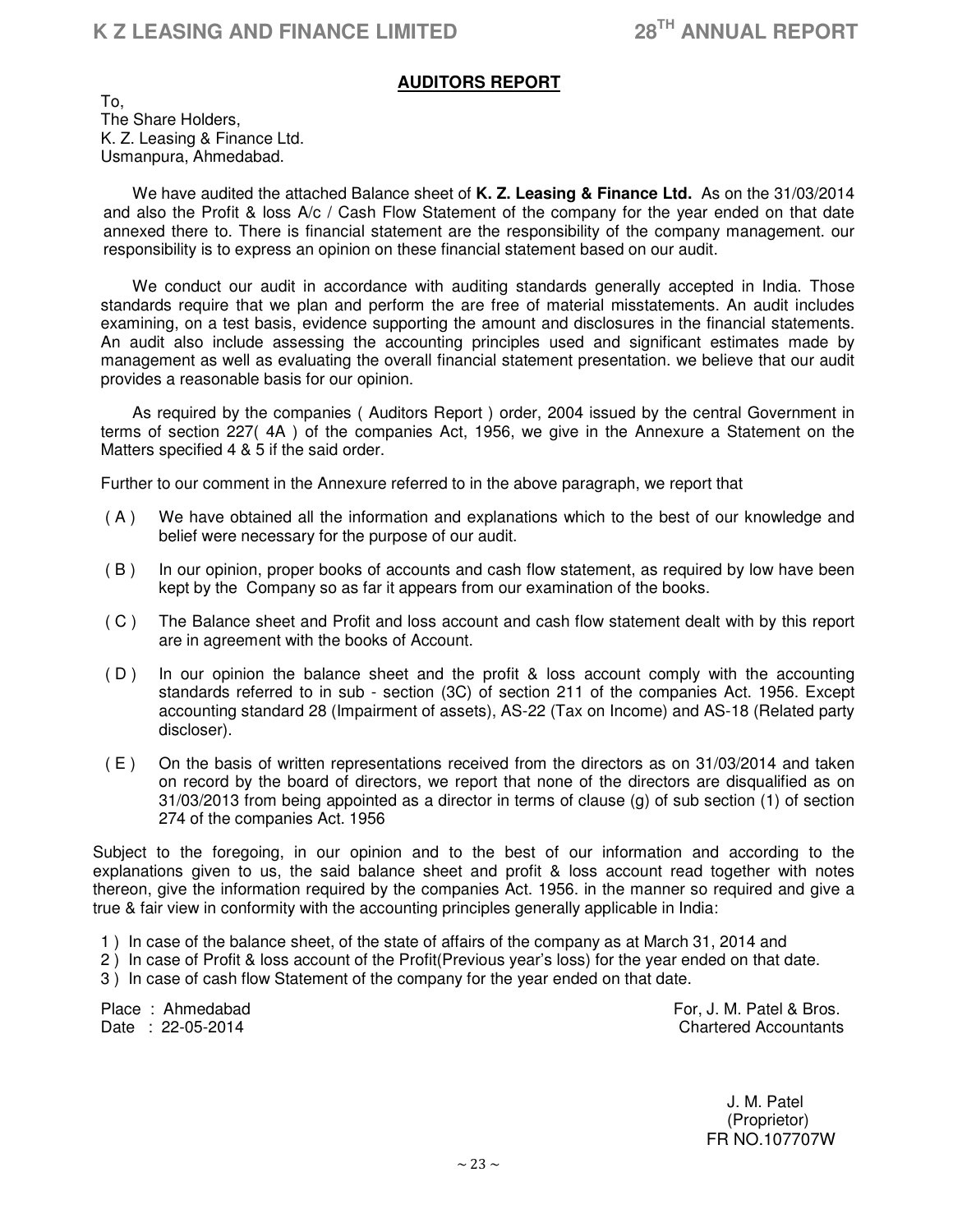# **ANNEXURE TO AUDITORS REPORT AS ON 31/03/2014**

# **1. In Respect of Fixed Assets**

- a. The Company is maintained proper records showing full particulars, including quantitative details and situation of fixed assets;
- b. as explained to us, these fixed assets have been physically verified by the management at reasonable intervals: no discrepancies were noticed on such verification.
- c. In our opinion the company has not disposes off a part of fixed assets during the year. Which will affect he going concern of the company.

# **2. In Respects Of Its Inventories.**

- a. Physical verification of Inventory has been conducted at reasonable interval by the management.
- b. The procedures of physical verification of inventory followed by the management are reasonable and adequate in relation to the size of the company and nature of business.
- c. The company is maintaining proper records of inventory. There were no material discrepancy noticed on physical verification.
- **3. In Respect of loan, secured or unsecured, granted or taken by the company to/from companies, Firm or other parties, covered in the register Maintain under section 301 of the companies ACT 1956;**
- a. According to the information and explanation given to us. The company has not granted / taken any loans, secured or unsecured, to / from companies, firms, or other parties covered under section 301 of the Companies Act. 1956 except deposits accepted from promoters.
- b. As stated by management the rate of interest and other terms and conditions of the unsecured loan taken by the company are prima facie not prejudicial to the interest of the company.
- c. Payment of the principal amount and interest are also regular repaid and repayable on demand.
- d. There is no overdue amount in respect of loan taken by the company. In respect of loans given by the company, these are repayable on demand and therefore the question of overdue amount does not arise.
- 4. In our opinion and according to the information and explanation given to us, there are adequate internal control procedures commensurate with the size of the company and the nature of its business for the purchase of fixed assets and also for the sale of shares.

# **5. In respect of the transactions covered under section 301 of the companies Act. 1956;**

- a. In our opinion and according to the information and explanation given to us, there are no transactions that need to be entered in to the registered maintained under Section 301 of the Companies Act. 1956 except deposits accepted from promoters.
- 6. The Company has not accepted any deposits form the public.
- 7. In our Opinion, the internal audit system of the company is commensurate with its size and nature of its business.
- 8. As this company is in the business of finance and therefore cost records under section 209( 1 ) ( d ) does not arises.

# **9. In respect Of Statutory Dues**

- a. according to information and explanation given to us the company is regular in depositing undisputed statutory dues including Provident Fund, Investor, Education and Protection Fund, Employees State Insurance, Income Tax, sales Tax, Wealth Tax, Custom Duty, Excise Duty, cess and any other statutory dues with the appropriate authorities.
- 10. The company has accumulated Profit and has not incurred any cash losses during the financial year covered by our audit or in the immediately preceding financial year.
- 11. Based on our audit procedures and according to the information and explanation given to us, we are of the opinion that the company has not defaulted in repayment of dues to financial institutions, banks or debenture holders.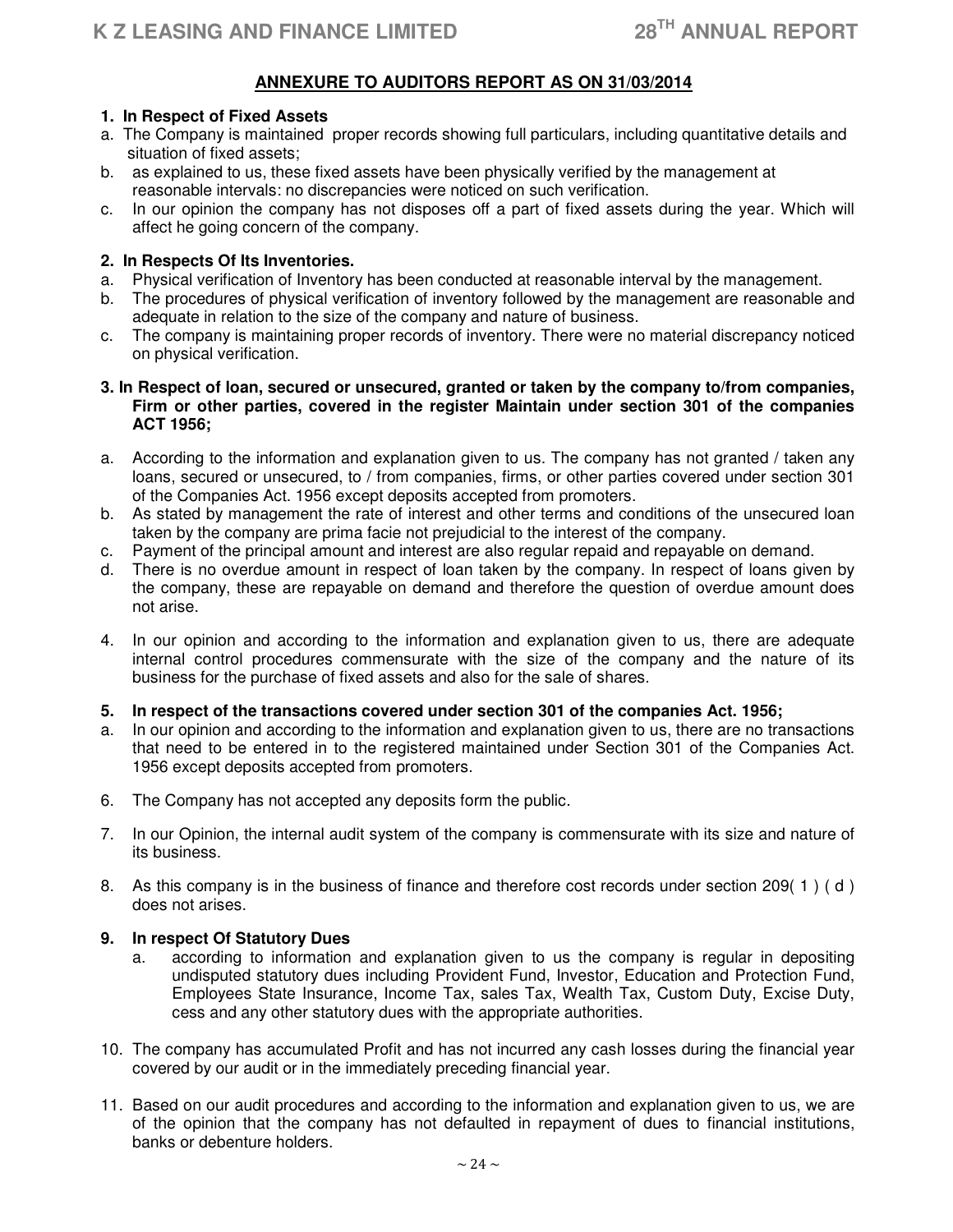- 12. In our opinion and according to the information and explanation given to us, no loans and advances have been granted by the company on the basis of security by way of pledge of shares. Debenture and other securities.
- 13. As explained to us, it is the company's intention to make investments on a long term basis and therefore it is not dealing or trading in shares, securities, debenture and other investments, company's has made trading in shares.
- 14. The company has maintained proper records of transactions and contracts in respect of trading in securities, debentures and other investments and timely entries have been made therein. All shares, debentures and other investments have been held by the company in its own name.
- 15. According to information and explanation given to us. The company has not given any guarantee for loans taken by others from bank of finance institutions.
- 16. According to information and explanation given to us. The company has not raised any term loan during the year under review and hence question of its application does not arise.
- 17. According to information and explanation given to us and on an overall examination of the balance sheet of the company there is proper utilization of all short term and long term resources and as per objects of the company.
- 18. During The Year, the company has not made any preferential allotment of shares to parties and companies covered in the register maintained under section 301 of the companies Act. 1956.
- 19. According to the information and explanation given to us there is no debenture issue therefore this clause is not applicable.
- 20. The Company has not raised any money by the way of public issue during the year.
- 21. In our opinion and according to the information and explanations and given to us, no fraud on or by the company has been noticed or reported during the year, that causes the financial statements to be materially misstated.
- 22. The board of Directors has passed a resolution on dated. 30/08/2002 for the non acceptance of public deposits.
- 23. The company has not accepted public deposit and old deposits ( except from promoter and relative ) were repaid.
- 24. The Company has complied with the prudential norms relating to income recognition, accounting standards, asset classification and provisioning for bad and doubtful debts as applicable to it.
- 25. Capital Adequacy

(a) The capital adequacy ratio as disclosed in the return submitted to the bank in from (NBS -1,2,3) has been an correctly arrived at and find ratio is in compliance with the minimum CRAR Prescribed by the bank.

(b) The Company has furnished to the bank the annual statement as capital funds, risk assets/exposures and risk asset ratio ( NBS 1,2,3 ) within the stipulated period.

26. The company has received registration as provided in section 45IA of the Reserve bank Of India Act. 1934.

Place : Ahmedabad For, J. M. Patel & Bros. Date : 22-05-2014. Chartered Accountants.

> (J. M. Patel) M.com, F.C.A. FRNO. 107707W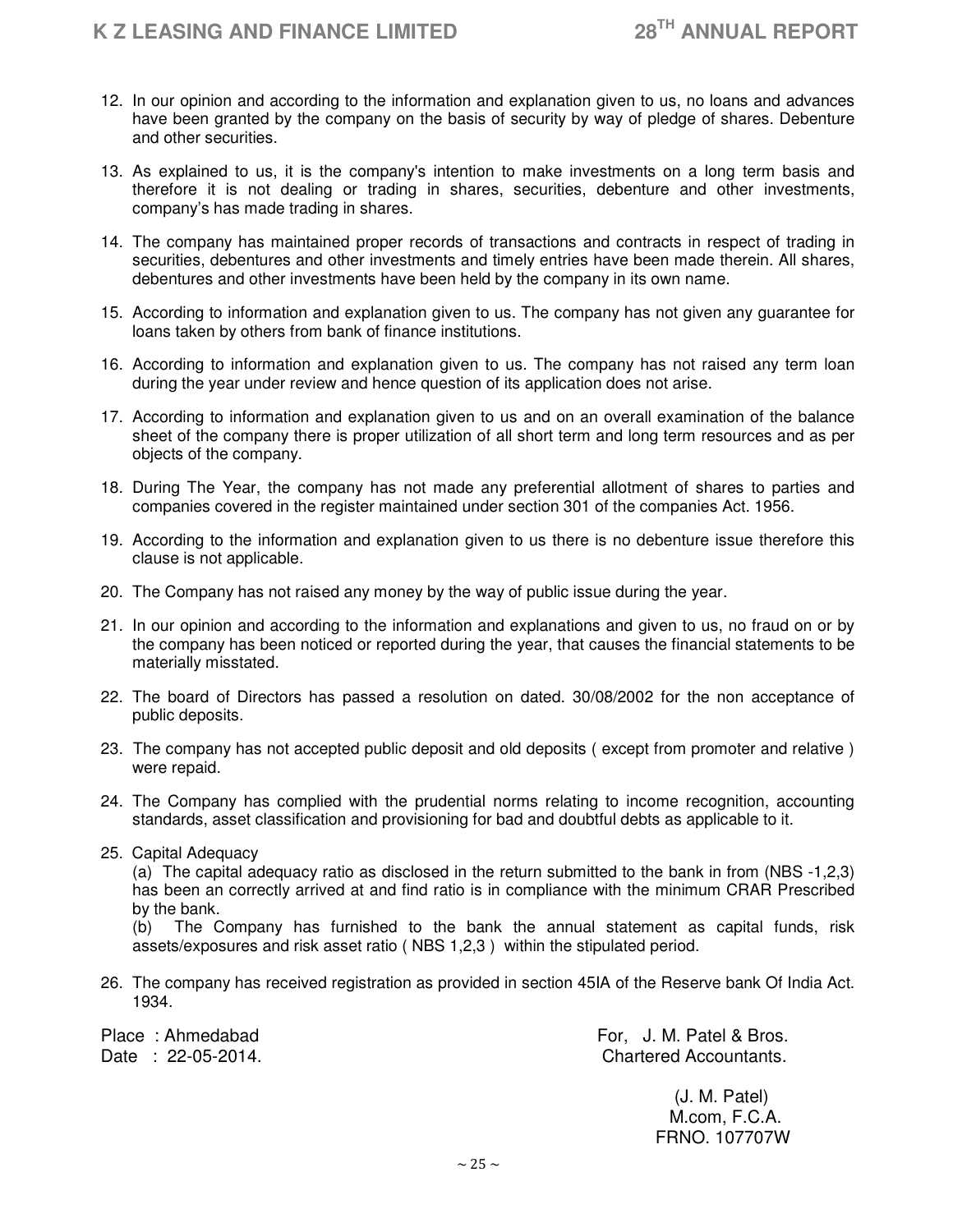# **K Z LEASING AND FINANCE LIMITED 28TH ANNUAL REPORT**

|                              | K. Z. Leasing & Finance Ltd<br>Balance Sheet as at 31 March, 2014 |              |                                |                  |
|------------------------------|-------------------------------------------------------------------|--------------|--------------------------------|------------------|
|                              | <b>Particulars</b>                                                | <b>Notes</b> | 2013-2014                      | 2012-2013        |
| A                            | <b>EQUITY AND LIABILITIES</b>                                     |              |                                |                  |
| 1                            | <b>Shareholders' funds</b>                                        |              |                                |                  |
|                              | (a) Share Capital                                                 | 3            | 30,412,000.00                  | 30,412,000.00    |
|                              | (b) Reserves and Surplus                                          | 4            | 50,318,050.18                  | 42,770,357.77    |
|                              | (c) Money received against share warrants                         |              |                                |                  |
|                              |                                                                   |              | 80,730,050.18                  | 73, 182, 357. 77 |
|                              | <b>Share Application Money Pending Allotment</b>                  |              |                                |                  |
| $\mathbf{2}$<br>3            | <b>Non-current liabilities</b>                                    |              |                                |                  |
|                              | (a) Long-term Borrowings                                          | 5            | 2,900,734.04                   | 7,263,751.10     |
|                              | (b) Deferred Tax Liabilities (Net)                                |              |                                |                  |
|                              | (c) Other long-term Liabilities                                   |              |                                |                  |
|                              | (d) Long-term provisions                                          |              |                                |                  |
|                              |                                                                   |              | 2,900,734.04                   | 7,263,751.10     |
| 4                            | <b>Current liabilities</b>                                        |              |                                |                  |
|                              | (a) Short-term Borrowings                                         | 6            | 0                              | 0.00             |
|                              | (b) Trade Payables                                                | 7            | 85,740.00                      | 504,912.00       |
|                              | (c) Other Current Liabilities                                     | 8            | 628,411.00                     | 48,503.00        |
|                              | (d) Short-term Provisions                                         | 9            | 623,752.00                     | 296,446.00       |
|                              |                                                                   |              | 1,337,903.00                   | 849,861.00       |
|                              | <b>TOTAL</b>                                                      |              | 84,968,687.22                  | 81,295,969.87    |
|                              |                                                                   |              |                                |                  |
| B                            | <b>ASSETS</b>                                                     |              |                                |                  |
| 1                            | <b>Non-current assets</b>                                         |              |                                |                  |
|                              | (a) Fixed assets                                                  |              |                                |                  |
|                              | (i) Tangible Assets                                               | 10.A         | 558,588.00                     | 536,450.00       |
|                              | (ii) Intangible Assets                                            | 10.B         |                                |                  |
|                              | (iii) Capital Work-in-progress                                    |              |                                |                  |
|                              | (iv) Intangible assets under Development                          |              |                                |                  |
|                              |                                                                   |              | 558,588.00                     | 536,450.00       |
|                              | (b) Non-current Investments                                       | 11           | 19,721,250.82                  | 19,343,358.37    |
|                              | (c) Deferred Tax Assets (Net)                                     | 22<br>12     |                                | 59,126,338.50    |
|                              | (d) Long-term Loans and Advances                                  | 13           | 63,023,951.00<br>2400.00       | 5096.00          |
|                              | (e) Other non-current assets                                      |              | 82,747601.82                   |                  |
|                              | <b>Current assets</b>                                             |              |                                | 78,474,792.87    |
|                              | (a) Current Investments                                           | 14           | 682,000.00                     | 883,500.00       |
|                              | (b) Inventories                                                   |              |                                |                  |
|                              | (c) Trade Receivables                                             |              | 273,450.00                     |                  |
|                              | (d) Cash and Cash equivalents                                     | 15           | 2,577.40                       | 5,160.00         |
|                              | (e) Short-term loans and advances                                 | 16           | 704,470.00                     | 1,396,067.00     |
|                              | (f) Other current assets                                          |              |                                |                  |
|                              |                                                                   |              | 1,662,497.40                   | 2,284,727.00     |
|                              | <b>TOTAL</b>                                                      |              | 84,968,687.22                  | 81,295,969.87    |
|                              | See accompanying notes forming part of the                        | 1,2          |                                |                  |
|                              | financial statements                                              |              |                                |                  |
|                              | In terms of our report attached.                                  |              | <b>Director</b>                |                  |
|                              | <b>FOR J M PATEL &amp; Bros.</b>                                  |              |                                |                  |
| <b>CHARTERED ACCOUNTANTS</b> |                                                                   |              | 1. Pravinkumar Keshavlal Patel |                  |
|                              |                                                                   |              |                                |                  |
|                              |                                                                   |              |                                |                  |
|                              | <b>CA. J M PATEL</b>                                              |              | 2. Ankit Pravinbhai Patel      |                  |
|                              | M.COM, F.C.A                                                      |              |                                |                  |

Place : Ahmedabad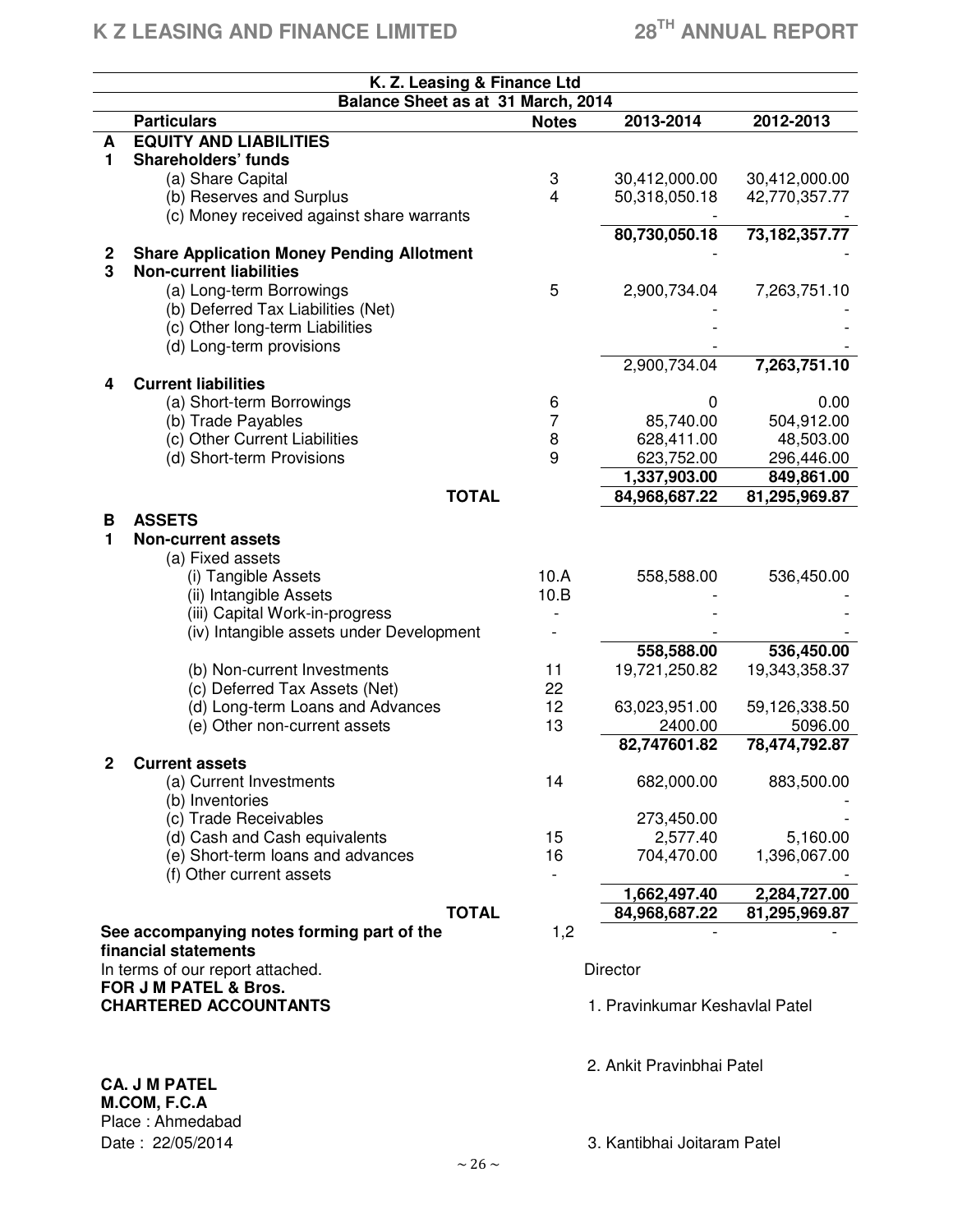|                  | Profit and Loss for the year ended 31 March, 2014                                   |                 |                                |                              |
|------------------|-------------------------------------------------------------------------------------|-----------------|--------------------------------|------------------------------|
|                  | <b>Particulars</b>                                                                  | <b>Notes</b>    | 2013-2014                      | 2012-2013                    |
| A                | <b>CONTINUING OPERATIONS</b>                                                        |                 |                                |                              |
|                  | <b>Income</b>                                                                       |                 |                                |                              |
| 1                | Revenue From Operations (Gross)                                                     | 17              | 985,257.00                     | 232,072.00                   |
|                  | Less: Excise duty                                                                   |                 |                                |                              |
|                  | Revenue From Operations (Net)                                                       |                 | 985,257.00                     | 232,072.00                   |
| 2                | Other income                                                                        | 18              | 10,683,411.49                  | 7,649,803.19                 |
| 3                | <b>Total revenue</b>                                                                |                 | 11,668,668.49                  | 7,881,875.19                 |
| 4                | <b>Expenses</b>                                                                     |                 |                                |                              |
|                  | (a) Cost of Materials Consumed                                                      |                 |                                |                              |
|                  | (c)(Increase)/decrease inventories of finished goods,                               |                 |                                |                              |
|                  | work-in-progress and stock-in-trade                                                 |                 |                                |                              |
|                  | (d) Employee Benefits Expense                                                       | 19              | 1,988,988.30                   | 1,714,275.00                 |
|                  |                                                                                     |                 |                                |                              |
|                  | (e) Other Expenses                                                                  | 20              |                                |                              |
|                  | <b>Manufacturing Expense</b>                                                        |                 |                                |                              |
|                  | Administrative & Office Expense                                                     | 20.a            | 5,827,057.58                   | 4,133,376.40                 |
|                  | Selling & Distribution Expense<br><b>Total</b>                                      | 20.b            | 19,970.00<br>7,836,015.88      | 14,560.00                    |
| 5<br>6           | Earning Before Interest, tax, depreciation and                                      |                 | 3,832,652.61                   | 5,862,211.40<br>2,019,663.79 |
|                  | amortization (EBITDA) (3 - 5)                                                       |                 |                                |                              |
|                  | Depreciation and Amortisation expense                                               | 11              | 29,252.00                      | 32,530.00                    |
|                  | Finance costs                                                                       | 22              | 588,262.20                     | 638,019.52                   |
| 7                | <b>Total</b>                                                                        |                 | 617,514.20                     | 670,549.52                   |
| 8                | Profit / (Loss) before tax $(6 + 7)$                                                |                 | 3,215,138.41                   | 1,349,114.27                 |
| $\boldsymbol{9}$ | Tax expense:                                                                        |                 |                                |                              |
|                  | (a) Current tax expense for current year                                            |                 | 600,000.00                     | 272,694.00                   |
|                  | (b) (Less): MAT credit (where applicable)                                           |                 | 0.00                           | 0.00                         |
|                  | (c) Current tax expense relating to prior years                                     |                 | 12,164.00                      |                              |
|                  | (d) Net current tax expense                                                         |                 | 0.00                           | 0.00                         |
|                  | (e) Deferred tax Assets/ (Liabilities)                                              | 27.a            | 0.00                           | 0.00                         |
|                  |                                                                                     |                 | 612,164.00                     | 272,694.00                   |
| 10               | Profit / (Loss) from continuing operations $(8 + 9)$                                |                 | 2,602,974.41                   | 1,076,420.27                 |
| B                | <b>DISCONTINUING OPERATIONS</b>                                                     |                 |                                |                              |
| 11.i             | Profit / (Loss) from discontinuing operations (before tax)                          |                 |                                |                              |
| 11.ii            | Gain / (Loss) on disposal of assets / settlement of liabilities                     |                 |                                |                              |
|                  | attributable to the discontinuing operations                                        |                 |                                |                              |
| $11.$ iii        | Add / (Less): Tax expense of discontinuing operations                               |                 |                                |                              |
|                  | (a) on ordinary activities attributable to the                                      |                 |                                |                              |
|                  | discontinuing operations<br>(b) on gain / (loss) on disposal of assets / settlement |                 |                                |                              |
|                  | of liabilities                                                                      |                 |                                |                              |
| 12               | Profit / (Loss) from discontinuing operations (11.i +                               |                 |                                |                              |
|                  | $11.ii + 11.iii$                                                                    |                 |                                |                              |
| C                | <b>TOTAL OPERATIONS</b>                                                             |                 |                                |                              |
| 13               | Profit / (Loss) for the year (10 $\pm$ 12)                                          |                 | 2,602,974.41                   | 1,076,420.27                 |
|                  |                                                                                     |                 |                                |                              |
|                  | In terms of our report attached.                                                    | <b>Director</b> |                                |                              |
|                  | For. J.M. Patel & Bros.                                                             |                 |                                |                              |
|                  |                                                                                     |                 |                                |                              |
|                  | <b>CHARTERED ACCOUNTANTS</b>                                                        |                 |                                |                              |
|                  |                                                                                     |                 | 1. Pravinkumar Keshavlal Patel |                              |
|                  |                                                                                     |                 |                                |                              |
|                  | <b>CA. J M PATEL</b>                                                                |                 | 2. Ankit Pravinbhai Patel      |                              |
|                  |                                                                                     |                 |                                |                              |
|                  | M.COM, F.C.A                                                                        |                 |                                |                              |
|                  | Place: Ahmedabad                                                                    |                 |                                |                              |
|                  | Date: 22/05/2014                                                                    |                 |                                |                              |

3. Kantibhai Joitaram Patel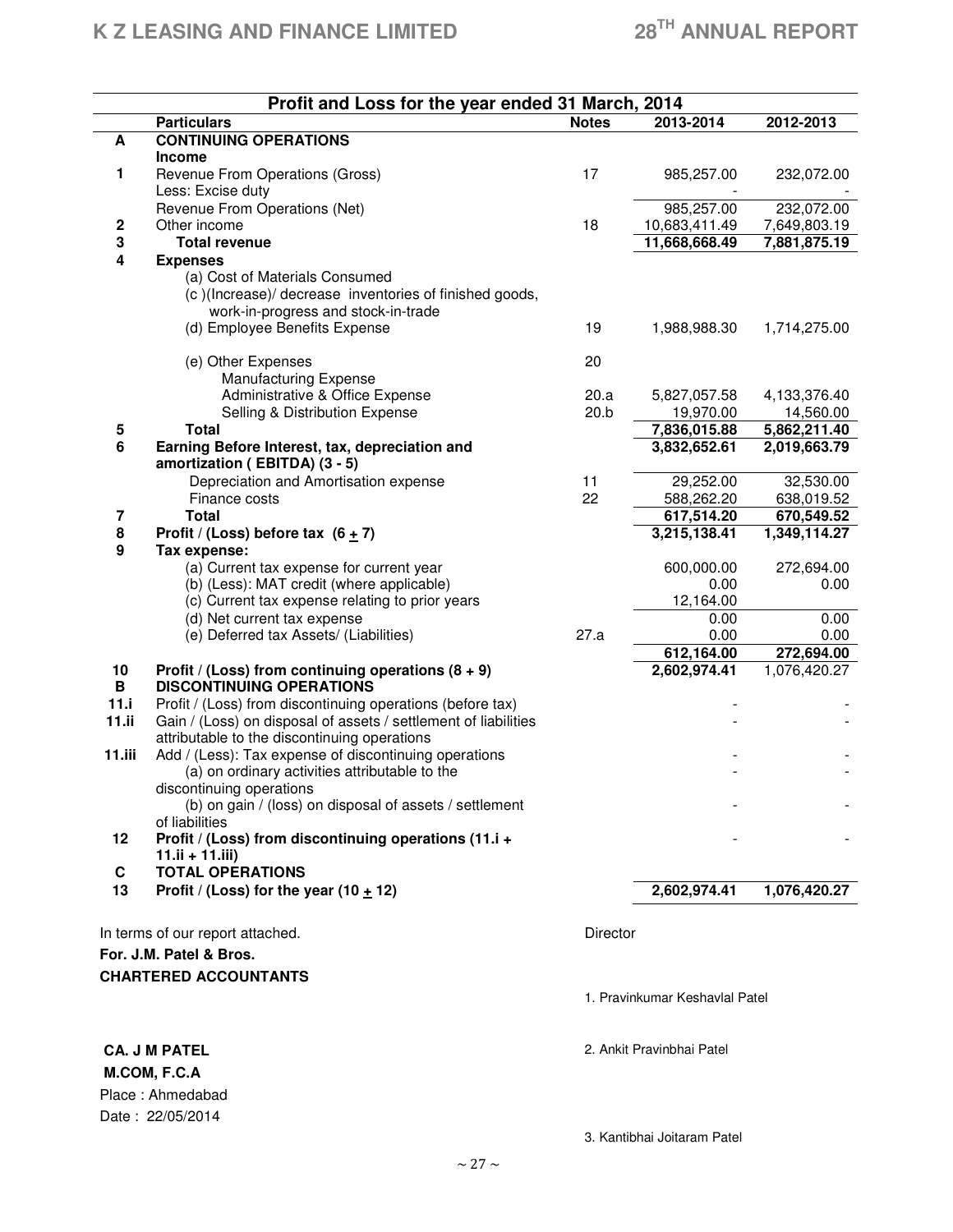# **K. Z. Leasing & Finance Ltd**

# **Notes forming part of the Financial Statements and Significant Accounting Policies**

# **Note Particulars**

# **1) Corporate information**

K. Z. Leasing & Finance Ltd. has over the years been practicing the principles of good Corporate Governance and continuously reviews its investor relationship measures with a view **K. Z. Leasing & Finance Ltd**. Basically need and is not to be looked upon as an issue of compliance alone.

# **2) Significant Accounting Policies**

# **a) Basis of Accounting**

Accounts are prepared under historical cost convention. Revenues are recognized and the expenses are accounted for on an accrual basis with provision for all known liabilities and losses except to the extent that i. Income in respect of Non Performing Assets is recognized only when received as prescribed by the prudential norms issued by the Reserve Bank of India forNon Banking Financial Companies And ii. There were no provision for lower Market Value Of securities (investments) as there were frequent change in market prices.

# **b) Recognization of Income & Expenditure**

# **Revenue Recognition :**

- 1.The financial statements have been prepared under the historical cost convention, in accordance with the generally accepted accounting principles and provision of the Companies Act, 1956.
- 2. The Company generally follows mercantile system of accounting and recognizes significant items of Income and expenditure on accrual basis.

# **Expenses :**

- 1 All Expenditure is on mercantile basis.
- 2 Interest rates on unsecured loans are decided by the Directors.
- 3 Hire Purchase advances also include the other type of advances guaranteed either on fixed assets or personal guarantee of the loan.
- 4 Bad & Doubtful advances written off as and when no recovery instead NPA of provision.

# **c) Fixed Assets**

 Fixed Assets are stated at cost. Cost comprises the purchase price or acquisition cost and any Attributable cost of bringing the assets to working condition for its intended use.

# **d) Depreciation**

- 1. Depreciation has been provided on the Straight Line Method as per the rates prescribed in Companies Act, 1956.
- 2. Depreciation on addition during the year has been provided on pro rata basis i.e. from the date of its purchase or it is actually put to use whichever is late and with reference to the method of Depreciation.

# **e) Inflation**

The assets and liabilities are recorded at historical cost in the company. These costs are not Adjusted to reflect the changing value in the purchasing power of money.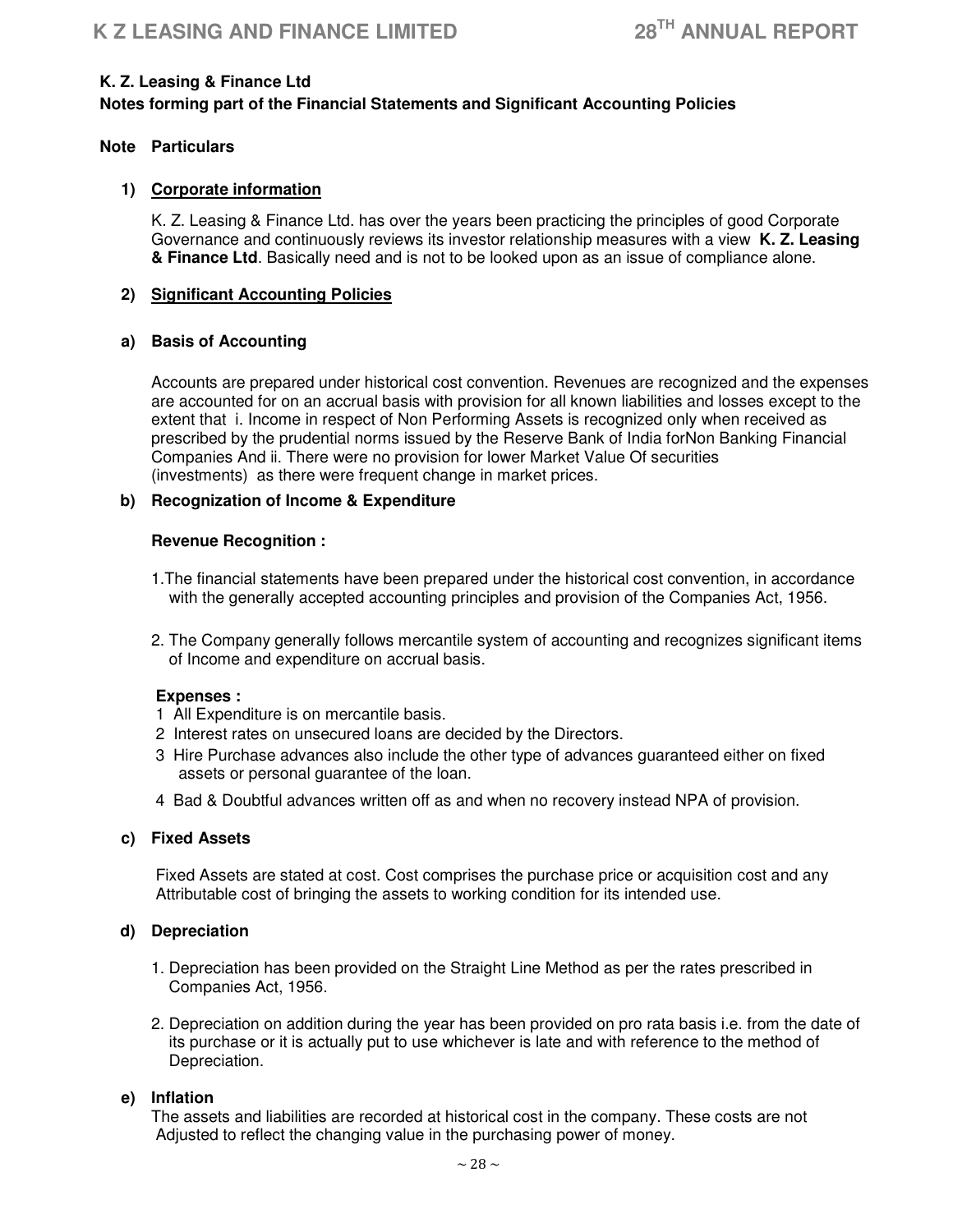# **Note 3 Share capital**

| <b>Particulars</b>                                   | 2013-2014    |               | 2012-2013    |               |
|------------------------------------------------------|--------------|---------------|--------------|---------------|
|                                                      | Number of    |               | Number of    |               |
|                                                      | shares       |               | shares       |               |
| (a) Authorised                                       |              |               |              |               |
| Equity shares of $\dot{ }$ 10 (F.V) each with voting |              |               |              |               |
| rights                                               | 3,200,000.00 | 32,000,000.00 | 3,200,000.00 | 32,000,000.00 |
|                                                      | 3,200,000.00 | 32,000,000.00 | 3,200,000.00 | 32,000,000.00 |
| (b) Issued, Subscribed and fully paid up             |              |               |              |               |
| Equity shares of `10 each with voting rights         | 3,041,200.00 | 30,412,000.00 | 3,041,200.00 | 30,412,000.00 |
|                                                      |              |               |              |               |
| Total                                                | 3,041,200.00 | 30,412,000.00 | 3,041,200.00 | 30,412,000.00 |

\* The company has only one class of Equity share having Per Value of Rs.10 per share. Each holder of Equity shares is entitled to vote one per share

# **Notes: 3.a**

# **(i) Reconciliation of the number of shares and amount outstanding at the beginning and at the end of the reporting period:**

| <b>Particulars</b>               | Opening<br><b>Balance</b> | <b>Fresh issue</b>       | If, Any<br>other         | <b>Closing</b><br><b>Balance</b> |
|----------------------------------|---------------------------|--------------------------|--------------------------|----------------------------------|
| Equity shares with voting rights |                           |                          |                          |                                  |
| Year ended 31 March, 2014        |                           |                          |                          |                                  |
| - Number of shares               | 3,041,200.00              | ۰                        |                          | 3,041,200.00                     |
| - Amount $($ `)                  | 30,412,000.00             | -                        | $\overline{\phantom{0}}$ | 30,412,000.00                    |
| Year ended 31 March, 2013        |                           |                          |                          |                                  |
| - Number of shares               | 3,041,200.00              |                          |                          | 3,041,200.00                     |
| - Amount $($ `)                  | 30,412,000.00             | $\overline{\phantom{a}}$ | $\overline{\phantom{a}}$ | 30,412,000.00                    |

#### **Note 3.b**

# **(ii) Details of shares held by each shareholder holding more than 5% shares:**

| Class of shares / Name of shareholder                            | 2013-2014                |                                         | 2012-2013                |                                         |
|------------------------------------------------------------------|--------------------------|-----------------------------------------|--------------------------|-----------------------------------------|
|                                                                  | Number of<br>shares held | % holding in<br>that class of<br>shares | Number of<br>shares held | % holding in<br>that class of<br>shares |
| No shareholders are having the holding of<br>shares more than 5% | <b>NIL</b>               | <b>NIL</b>                              | <b>NIL</b>               | <b>NIL</b>                              |

#### **Note 3.c**

There were no instances of shares being issued/allotted by way of bonus shares or for consideration other than cash and no shares have been bought back by the company during the period of five years immediately preceding the date of balance sheet.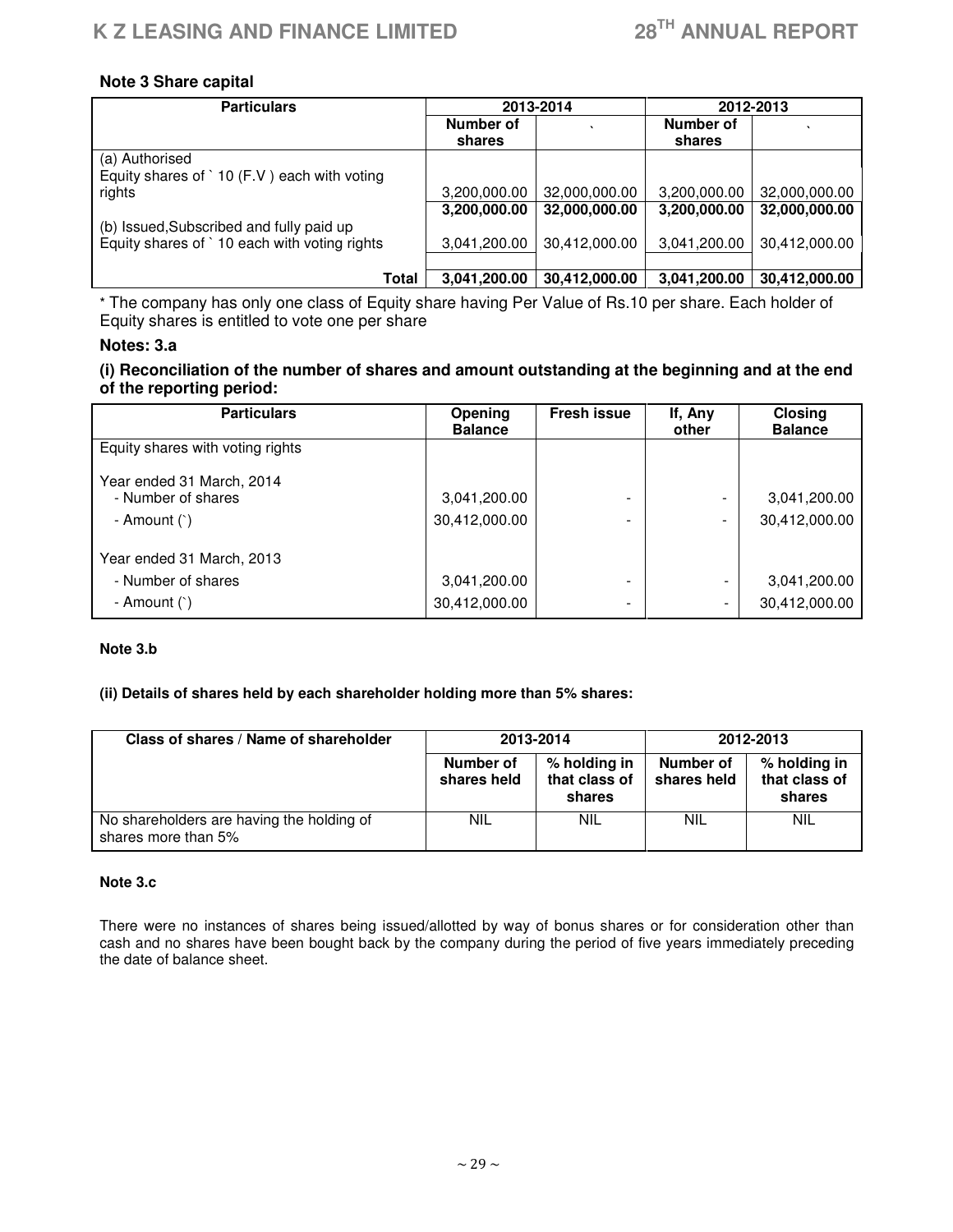#### **Note 4 Reserves and surplus**

| <b>Particulars</b>                                                                                                                                                                                                                                              | 2013-2014                                          | 2012-2013                                        |
|-----------------------------------------------------------------------------------------------------------------------------------------------------------------------------------------------------------------------------------------------------------------|----------------------------------------------------|--------------------------------------------------|
|                                                                                                                                                                                                                                                                 |                                                    |                                                  |
| (a) Revenue reserve                                                                                                                                                                                                                                             |                                                    |                                                  |
| <b>Opening Balance</b>                                                                                                                                                                                                                                          | 32,006,009.37                                      | 31,144,873.15                                    |
| Add: Addition During the Year                                                                                                                                                                                                                                   | 2,082,379.53                                       | 861,136.22                                       |
|                                                                                                                                                                                                                                                                 | 34,088,388.90                                      | 32,006,009.37                                    |
| (b) Statutory reserve                                                                                                                                                                                                                                           |                                                    |                                                  |
| <b>Opening Balance</b>                                                                                                                                                                                                                                          | 7,929,252.40                                       | 7,713,968.35                                     |
| Add: Addition During the Year                                                                                                                                                                                                                                   | 520,594.88                                         | 215,284.05                                       |
|                                                                                                                                                                                                                                                                 | 8,449,847.28                                       | 7,929,252.40                                     |
|                                                                                                                                                                                                                                                                 |                                                    |                                                  |
| (c) NPA Provision                                                                                                                                                                                                                                               | 7,779,814.00                                       | 2,835,096.00                                     |
|                                                                                                                                                                                                                                                                 |                                                    |                                                  |
|                                                                                                                                                                                                                                                                 | 15,709,066.40                                      | 10,764,348.40                                    |
| (d) Surplus / (Deficit) in Statement of Profit and Loss<br>Opening balance<br>Add: Profit / (Loss) for the year<br>Less: Interim dividend<br>Tax on dividend<br>Transferred to:<br><b>General Reserve</b><br><b>Statutory Reserve</b><br><b>Revenue Reserve</b> | 2,602,974.41<br>520,594.88<br>2,082,379.53<br>0.00 | 1,076,420.27<br>215,284.05<br>861,136.22<br>0.00 |
| Total                                                                                                                                                                                                                                                           | 50,318,050.18                                      | 42,770,357.77                                    |

# **Note 5 Long-term Borrowings**

| <b>Particulars</b>                    | 2013-2014    | 2012-2013    |
|---------------------------------------|--------------|--------------|
| (a) Term loans                        |              |              |
| From banks                            |              |              |
| Secured                               |              |              |
| The Navnirman Co op Bank Ltd.         | 300,007.55   | 348,197.07   |
| Uco Bank                              | 139,730.49   | 3,321,341.03 |
| Unsecured                             |              |              |
|                                       | 439,738.04   | 3,669,538.10 |
| From other parties                    |              |              |
| Secured                               |              |              |
| Unsecured                             |              |              |
| (b) Loans and Advances From Directors | 439,738.04   | 3,669,538.10 |
| Secured                               | 136,575.00   | 76,153.00    |
| Unsecured                             |              |              |
|                                       | 136,575.00   | 76,153.00    |
| (c) Loans and Advances From Others    |              |              |
| Secured                               |              |              |
| Unsecured                             | 2,324,421.00 | 3,518,060.00 |
|                                       | 2,324,421.00 | 3,518,060.00 |
|                                       | 2,900,734.04 | 7,263,751.10 |

# **Notes: 5.a**

The Board of Director have accepted deposits from closely related of Directors. The company has filed annual return with R.B.I. In time. The company at present maintained liquidity ratio as required by non banking financial, companies rules ( 1971 ) of R.B.I. There is no any default of repayment of deposits together with interest. Prospectus in lieu of advertisement have not been produced before us.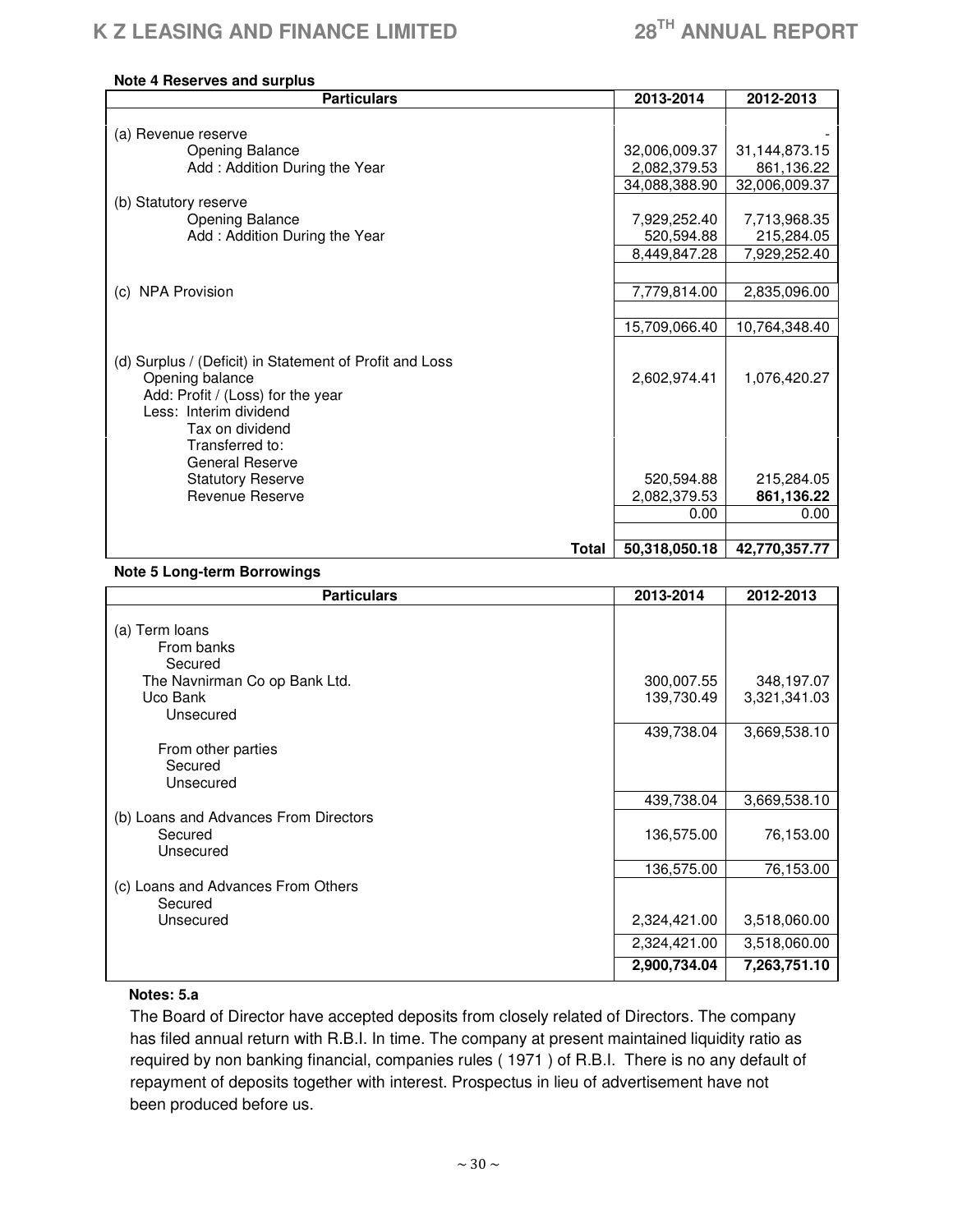$\overline{\phantom{0}}$ 

#### **Related Party Disclosures :**

List of Related Parties with whom transactions have taken place during the year. **5.b) Key Management Personnel**  Mr. Pravinbhai K. Patel Mr. Ankitbhai P. Patel **5.C) Relatives of Key Management Personnel Related party Relationship** A.Patel & co **A.Patel & Community Control** is Proprietor Key Management personnel is Proprietor Keshavlal Z Patel Keshavlal Z Patel(HUF) Key Management personnel is Karta<br>Pravinkumar & co. The Key Management personnel is Propri Pravinkumar & co. <br>Chaitali Patel **Research State Chaitali Patel** Patel Chaitali Patel **Chaitali Patel** Chaitali Patel **Chaitali Patel Chaitali Patel Accord Personnel**<br>
Hardik P.Patel (HUF) **Relative of Key Management Personnel** Hardik P.Patel (HUF) **Relative of Key Management Personnel**<br>Hardik P.Patel **Relative of Key Management Personnel** Hardik P.Patel **Relative of Key Management Personnel**<br>
Kailashben P.Patel **Relative of Key Management Personnel** Kailashben P.Patel **Relative of Key Management Personnel**<br>Kenaben H.Patel **Relative of Key Management Personnel** Kenaben H.Patel **Relative of Key Management Personnel**<br>
Kapilaben B. Patel **Relative of Key Management Personnel** Kapilaben B. Patel **Relative of Key Management Personnel**<br>Mihir B. Patel **Relative of Key Management Personnel** Mihir B.Patel **Relative of Key Management Personnel**<br>Amratlal K. Patel **Relative of Key Management Personnel** Amratlal K. Patel **Relative of Key Management Personnel**<br>
Relative of Key Management Personnel Relative of Key Management Personnel

#### **Details of Transactions are as follows:**

| Sr.<br>No.   | <b>Nature of Transactions</b>         | Kev<br><b>Management</b><br><b>Personnel</b> | <b>Relative of Key</b><br>Management<br><b>Personnel</b> | Total      |
|--------------|---------------------------------------|----------------------------------------------|----------------------------------------------------------|------------|
|              | <b>Expenses</b>                       |                                              |                                                          |            |
|              | <b>Remuneration &amp; Perquisites</b> | 499,200                                      | 249,600                                                  | 748,800    |
|              | <b>Interest Paid</b>                  | 87,408                                       | 201,442                                                  | 288,850    |
| $\mathbf{2}$ | <b>Unsecured Loan</b>                 |                                              |                                                          |            |
|              | Loan taken during the year            | 15,457,331                                   | 7,020,172                                                | 22,477,503 |
|              | Loan repaid during the year           | 15,396,909                                   | 8,213,811                                                | 23,610,720 |
| 3            | Inter corporate Loan                  |                                              |                                                          |            |
|              | Loan given during the year            | 0                                            | 55,963,435                                               | 55,963,435 |
|              | Loan repaid during the year           | 0                                            | 48,997,137                                               | 48,997,137 |

#### **Note 6 Short-term Borrowings**

| <b>Particulars</b>                  | 2013-2014  | 2012-2013 |
|-------------------------------------|------------|-----------|
| l Unsecured                         |            |           |
| (a) Term loans from related parties |            |           |
|                                     | 527.100.00 | 0.00      |
| Total                               | 527,100.00 | 0.00      |

#### **Nature of Security**

(i) Loans are guaranteed against the Fixed deposit (Asset) of the company **(iii) Terms of Re-payment of Loan Particulars Repayment Terms** The Navnirman Co Op Bank Ltd UCO Bank **Note 7 Trade Payables** 

| <b>Particulars</b>            | 2013-2014 | 2012-2013  |
|-------------------------------|-----------|------------|
| Trade Payables:               |           |            |
| Dues to MSMED Creditors#      |           |            |
| Dues to Others                |           |            |
| Creditors for goods           |           |            |
| <b>Creditors for Expenses</b> | 85.740.00 | 504.912.00 |
| Total                         | 85,740.00 | 504,912.00 |

#Note for MSMED

The Company has not received the information and Certificate of Registration under MSMED from its Supplier and hence, the details are not available for disclosure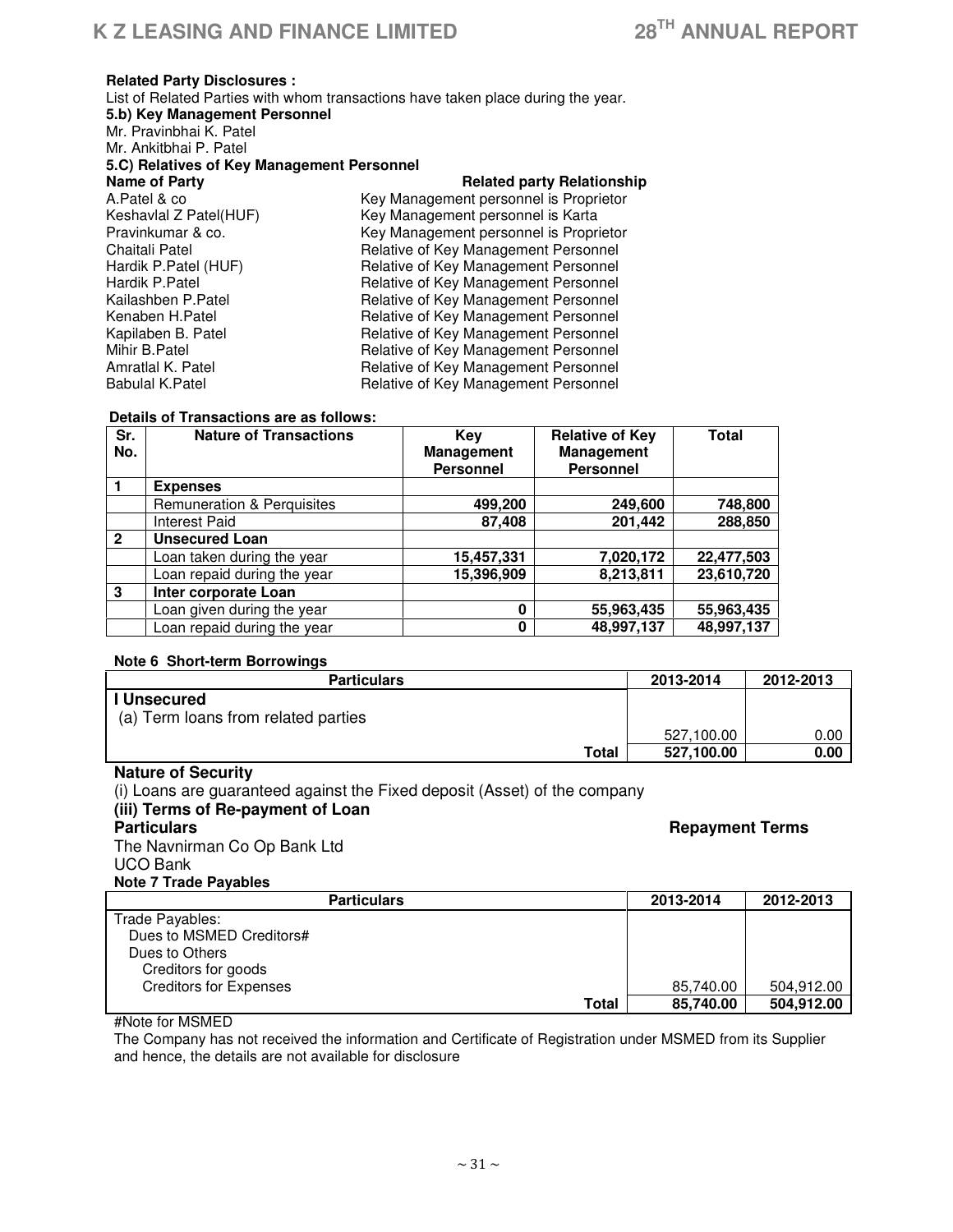# **Note 8 Other Current Liabilities**

| <b>Particulars</b>               | 2013-2014  | 2012-2013 |
|----------------------------------|------------|-----------|
| <b>Statutory Liabilities</b>     |            |           |
| TDS Payable on Interest          | 24,381.00  | 18,503.00 |
| TDS Payable for Salary           |            |           |
| TDS Payable on Professional Fees | 0.00       | 0.00      |
| Short Term Payables              |            |           |
| Professional Tax Payable         | 2,000.00   |           |
| Others                           | 602,030.00 | 30,000.00 |
| Total                            | 628,411.00 | 48,503.00 |

#### **Note 9 Short-term Provisions**

| <b>Particulars</b>                                        | 2013-2014  | 2012-2013  |
|-----------------------------------------------------------|------------|------------|
| (a) Provision for Employee Benefits (Refer Note: $2(g)$ ) |            |            |
| (b) Provision - Others:                                   |            |            |
| Provision for Income Tax F.Y 2012-13                      |            | 272,694.00 |
| Provision for Income Tax F.Y 2013-14                      | 600,000.00 |            |
| Provision for TDS Payable F.Y. 2005-06                    | 23,752.00  | 23,752.00  |
| Total                                                     | 623.752.00 | 296,446.00 |

#### **Note 10 Fixed Assets**

|                                                                                                           |      |                              | <b>GROSS BLOCK</b>                                                        |                            |                                                  |                              |                                          | <b>DEPRECIATION</b>                     |                                              | <b>NET BLOCK</b>                       |                             |
|-----------------------------------------------------------------------------------------------------------|------|------------------------------|---------------------------------------------------------------------------|----------------------------|--------------------------------------------------|------------------------------|------------------------------------------|-----------------------------------------|----------------------------------------------|----------------------------------------|-----------------------------|
| NAME OF<br><b>ASSETS</b>                                                                                  | RATE | <b>OPENING</b><br>01/04/2013 | ADDITION/ACQ.<br><b>THROUGH</b><br><b>BUSINESS</b><br><b>COMBINATIONS</b> | SALE OR<br><b>TRANSFER</b> | <b>TOTAL</b><br>31/03/2014                       | <b>OPENING</b><br>01/04/2013 | For the<br>Year                          | <b>DEPREC</b><br><b>IATION</b><br>W/OFF | <b>TOTAL</b><br>31/03/2014                   | AS ON<br>31/03/2014                    | AS ON<br>31/03/2013         |
| A. Tangible<br>Assets<br>Office<br><b>Building</b><br>Furniture<br>Computer<br>Air<br>Condition<br>Mobile |      | 558,200<br>366,461<br>23.500 | 29,900<br>21.490                                                          |                            | 558,200<br>366,461<br>29,900<br>23,500<br>21.490 | 157,189<br>233,372<br>21150  | 9,048<br>15,412<br>470<br>2,350<br>1.972 |                                         | 166.237<br>248.784<br>470<br>23,500<br>1,972 | 391,963<br>117.677<br>29,430<br>19,518 | 401,011<br>133,089<br>2,350 |
| <b>TOTAL-A</b>                                                                                            |      | 948.161                      | 51.390                                                                    | $\overline{\phantom{a}}$   | 999.551                                          | 411.711                      | 29,252                                   | $\overline{\phantom{a}}$                | 440.963                                      | 558,588                                | 536,450                     |

# **Note 11 Non Current Investment**

| <b>Particulars</b>                 | 2013-2014  | 2012-2013  |
|------------------------------------|------------|------------|
| <b>Shares: Quoted</b>              |            |            |
| 3 I infotech Ltd                   | 59,819.50  | 59,819.50  |
| Akshar finance Ltd                 | 10,000.00  | 10,000.00  |
| Apple Credit Corp. Ltd Shares      | 4,825.00   | 4,825.00   |
| Apple finance Ltd                  | 2,306.90   | 2,306.90   |
| Apt Packaging Ltd                  | 336.00     | 336.00     |
| Bank of Maharashtra                | 788,415.00 | 786,490.00 |
| Central Bank of India              | 494,479.70 | 602,379.70 |
| <b>Empee Distiliries Ltd-share</b> | 63,800.00  | 227,925.00 |
| F D C Ltd                          | 0.00       | 188,510.20 |
| Gujarat NRI Coke                   | 135,074.00 | 232,574.00 |
| Indag Product Ltd Shares           | 600.00     | 600.00     |
| Jet Airways (I) Ltd. Shares        | 256,000.00 | 0.00       |
| K.M.F Ltd Shares                   | 1,600.00   | 1,600.00   |
| Macchar Infrastructure Ltd         | 84.00      | 84.00      |
| Meghmani Org. Ltd Shares           | 86,910.00  | 337,340.00 |
| Modern Insulator Ltd               | 1,000.00   | 1,000.00   |
| MTNL                               | 19,740.00  | 80,650.00  |
| National Steel Ind Ltd             | 5,700.00   | 5,700.00   |
| <b>NHPC</b>                        | 263,250.00 | 504,900.00 |
| <b>NMDC Ltd</b>                    | 48,000.00  | 48,000.00  |
| North Gate                         | 474.00     | 474.00     |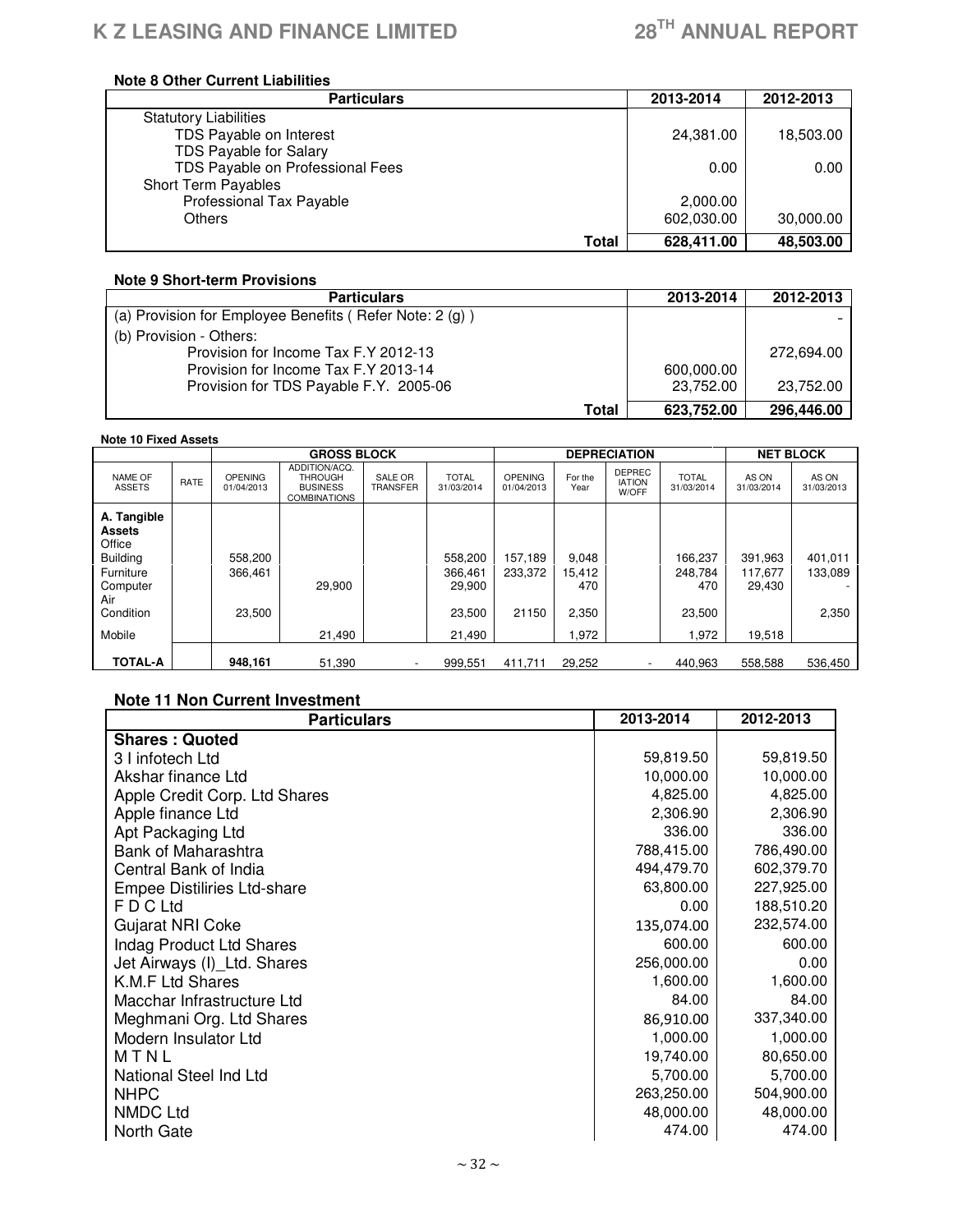# **K Z LEASING AND FINANCE LIMITED 28TH ANNUAL REPORT**

| Organic Chemol Ltd shares           | 121.00        | 121.00        |
|-------------------------------------|---------------|---------------|
| Parasrampuria Synth Ltd             | 2,392.00      | 2,392.00      |
| Power Grid Corporation of India Itd | 0.00          | 0.00          |
| Q.S.T Ltd                           | 1,950.00      | 1,950.00      |
| Reliance Industries Ltd             | 3,031,499.25  | 2,709,999.25  |
| <b>Reliance Power Ltd</b>           | 248,850.00    | 248,850.00    |
| Satyam Computer                     | 0.00          | 0.00          |
| Shipping Corporation of India       | 24,100.00     | 54,300.00     |
| Shobha Developers Ltd               | 10,400.00     | 10,400.00     |
| S N S Diagnostics Ltd               | 3,000.00      | 3,000.00      |
| Surya Protein Ltd                   | 350.00        | 350.00        |
| Sterlite Indestres Ltd              | 0.00          | 328,250.00    |
| <b>TCSL Shares</b>                  | 11,329,587.00 | 9,868,337.00  |
| Tirupati Ind (I) Ltd                | 285.00        | 285.00        |
| T V Today Shares                    | 0.00          | 21,600.00     |
| <b>UCO Bank</b>                     | 1,669,265.47  | 1,560,327.82  |
| Unitech Ltd                         | 40,775.00     | 221,420.00    |
| United Leasing Ltd                  | 262.00        | 262.00        |
|                                     | 18,127,358.37 | 18,127,358.37 |
| <b>Shares: Unquoted</b>             |               |               |
| The Navnirman Co op Bank Ltd        | 66,000.00     | 66,000.00     |
|                                     | 66,000.00     | 66,000.00     |
| <b>Mutual Fund</b>                  |               |               |
| Birla Sunlife Frunt lint Eq. Fund   | 250,000.00    | 250,000.00    |
| Birla sunlife Basic Industries fund | 0.00          | 100,000.00    |
| DSP Blackrock Top 100 Eq. Fund      | 250,000.00    | 250,000.00    |
| D S P M L Oppurtunities fund        | 100,000.00    | 100,000.00    |
| <b>Reliance Growth Fund</b>         | 200,000.00    | 200,000.00    |
| Sundaram selected Midcap            | 250,000.00    | 250,000.00    |
|                                     | 1,050,000.00  | 1,150,000.00  |
|                                     |               |               |
| <b>Total</b>                        | 19,721,250.82 | 19,343,358.37 |

# **Note 12 Long Term Loans and Advances**

| <b>Particulars</b>                        | 2013-2014     | 2012-2013     |
|-------------------------------------------|---------------|---------------|
| <b>Current Loan</b>                       | 41,961,043.00 | 15,765,981.00 |
| <b>Inter Corporate Laon</b>               | 7,614,761.00  | 648,463.00    |
|                                           | 49,575,804.00 | 16,414,444.00 |
| <b>Advance with Government Authority:</b> |               |               |
| T D S Recievable 2002-03                  | 0.00          | 6,519.50      |
| T D S Recievable 2004-05                  | 180,291.00    | 180,291.00    |
| T D S Recievable 2006-07                  | 236,312.00    | 236,312.00    |
| T D S Recievable 2007-08                  | 18,206.00     | 18,206.00     |
| T D S Recievable 2008-09                  | 1,145,218.00  | 1,145,218.00  |
| TD S Receivable 2009-10                   | 262,586.00    | 262,586.00    |
| TDS Receivable 2011-12                    | 362,762.00    | 362,762.00    |
| TD S Receivable 2012-13                   | 347,497.00    | 0.00          |
| TD S Receivable 2013-14                   | 395,275.00    | 0.00          |
|                                           | 2,948,147.00  | 2,211,894.50  |
| <b>Deposits</b>                           |               |               |
| The Navnirman Co Op Bank Ltd F D          | 500,000.00    | 100,000.00    |
| <b>UCO Bank FD</b>                        | 10,000,000.00 | 40,000,000.00 |
|                                           | 10,500,000.00 | 40,100,000.00 |
| Total                                     | 63,023,951.00 | 59,126,338.50 |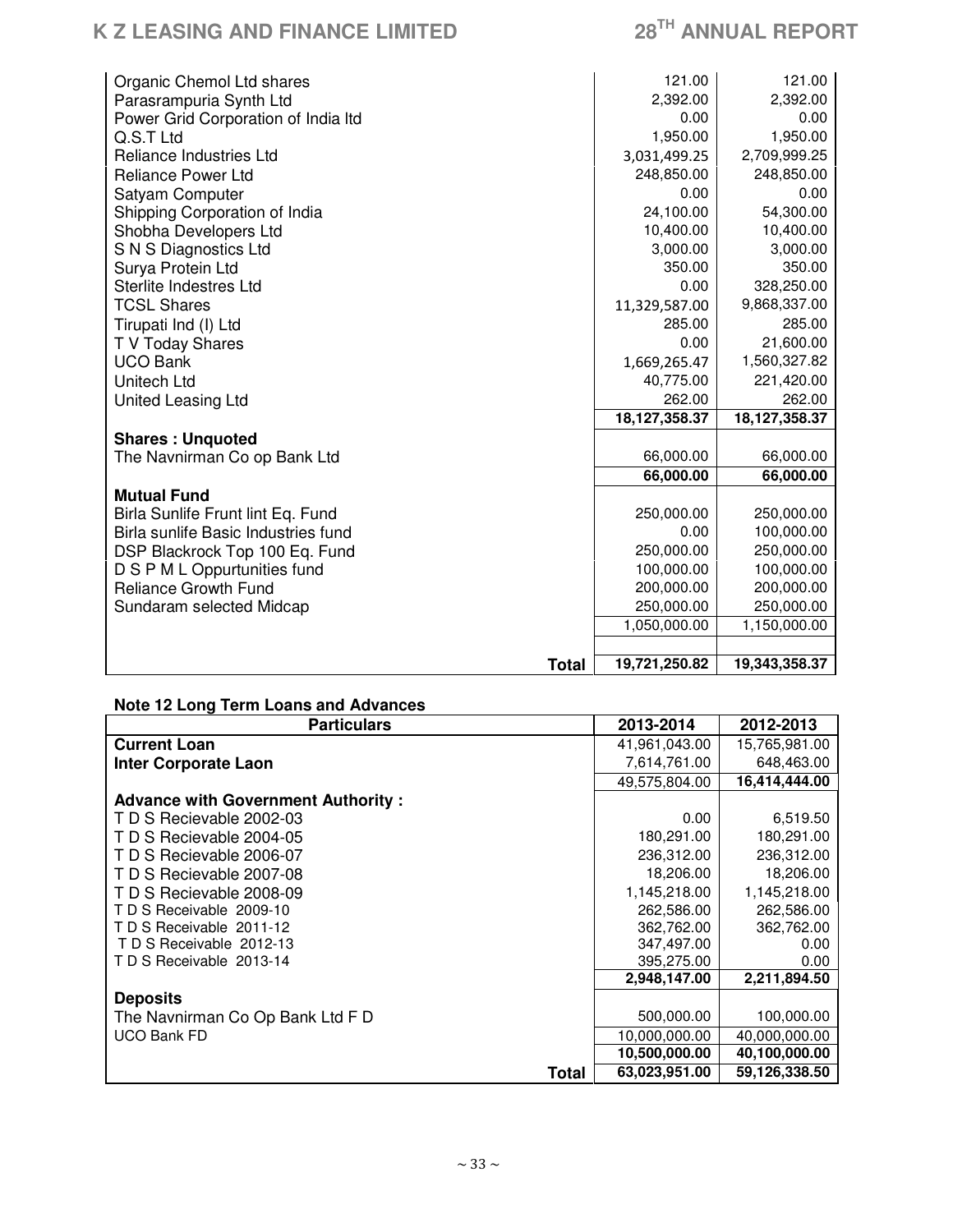# **Notes: 12.a**

1 All the Balances of loans and Advances, Leassee, Depositors, andsecurity depositors are subject to their balances confirmation.

2 In the opinion of the Board of Director, current Assets loans and Advance of Business at least equal to the amount at which they are stated.

3 Additional Information Pursuant to paragraphs 3 (I) (II), 4B and 4C of Part - II of Schedule VI of the companies Act. 1956. These clause are not applicable to company as company is lease finance company.

# **Note 13 Other Non-Current Assets**

| <b>Particulars</b>      | 2013-2014 | 2012-2013 |
|-------------------------|-----------|-----------|
| Misc. Expenses (ASSET)  |           |           |
| <b>Preliminary Expn</b> | 2.400.00  | 5,096.00  |
| Total                   | 2.400.00  | 5,096.00  |

#### **Note 14 Current Investment**

| <b>Particulars</b>                                       | 2013-2014          | 2012-2013                |
|----------------------------------------------------------|--------------------|--------------------------|
| <b>Shares</b><br>MCX LTD.<br>Punjab National Bank Shares | 0.00<br>682.000.00 | 280,000.00<br>603.500.00 |
| Total                                                    | 682,000,00         | 883,500.00               |

#### **Note 15 Cash and Cash Equivalents**

| <b>Particulars</b>                     | 2013-2014 | 2012-2013 |
|----------------------------------------|-----------|-----------|
| (a) Cash on hand                       | 666.00    | 5,159.00  |
| (b) Balances with banks<br>Current A/c |           |           |
|                                        |           |           |
| (i)HDFC Bank Ltd                       | 1911.40   | 1.00      |
| Total                                  | 2577.40   | 5160.00   |

#### **Note 16 Short-term loans and advances**

| <b>Particulars</b>                                                      | 2013-2014  | 2012-2013                             |
|-------------------------------------------------------------------------|------------|---------------------------------------|
| <b>Advance with Government Authority:</b>                               |            |                                       |
| TD S Recievable 2012-13<br>Dividend Receivable<br>Mat Credit Recievable | 704.470.00 | 440,074.00<br>59,242.00<br>896.751.00 |
| Total                                                                   | 704.470.00 | 1,396,067.00                          |

#### **Note 17 Revenue From Operations**

| Particulars   | 2013-2014  | 2012-2013  |
|---------------|------------|------------|
| Loan Interest | 985.257.00 | 232.072.00 |
| <b>Total</b>  | 985.257.00 | 232.072.00 |

#### **Note 18 Other Income**

| <b>Particulars</b>                      | 2013-2014     | 2012-2013    |
|-----------------------------------------|---------------|--------------|
| Dividend Icome                          | 883,150.86    | 863,274.18   |
| Interest Received on Deposits (Net)     | 2,941,332.59  | 4,284,383.24 |
| Long term Profit on sale of shares      | 6,474,681.00  | 1,932,212.95 |
| Short term Profit on sale of shares     | 187,596.03    | 479,741.82   |
| Share trading profit                    | 240.429.75    | 90,191.00    |
| Long Term Profit On Sale of Mutual Fund | -43,779.14    | 0.00         |
| Total                                   | 10,683,411.49 | 7,649,803.19 |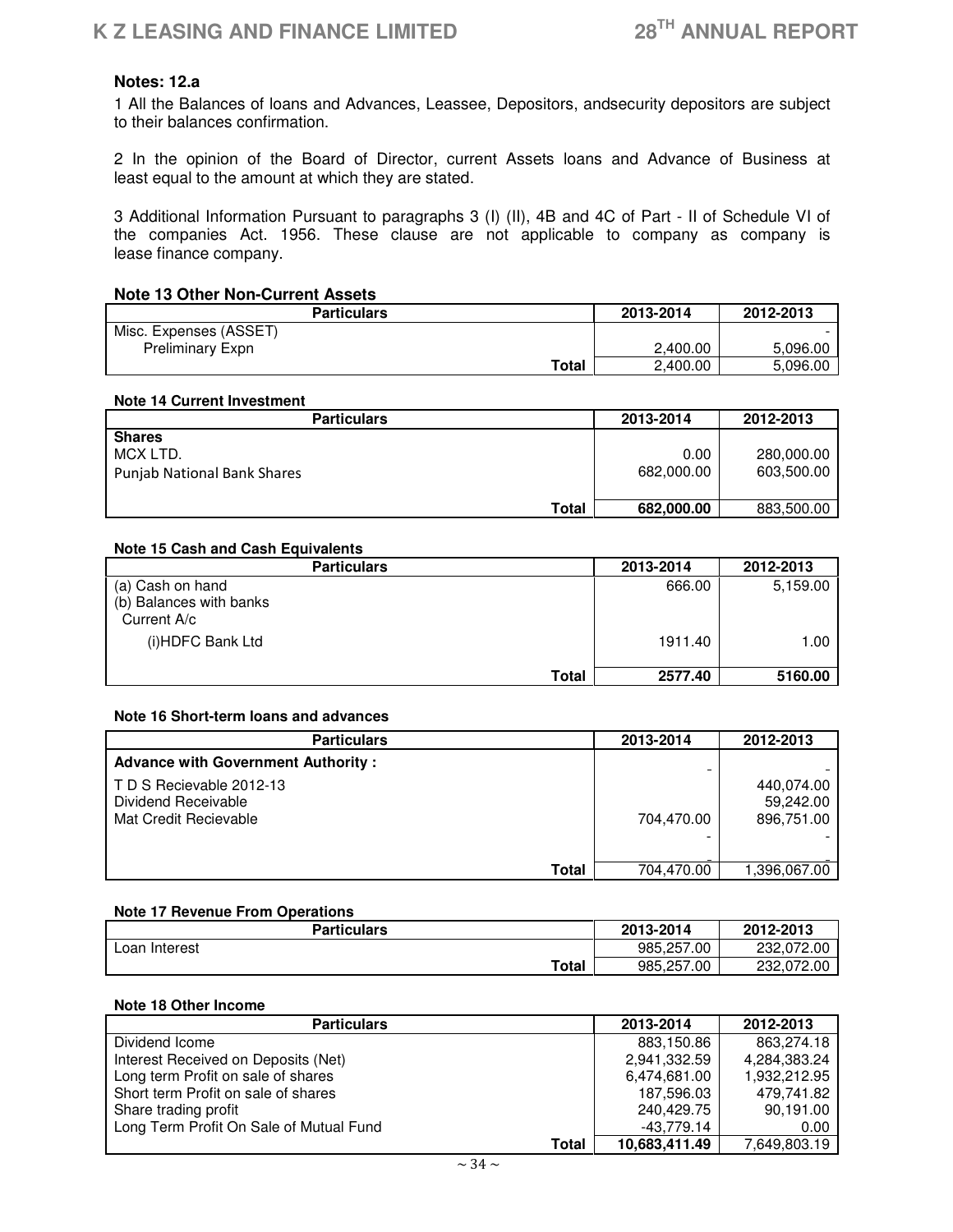# **Note 19 Employee Benefits Expense**

| <b>Particulars</b>       | 2013-2014    | 2012-2013    |
|--------------------------|--------------|--------------|
| <b>Salary Expenses</b>   | 1,133,600.00 | 1,005,800.00 |
| Remuneration to Director | 480.000.00   | 360.000.00   |
| Bonus Expenses           | 298,400.00   | 263,600.00   |
| <b>Staff Welfare</b>     | 76,988.30    | 84.875.00    |
| Total                    | 1,988,988.30 | 1.714.275.00 |

| Note 20 Other expenses                    |  |              |              |  |
|-------------------------------------------|--|--------------|--------------|--|
| <b>Particulars</b>                        |  | 2013-2014    | 2012-2013    |  |
| 20.a Administrative& Office Expenses      |  |              |              |  |
| Annual Custodian Charges                  |  | 14,930.00    | 20,578.00    |  |
| Legal & Professional Expenses             |  | 40,000.00    | 25,000.00    |  |
| <b>Audit Fees</b>                         |  | 22,472.00    | 15,000.00    |  |
| Brockrage & Commission Exp                |  | 26,877.26    | 15,353.27    |  |
| Car Maintanance                           |  | 58,097.00    | 26,245.00    |  |
| <b>Company Secretory Fees</b>             |  | 11,236.00    | 11,236.00    |  |
| Convayance Allounces Exp.                 |  | 115,200.00   | 115,200.00   |  |
| <b>Electric Power Expenses</b>            |  | 7,5004.00    | 68,612.00    |  |
| Gujarat Finanance Asso. membership fees   |  | 3,000.00     | 3,000.00     |  |
| Gujarat Chamber of Commerce & industries. |  | 3,708.00     | 1,348.00     |  |
| Internal Audit fees                       |  | 15,000.00    | 15,000.00    |  |
| <b>Office Repairing Expenses</b>          |  | 0.00         | 14,250.00    |  |
| Lions club membership fees                |  | 4,000.00     | 4,000.00     |  |
| <b>Medical Expenses</b>                   |  | 15,238.00    | 6,211.00     |  |
| Municipaly tax                            |  | 42,848.00    | 39,396.00    |  |
| <b>Office Expenses</b>                    |  | 34,374.00    | 72,670.00    |  |
| Petrol                                    |  | 225,381.51   | 150,358.00   |  |
| Postage & Tele. Expenses                  |  | 25,484.00    | 26,165.00    |  |
| <b>Printing &amp; Stationery Expenses</b> |  | 2,205.00     | 6,405.00     |  |
| <b>Professional Tax</b>                   |  | 2,000.00     | 2,000.00     |  |
| <b>Prelimminary Expenses</b>              |  | 2,696.00     | 2,696.00     |  |
| <b>Registration Filing Fees Expenses</b>  |  | 2,000.00     | 1,500.00     |  |
| <b>Refreshment Exps</b>                   |  | 38,900.00    | 107,001.00   |  |
| <b>Securities Transaction Tax</b>         |  | 37,574.00    | 22,937.00    |  |
| Securities Transaction Tax (F & O)        |  | 65.97        | 1,874.00     |  |
| Service Tax                               |  | 3,896.00     | 1,991.49     |  |
| STT On Speculation                        |  | 3,045.00     | 0.00         |  |
| <b>Transection Charges</b>                |  | 64.64        | 0.00         |  |
| Stamp Duty Expenses(F & O)                |  | 83.24        | 0.00         |  |
| <b>Stamp Duty Expenses</b>                |  | 5,370.34     | 2,116.47     |  |
| Other charges                             |  | 5,776.46     | 693.17       |  |
| <b>Traveling Expenses</b>                 |  | 18,662.00    | 519,444.00   |  |
| <b>NPA Provision</b>                      |  | 4,944,718.00 | 2,835,096.00 |  |
| <b>Bad Debts</b>                          |  | 6,519.50     | 0.00         |  |
| Auc Difference                            |  | 584.00       | 0.00         |  |
| Car Insuarance                            |  | 8,170.00     | 0.00         |  |
| <b>Charges On Deposite</b>                |  | 1,220.00     | 0.00         |  |
| Income Tax Filling Fees                   |  | 6,741.00     | 0.00         |  |
| <b>Total-A</b>                            |  | 5,827,057.58 | 4,133,376.40 |  |
| 20.b Selling & Distribution Expense       |  |              |              |  |
| <b>Advertisement Expenses</b>             |  | 19,970.00    | 14,560.00    |  |
| <b>Total-B</b>                            |  | 19,970.00    | 14,560.00    |  |
| Total= A+B                                |  | 5,847,027.58 | 4,147,936.00 |  |

# **#Notes: Auditors Remuneration**

| <b>Particulars</b>                 | 2013-2014 | 2012-2013 |
|------------------------------------|-----------|-----------|
| Payments to the auditors comprises |           |           |
| For Audit Fees                     | 22,472.00 | 15,000.00 |
| Total                              | 22,472.00 | 15,000,00 |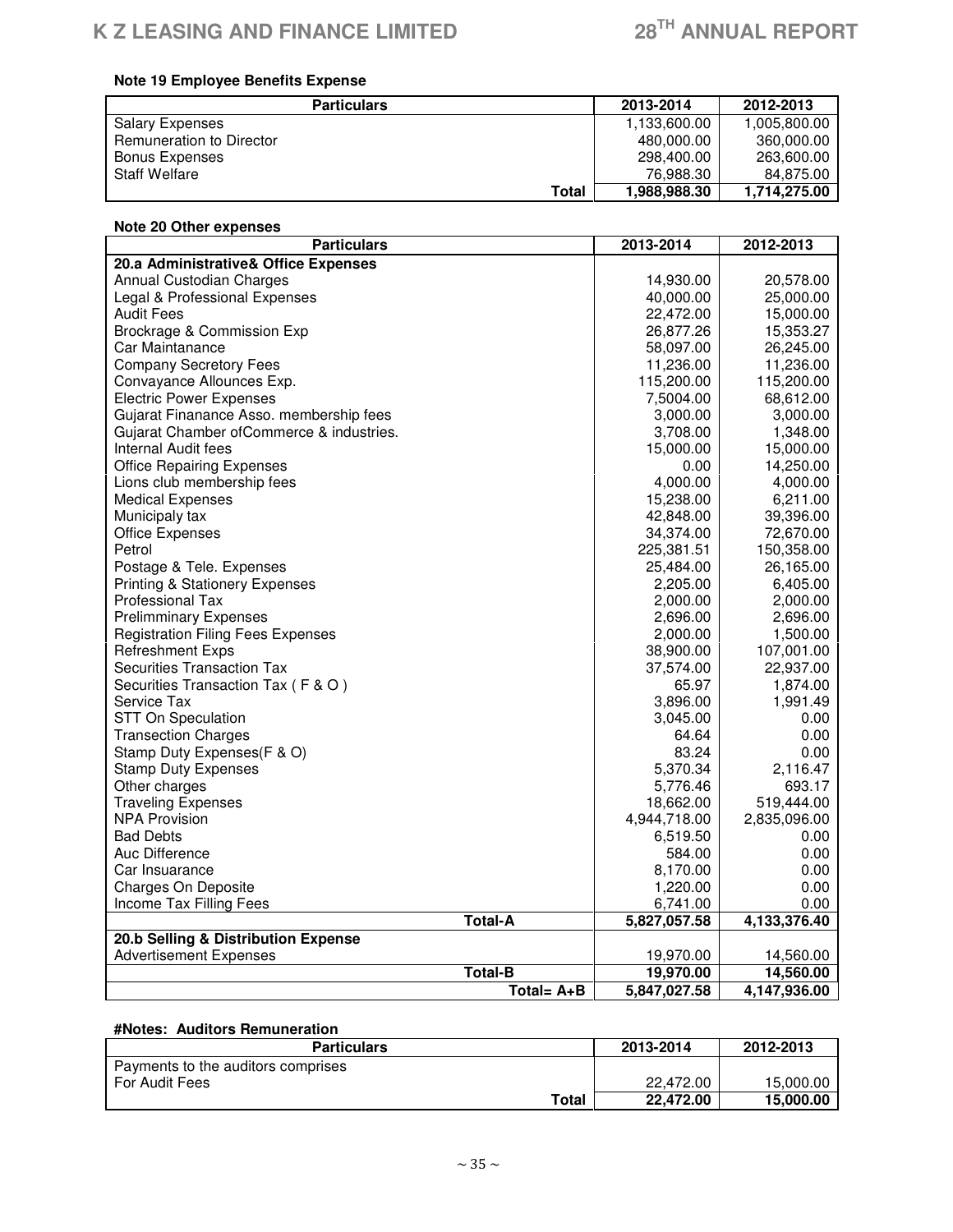#### **Note 21 Finance costs**

| <b>Particulars</b>                     | 2013-2014  | 2012-2013  |
|----------------------------------------|------------|------------|
| Interest Expense                       | 558.128.00 | 593,693.00 |
| Bank Charges & Commission              | 4.942.60   | 3.007.52   |
| Demate Charges                         | 1.596.00   | 870.00     |
| Share Registrar & Transfers Agent Fees | 23,595.60  | 23,595.00  |
| Stock Exchange Listing Fees            |            | 16.854.00  |
| Total                                  | 588.262.20 | 638,019.52 |

# **BALANCE SHEET ABSTRACT AND COMPANY'S GENERAL BUSINESS PROFILE**

| 1. Registration Details                                  |                                                                                                                                                     |  |
|----------------------------------------------------------|-----------------------------------------------------------------------------------------------------------------------------------------------------|--|
| State Code                                               | : 04                                                                                                                                                |  |
| Registration No.                                         | :8864                                                                                                                                               |  |
| <b>Balance sheet Date</b>                                | : 31St March, 2014.                                                                                                                                 |  |
| 2. Capital Reised During The Year (Amount In Rs. 1 lacs) |                                                                                                                                                     |  |
| Public Issue                                             | : Nil                                                                                                                                               |  |
| <b>Rights Issue</b>                                      | : Nil                                                                                                                                               |  |
| Bonus Issue                                              | : Nil                                                                                                                                               |  |
| <b>Private Placement</b>                                 | : Nil                                                                                                                                               |  |
|                                                          | 3. Position Of Mobilisation and Deployment of Fund (Amount In Rs. Lacs)                                                                             |  |
| <b>Total Liabilities</b>                                 | 849.68                                                                                                                                              |  |
| <b>Total Assets</b>                                      | 849.68                                                                                                                                              |  |
| <b>Source of Funds</b>                                   |                                                                                                                                                     |  |
| Paid Up Capital                                          | 304.12                                                                                                                                              |  |
| Reserves & Surplus                                       | 503.18                                                                                                                                              |  |
| Secured Loans                                            | 4.39                                                                                                                                                |  |
| <b>Unsecured Loans</b>                                   | 24.60                                                                                                                                               |  |
| <b>Application Of Funds</b>                              |                                                                                                                                                     |  |
| Net fixed Assets                                         | 5.58                                                                                                                                                |  |
| Investment                                               | 204.03                                                                                                                                              |  |
| <b>Net current Assets</b>                                | 639.80                                                                                                                                              |  |
| Misc. Expenditure                                        | 0.24                                                                                                                                                |  |
| <b>Accumulated Losses</b>                                | 0.00                                                                                                                                                |  |
| 4. Performance of Company (Amount In Lacs)               |                                                                                                                                                     |  |
| Turnover                                                 | 9.85                                                                                                                                                |  |
| <b>Total Expenditure</b>                                 | 84.54                                                                                                                                               |  |
| Profit & Loss Before Tax                                 | 26.02                                                                                                                                               |  |
| Earning Per Share In Rs.                                 | 0.86                                                                                                                                                |  |
| Dividend Rate                                            | Nil                                                                                                                                                 |  |
|                                                          | 5. Generic Names Of three Principal Products/Services of Company (As Per Monetary Terms)                                                            |  |
| Items Code No.                                           | N.A                                                                                                                                                 |  |
| <b>Product Description</b>                               | <b>Hier Purchase</b>                                                                                                                                |  |
| Items Code No.                                           | N.A                                                                                                                                                 |  |
| <b>Product Description</b>                               | Leasing                                                                                                                                             |  |
| Items Code No.                                           | N.A                                                                                                                                                 |  |
| <b>Product Description</b>                               | <b>Bill Discounting</b>                                                                                                                             |  |
|                                                          | $\mathbf{r}$ , $\mathbf{r}$ , $\mathbf{r}$ , $\mathbf{r}$ , $\mathbf{r}$ , $\mathbf{r}$ , $\mathbf{r}$ , $\mathbf{r}$ , $\mathbf{r}$ , $\mathbf{r}$ |  |

The Company undertakes the financial services activities like Hire Purchase, Lease Financing, Bills Discounting, Unsecured.<br>Place: Ahmedabad.

Place : Ahmedabad. **For & On Behalf Of Board Of Directors**<br> **Place : 22-05-2014.** Tor, K. Z. Leasing & Finance Ltd. For, K. Z. Leasing & Finance Ltd.

 **( Pravinbhai K. Patel ) Chairman**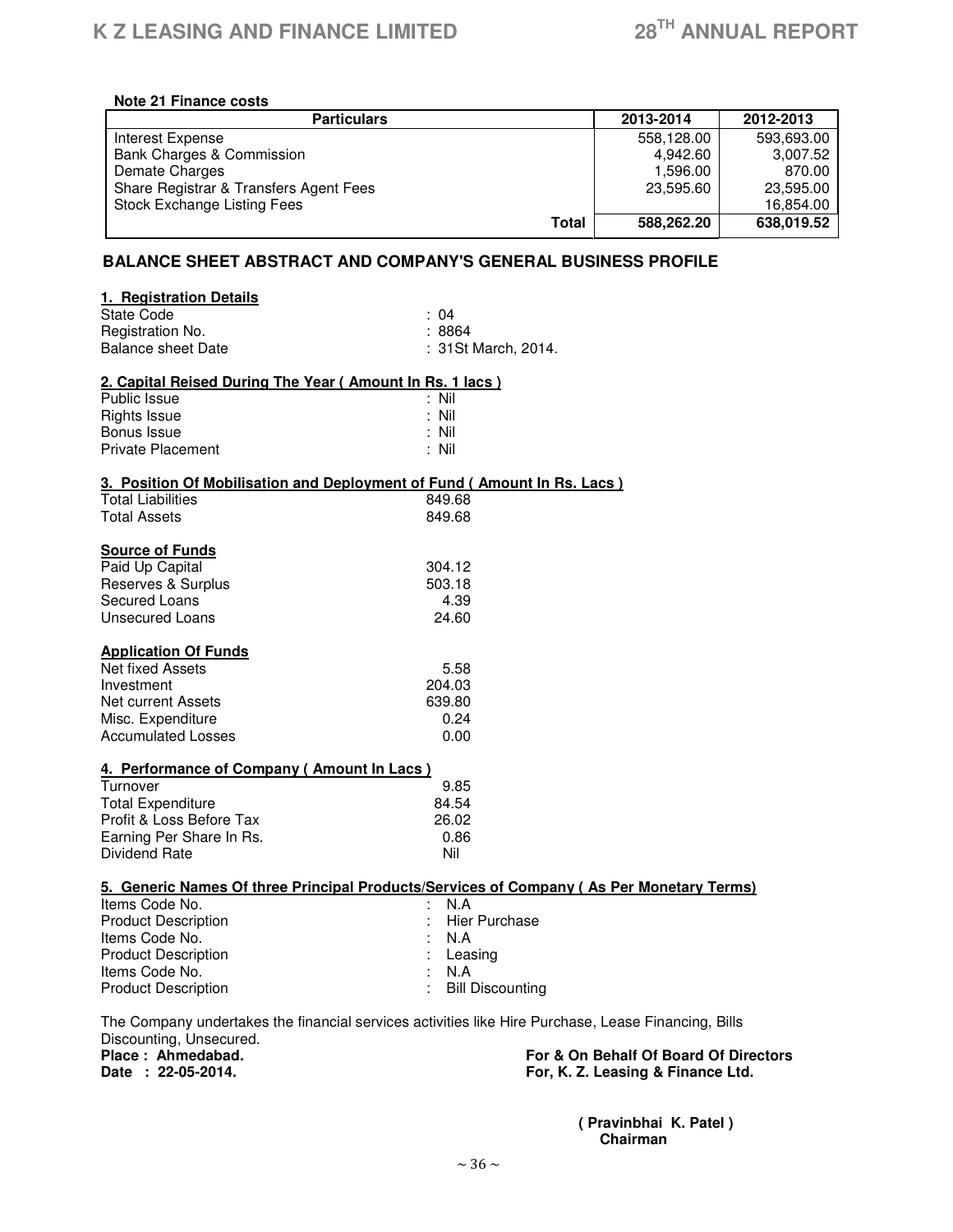#### **K. Z. Leasing & Finance Ltd. Cash Flow Statement for The Year Ended on 31/03/2014**

| <b>Particular</b>                                                                                    | <b>For The Year</b><br><b>Ended</b> | <b>For The Year</b><br><b>Ended</b> |
|------------------------------------------------------------------------------------------------------|-------------------------------------|-------------------------------------|
|                                                                                                      | 31/03/2014                          | 31/03/2013                          |
| A. Cash Flow From Operating Activities<br>Net profit before tax and extra ordinary item<br>Add Back: | 2,602,974.00                        | 1,349,114.00                        |
| (A) Depreciation                                                                                     | 29,252.00                           | 32,530.00                           |
| (B) Preliminary Exp. W/off                                                                           | 2,696.00                            | 2,696.00                            |
| (C) Long Term Capital Loss                                                                           | 43,779.00                           |                                     |
| (D) NPA Provision                                                                                    | 4,944,718.00                        | 2,835,096.00                        |
|                                                                                                      | 7,623,420.00                        | 4,219,436.00                        |
| <b>Deduct</b>                                                                                        |                                     |                                     |
| Dividend Income                                                                                      | 883,151.00                          | 863,274.00                          |
| Bank Int. Income                                                                                     | 2,941,333.00                        | 4,284,383.00                        |
| Long term Capital Gain                                                                               | 6,474,681.00                        | 1,932,213.00                        |
| Short Term Capital Gain<br>Speculation Gain                                                          | 187,596.00<br>240,430.00            | 479,742.00<br>90,191.00             |
|                                                                                                      | 10,727,191.00                       | 7,649,803.00                        |
| Operating profit before working Capital Changes                                                      | $-3,103,771.00$                     | $-3,430,367.00$                     |
| <b>Adjustment for working capital changes</b>                                                        |                                     |                                     |
| (Increase)/ Decreasing in Currernt asset                                                             | 619,647.00                          | 12,754,726.00                       |
| Increase/ (Decrease) in Current Liablities                                                           | 488,042.00                          | $-260,643.00$                       |
|                                                                                                      |                                     |                                     |
| <b>Cash Flow From Operation</b>                                                                      | $-1,996,082.00$                     | 9,063,716.00                        |
| Direct Tax Paid                                                                                      |                                     |                                     |
| Cash Inflow before extraordinery items & prior year adjustment                                       | $-1,996,082.00$                     | 9,063,716.00                        |
| Extraordinery items and prior year adjustment                                                        |                                     |                                     |
| Net cash from Operating activities                                                                   | -1996082.00                         | 9,063,716.00                        |
| <b>B. Cash Flow From Investing Activities</b>                                                        |                                     |                                     |
| Acquistition of fixed assets<br>Shares sold                                                          | $-51,390.00$                        |                                     |
| <b>Shares Purchased</b>                                                                              | 31,758,237.00<br>$-32,136,130.00$   | 28,080,207.00<br>$-27,674,348.00$   |
| Intercorporate Loan Given                                                                            | -55,963,435.00                      |                                     |
| Payment Receive & Adjustment in Intercorporate Loan Given                                            | 48,997,137.00                       |                                     |
| <b>Current Loan Given</b>                                                                            | $-38,035,522.00$                    |                                     |
| Payment Receive & Adjustment in Current Loan                                                         | 11,840,460.00                       |                                     |
| Increase in TDS Receivable                                                                           | -736,253.00                         |                                     |
| Dividend Income                                                                                      | 883,151.00                          | 863,274.00                          |
| Bank Int. Income                                                                                     | 2,941,333.00                        | 4,284,383.00                        |
| Short term Share                                                                                     | 187,596.00                          | 479,742.00                          |
| Long term share<br>Speculation profit                                                                | 6,474,681.00<br>240,430.00          | 1,932,213.00<br>90,191.00           |
| Less:                                                                                                |                                     |                                     |
| Long Term Capital Loss                                                                               | $-43,779.00$                        |                                     |
| Net cash from Investing activities                                                                   | $-23,643,483.00$                    | 8,055,662.00                        |
| C. Cash Flow Arising From Financing Activities                                                       |                                     |                                     |
| Director Loan Taken                                                                                  | 15,457,331.00                       |                                     |
| Director Loan Repayment & Adjustment                                                                 | -15,396,909.00                      |                                     |
| Unsecured Loans Taken.                                                                               | 7,020,172.00                        | 23,580,919.00                       |
| Unsecured Loans Repayment & Adjustment                                                               | $-8,213,811.00$                     | -28,171,086.00                      |
| Bank O/D Taken                                                                                       | 139,302,790.00                      | 78,835,622.00                       |
| Bank O/D Rapayment                                                                                   | -142,532,590.00                     | $-91,042,291.00$                    |
| Net cash from Financing activities                                                                   | $-4,363,017.00$                     | -16,796,836.00                      |
| Net increase in cash and Bank equivalents during the year                                            | $-30,002,583.00$                    | 322,542.00                          |
| Add: Cash and Bank equivalents at the beginning of the year                                          | 40,505,160.00                       | 40,182,618.00                       |
| Cash and Bank equivalents at the end of the year                                                     | 10,502,577.00                       | 40,505,160.00                       |
|                                                                                                      | On Behalf of the board              |                                     |

( Chairman

Place : Ahmedabad For K. Z. Leasing & Finance Ltd. Date : 22 -05 - 2014 **Pravins** 2014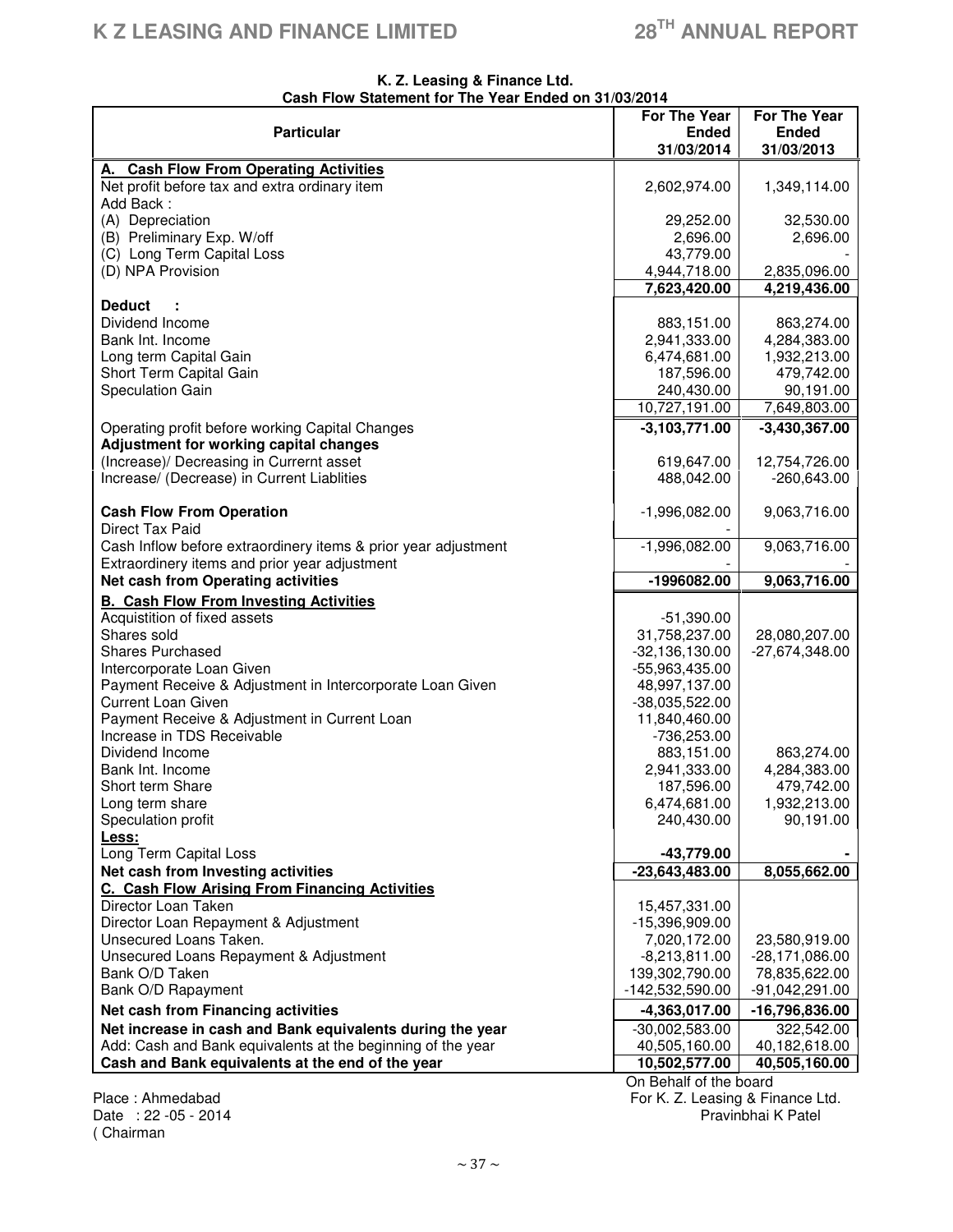# **AUDITOR REPORT**

We have verified the above cash flow statements of K. Z. Leasing & Finance Ltd. Derived from the audited financial Statements for the year ended on March 31st, 2014 found the same to be drawn in accordance with and also with the requirements of clause 32 of the listing agreement with the stock exchange.

Place : Ahmedabad For, J. M. Patel & Bros.,<br>Date : 22-05-2014 Chartered Accountants **Chartered Accountants**  ( J. M. Patel ) M. Com. F. C. A FRN. 107707 W ---------------------------------------------------------------------------------------------------------------------------------- K. Z. LEASING & FINANCE LTD. SCHEDULE TO THE BALANCE SHEET OF A NON - BANKING FINANCIAL COMPANY ( As required in terms of Paragraph 9BB of Non - Banking Financial companies Prudential Norms ( Reserve Bank ) Directors, 1998 as on dated 31/03/2014 ----------------------------------------------------------------------------------------------------------------------------------- **PARTICULARS** ----------------------------------------------------------------------------------------------------------------------------------- LIABILITIES SIDE : ----------------------------------------------------------------------------------------------------------------------------------- 1. Loans and Advances availed by the **Amount** Amount Amount NBFCs inclusive of Interest accured **Outstanding** Overdue thereon but not paid : ( a ) Debentures : Secured Nil Nil Unsecured Nil Nil ( other than falling within the meaning of Public deposits ) ( b ) Deferred credits Nil Nil ( c ) Terms Loans Nil Nil (d) Inter-corporate loans and borrowing Nil Nil Nil Nil ( e ) Commercial paper Nil Nil ( f ) Public Deposit Nil Nil ( G ) Other Loans ( specify nature ) 24.60 Nil ( Director, Friends and Relatives Depo.) \*please see note 1 below 2. Break up of ( 1 ) ( f ) above ( outstanding public deposits inclusive or interest accrued thereon but not paid ) : ( a ) In the form of Unsecured debentures Nil Nil ( b ) In the form of party secured debenture i.e. debentures where there is a shortfall in the

 value of security Nil Nil ( c ) Other public deposits Nil Nil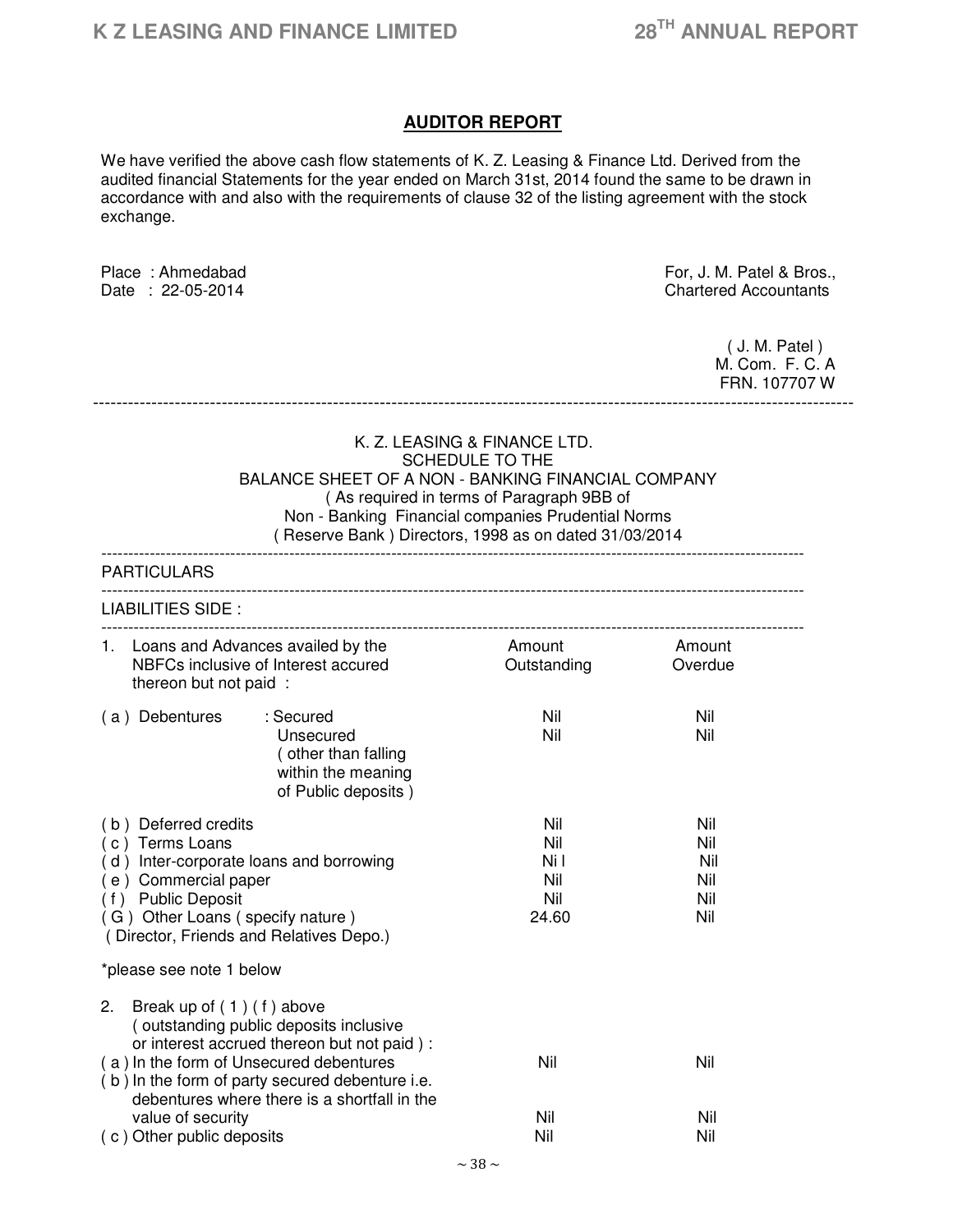# **K Z LEASING AND FINANCE LIMITED 28TH ANNUAL REPORT**

| * Please see Note 1 below                                                                                     |                           |
|---------------------------------------------------------------------------------------------------------------|---------------------------|
| Assets Side:                                                                                                  |                           |
| 3. Break up of Loans and advances including                                                                   | <b>Amount Outstanding</b> |
| bills receivable (other than those included in (4)<br>Secured<br>(a)<br>(b) Unsecured                         | 00.00<br>495.75           |
|                                                                                                               |                           |
| 4. Break up of Leased Assets and stock on hire and<br>hypothecation loans counting towards EL/HP activities   |                           |
| (i) Lease assets including lease rents under sundry debtors :                                                 |                           |
| financial Lease<br>(a)<br>(b)<br><b>Operating Lease</b>                                                       | Nil<br>Nil                |
|                                                                                                               |                           |
| (ii) Stock on hire including hire charges under sundry debtors :<br>Assets on hire<br>(a)                     | Nil                       |
| (b) Repossessed Assets                                                                                        |                           |
| (iii) Hypothecation Loans counting towards EL/HP activities :<br>(a) Loans where assets have been repossessed |                           |
| (b) Loans other than(a) above                                                                                 |                           |
| Break- up of investments<br>5.                                                                                |                           |
| <b>Current Investments:</b>                                                                                   |                           |
| Quoted<br>1                                                                                                   |                           |
| (i) Shares: (a) Equity<br>(b) Preference                                                                      | <b>NIL</b><br>Nil         |
| (ii) Debenture and bonds                                                                                      | Nil                       |
| (iii) Units of mutual funds                                                                                   | <b>NIL</b>                |
| (iv) Government Securities                                                                                    | Nil                       |
| (v) Other (Please Specify)                                                                                    | Nil                       |
| $\mathbf{2}$<br>Unquoted                                                                                      |                           |
| $(i)$ Shares: $(a)$ Equity                                                                                    | Nil                       |
| (b) Preference                                                                                                | Nil                       |
| (ii) Debenture and bonds<br>(iii) Units of mutual funds                                                       | Nil<br>Nil                |
| (iv) Government Securities                                                                                    | Nil                       |
| (v) Other (Please Specify)                                                                                    | Nil                       |
| Long Term Investments :                                                                                       |                           |
| Quoted<br>1                                                                                                   |                           |
| $(i)$ Shares:<br>(a) Equity                                                                                   | 204.03                    |
| (b) Preference                                                                                                | Nil                       |
| (ii) Debenture and bonds                                                                                      | Nil<br>10.50              |
| (iii) Units of mutual funds<br>(iv) Government Securities                                                     | Nil                       |
| (v) Other (Please Specify)                                                                                    | Nil                       |
| Unquoted<br>2                                                                                                 |                           |
| $(i)$ Shares:<br>(a) Equity                                                                                   | 0.66                      |
| (b) Preference                                                                                                |                           |
| (ii) Debenture and bonds                                                                                      | Nil                       |
| (iii) Units of mutual funds                                                                                   | Nil                       |
| (iv) Government Securities                                                                                    | Nil                       |
| (v) Other (Please Specify)                                                                                    | Nil                       |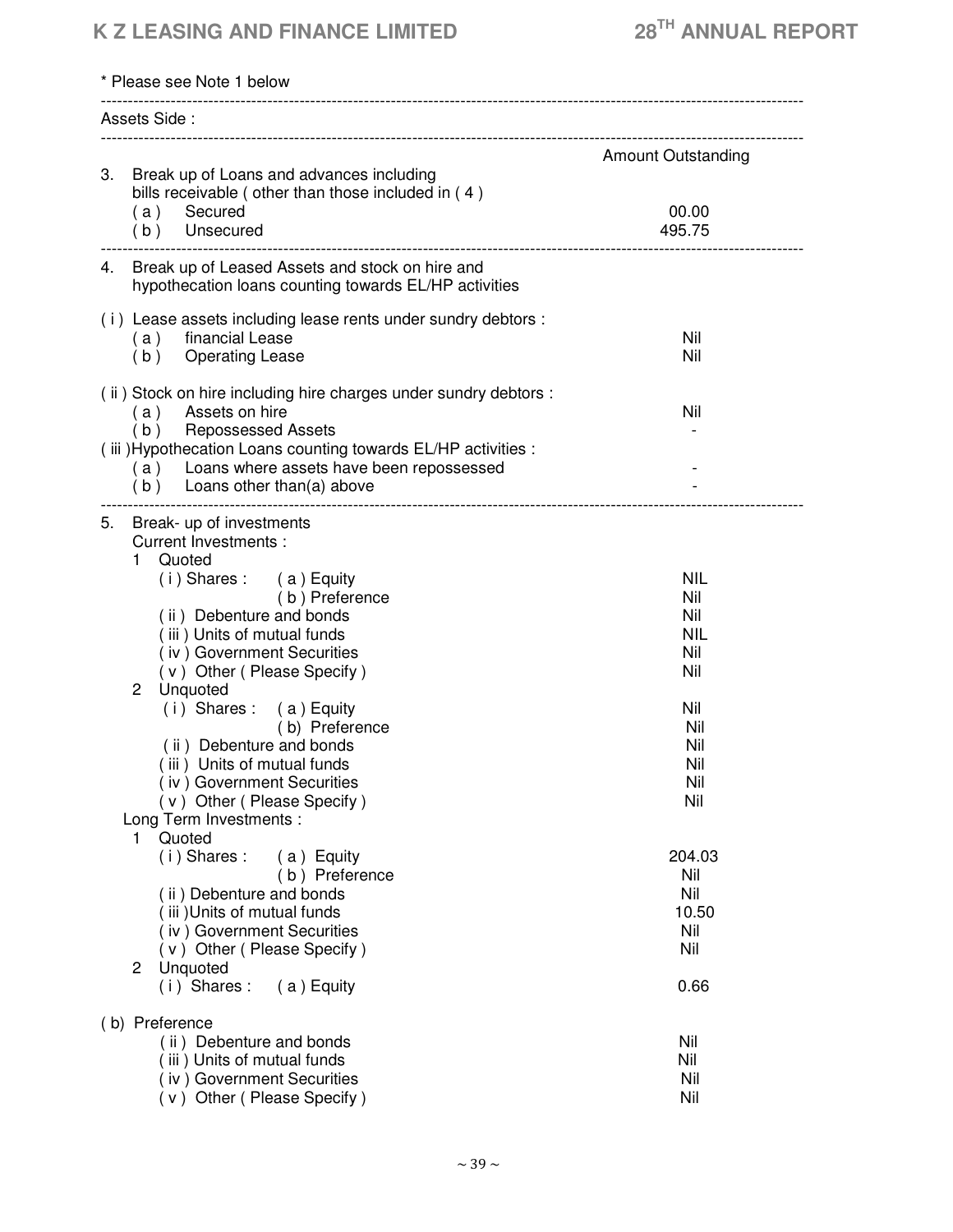6. Borrower group wise classification of all leased assets, stock-on-hire and loans and advances Please see note 2 below

| Category                          | Amount net of provision |           |        |
|-----------------------------------|-------------------------|-----------|--------|
|                                   | Secured                 | Unsecured | Total  |
| 1. Related Parties                | Nil                     | Nil       | Nil    |
| <b>Subsidiaries</b><br>a          | Nil                     | Nil       | Nil    |
| Companies in the same group<br>b) | Nil                     | Nil       | Nil    |
| Other related parties<br>C)       | Nil                     | Nil       | Nil    |
| 2. Other than related parties     | Nil                     | 495.75    | 495.75 |
| Total                             | <b>Nil</b>              | 495.75    | 495.75 |

7. Investor group-wise classification of all investments (current and long term) in shares and securities ( both Quoted and unquoted ) Please see note 3 below

| Category                         | Market value / break up<br>of fair value of NAV | Book Value (net<br>of provisions |
|----------------------------------|-------------------------------------------------|----------------------------------|
| 1. Related Parties               | Nil                                             | Nil                              |
| Subsidiaries<br>a)               | Nil                                             | Nil                              |
| Companies in the same group<br>b | Nil                                             | Nil                              |
| c) Other related parties         | Nil                                             | Nil                              |
| 2. Other than related parties    | 359.41                                          | 204.03                           |
| Total                            | 359.41                                          | 204.03                           |

- \* Fair value of unquoted investments taken at cost as management expected to realise the said investment fully
- \*\* As per Accounting Standard of ICAI ( please see note 3 )
- 8. Other Information

| Particular                                                             | Amount |
|------------------------------------------------------------------------|--------|
| (i) Gross Non Performing Assets                                        |        |
| (a) Related Parties                                                    | Nil    |
| (b) Other than related parties                                         | 28.35  |
| (ii) Net Non Performing Assets                                         |        |
| (a) Related Parties                                                    | Nil    |
| b) Other than related parties                                          | 28.35  |
| Assets acquired in satisfaction of debt<br>$\overline{\mathsf{III}}$ ) | Nil    |

#### **Notes :**

- 1. As defined in paragraph 2(1) (xii) of the non Banking Financial companies Acceptance of Public Deposit ( Reserve Bank ) Directions, 1998
- 2. Provisioning norms shall be applicable as prescribed in the Non Banking Financial Companies Prudential Norms ( Reserve Bank ) directions, 1998
- 3. All Accounting Standards and Guidance Notes issued by ICAI are applicable including for valuation of investments and other assets as also assets acquired in satisfaction of debt. However, market value in espect of quoted investments and break up/fair value/NAV in respect of unquoted investments should be disclosed irrespective of whether they are classified as long term or current in column (5) above.